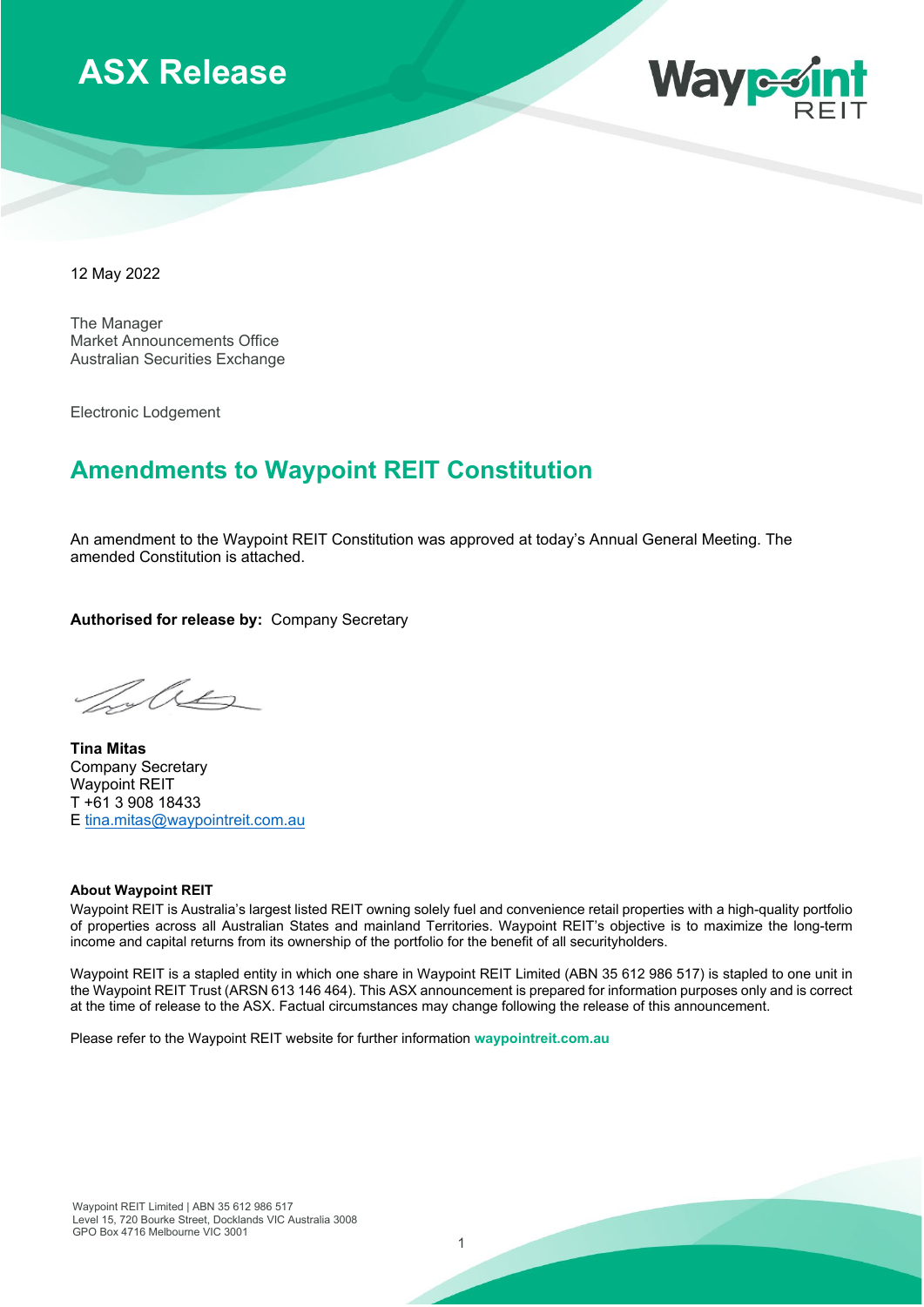# **Constitution Waypoint REIT Limited**

**Waypoint REIT Limited ACN 612 986 517 A public company limited by shares Consolidated constitution incorporating amendment in the resolution of members dated 14 May 2020, 13 May 2021 and 12 May 2022**

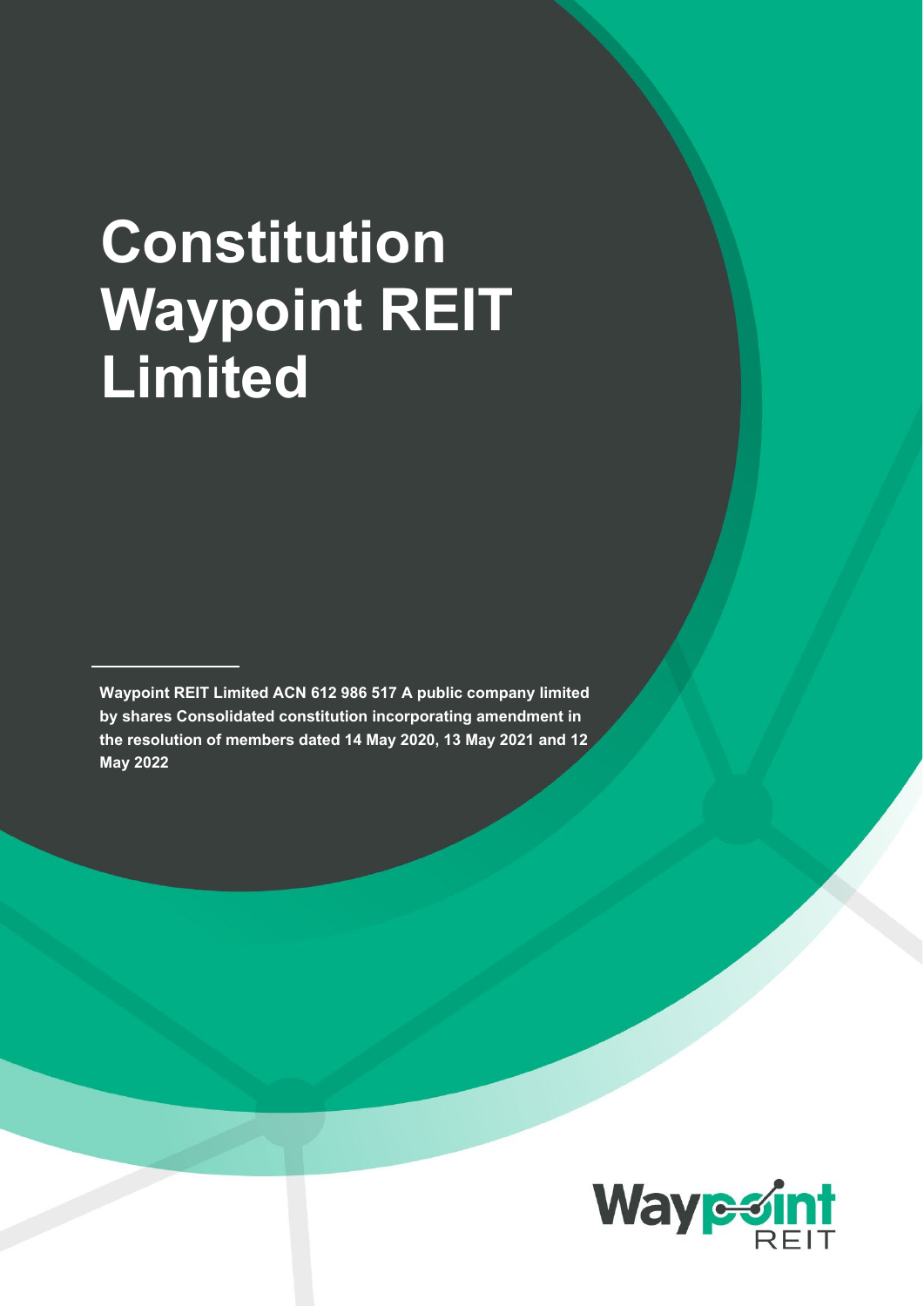

# **Contents**

| 1           | <b>Dictionary</b>          |                                                                               | 5                |
|-------------|----------------------------|-------------------------------------------------------------------------------|------------------|
| $\mathbf 2$ | <b>Stapling provisions</b> |                                                                               |                  |
| 3           | Share capital              |                                                                               |                  |
|             | 3.1                        | Shares                                                                        | 5                |
|             | 3.2                        | Apportionment of issue price while Stapling applies                           | 6                |
|             | 3.3                        | Corresponding offer and issue of share and Attached Securities                | 6                |
|             | 3.4                        | <b>Certificates and Holding Statements</b>                                    | 6                |
|             | 3.5                        | Preference shares                                                             | $\overline{7}$   |
|             | 3.6                        | Joint holders of shares                                                       | 9                |
|             | 3.7                        | Equitable interests in shares                                                 | 9                |
|             | 3.8                        | <b>Corresponding Option over Attached Securities</b>                          | 9                |
|             | 3.9                        | <b>Restricted securities</b>                                                  | $\boldsymbol{9}$ |
|             | 3.10                       | Non-marketable parcels                                                        | 10               |
|             | 3.11                       | Variation of Class Rights                                                     | 11               |
|             |                            | 3.12 Capital Reallocation                                                     | 11               |
| 4           |                            | Calls, forfeiture, indemnities, lien and surrender                            | 12               |
|             | 4.1                        | Calls                                                                         | 12               |
|             | 4.2                        | Proceedings for recovery of calls                                             | 13               |
|             | 4.3                        | Payments in advance of calls                                                  | 13               |
|             | 4.4                        | Forfeiture of partly paid shares                                              | 13               |
|             | 4.5                        | Indemnity for payments by the Company                                         | 15               |
|             | 4.6                        | Lien on shares                                                                | 15               |
|             | 4.7                        | Surrender of shares                                                           | 16               |
|             | 4.8                        | General provisions applicable to a Disposal of shares under this constitution | 16               |
|             | 4.9                        | Interest payable by member                                                    | 18               |
| 5           | <b>Stapling</b>            |                                                                               | 18               |
|             | 5.1                        | Stapling commencement                                                         | 18               |
|             | 5.2                        | Issues                                                                        | 18               |
|             | 5.3                        | Director obligations                                                          | 18               |
|             | 5.4                        | Listing                                                                       | 19               |
|             |                            |                                                                               |                  |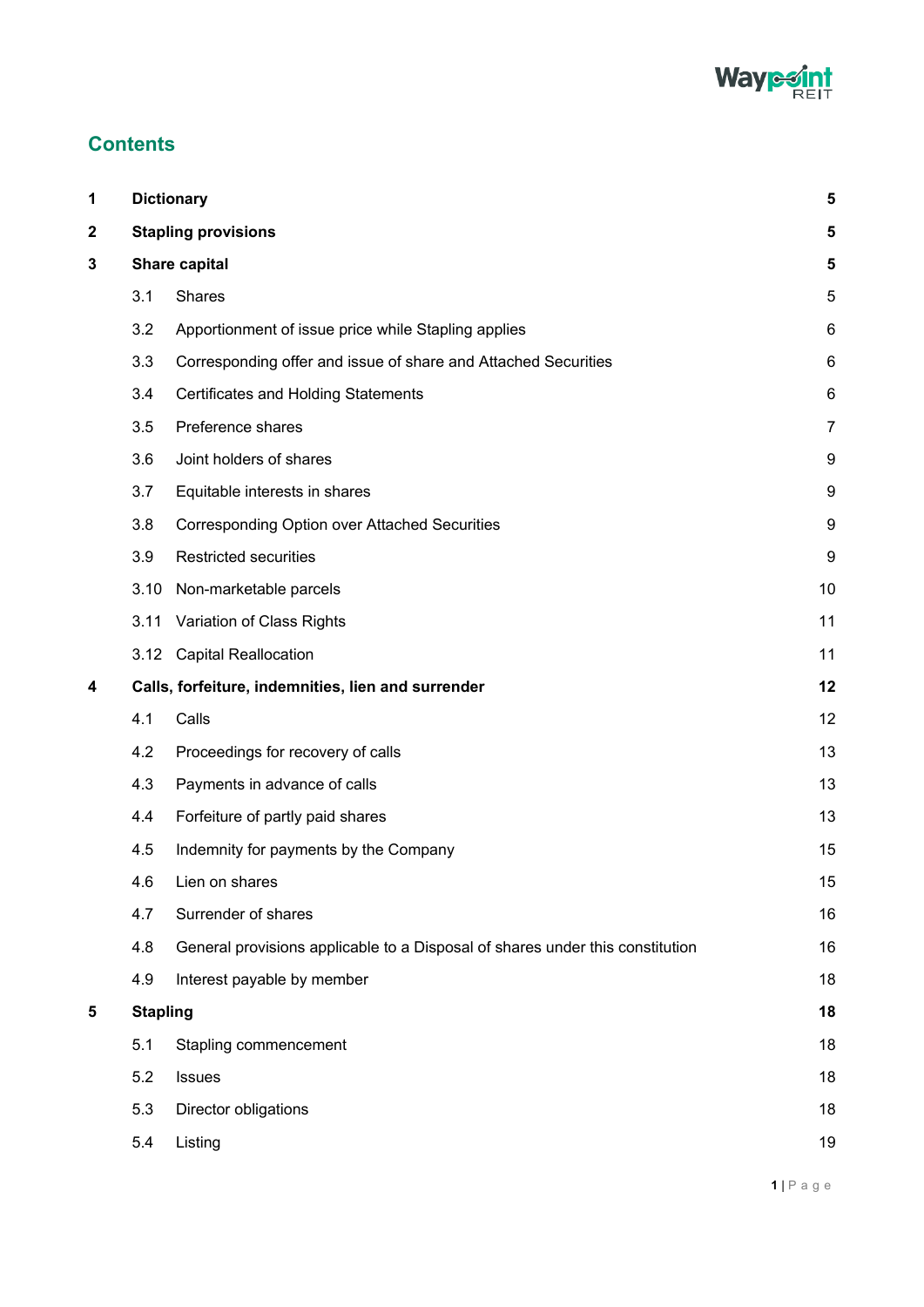

|   | 5.5              | <b>Cessation of Stapling Provisions</b>         | 19 |
|---|------------------|-------------------------------------------------|----|
|   | 5.6              | <b>Stapled Security Register</b>                | 19 |
| 6 |                  | <b>Transfer and transmission of shares</b>      | 20 |
|   | 6.1              | Transfer of shares                              | 20 |
|   | 6.2              | Power to decline registration of transfers      | 21 |
|   | 6.3              | Transmission of shares                          | 22 |
| 7 |                  | <b>General meetings</b>                         | 23 |
|   | 7.1              | Convening of general meetings                   | 23 |
|   | 7.2              | Notice of general meetings                      | 24 |
|   | 7.3              | Convening a meeting while Stapling applies      | 25 |
|   | 7.4              | Notice of meeting concerning Stapled Securities | 25 |
|   | 7.5              | Admission to general meetings                   | 25 |
|   | 7.6              | Quorum at general meetings                      | 26 |
|   | 7.7              | Chair of general meetings                       | 26 |
|   | 7.8              | Conduct of general meetings                     | 27 |
|   | 7.9              | Decisions at general meetings                   | 28 |
|   | 7.10             | Voting rights                                   | 29 |
|   | 7.11             | Representation at general meetings              | 30 |
| 8 | <b>Directors</b> |                                                 |    |
|   | 8.1              | Appointment and removal of directors            | 32 |
|   | 8.2              | Vacation of office                              | 35 |
|   | 8.3              | Remuneration of directors                       | 35 |
|   | 8.4              | Share qualification                             | 36 |
|   | 8.5              | Interested directors                            | 36 |
|   | 8.6              | Interests of members of other Stapled Entities  | 38 |
|   | 8.7              | Powers and duties of directors                  | 38 |
|   | 8.8              | Proceedings of directors                        | 39 |
|   | 8.9              | Convening of meetings of directors              | 39 |
|   | 8.10             | Notice of meetings of directors                 | 39 |
|   | 8.11             | Quorum at meetings of directors                 | 41 |
|   | 8.12             | Chair and deputy chair of directors             | 41 |
|   | 8.13             | Decisions of directors                          | 42 |
|   |                  |                                                 |    |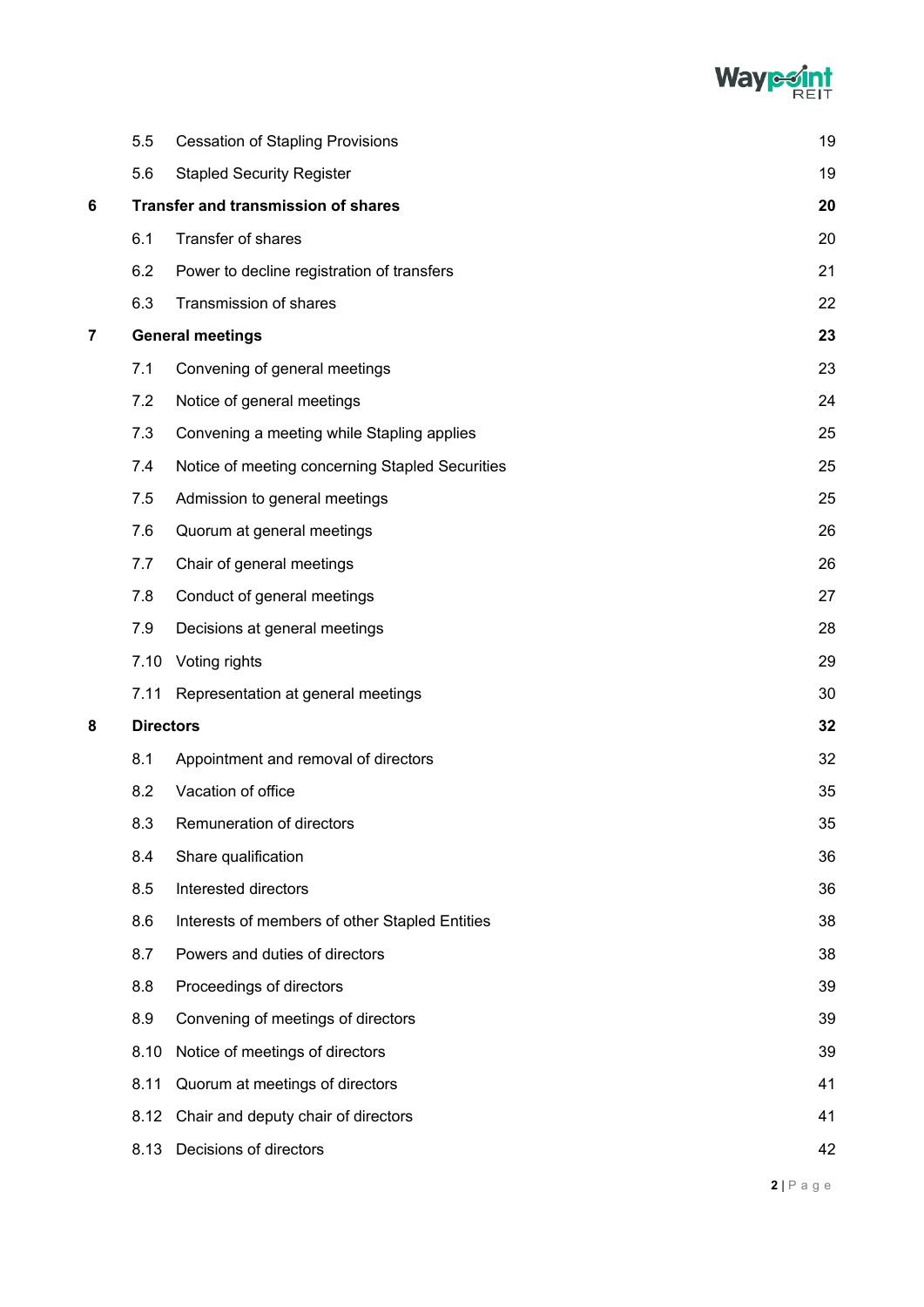

|    |              | 8.14 Written resolutions                        | 42 |
|----|--------------|-------------------------------------------------|----|
|    |              | 8.15 Alternate directors                        | 43 |
|    | 8.16         | <b>Committees of directors</b>                  | 44 |
|    | 8.17         | Delegation to individual directors              | 44 |
|    |              | 8.18 Validity of acts                           | 44 |
| 9  |              | <b>Executive officers</b>                       | 45 |
|    | 9.1          | Managing directors                              | 45 |
|    | 9.2          | Deputy managing directors                       | 45 |
|    | 9.3          | <b>Executive directors</b>                      | 45 |
|    | 9.4          | Secretaries                                     | 45 |
|    | 9.5          | Provisions applicable to all executive officers | 45 |
| 10 | <b>Seals</b> |                                                 | 46 |
|    |              | 10.1 Adoption of common seal                    | 46 |
|    |              | 10.2 Use of Seal                                | 46 |
|    |              | 10.3 Duplicate seal                             | 46 |
|    |              | 10.4 Share seal or certificate seal             | 47 |
|    |              | 10.5 Sealing and signing of certificates        | 47 |
| 11 |              | <b>Dividends and reserves</b>                   | 47 |
|    | 11.1         | <b>Dividends</b>                                | 47 |
|    |              | 11.2 Capitalisation of profits                  | 48 |
|    |              | 11.3 Reinvestment while Stapling applies        | 49 |
|    |              | 11.4 Ancillary powers                           | 49 |
|    | 11.5         | Reserves                                        | 50 |
|    | 11.6         | Dividend reinvestment plans                     | 50 |
|    | 11.7         | Dividend selection plans                        | 50 |
|    |              | 11.8 Capital reductions                         | 51 |
|    |              | 11.9 Shares in another body corporate           | 51 |
| 12 |              | <b>Winding up</b>                               | 51 |
|    | 12.1         | Distribution of surplus                         | 51 |
|    |              | 12.2 Division of property                       | 52 |
|    |              | 12.3 Notice to Stapled Entitles                 | 52 |
| 13 |              | <b>Minutes and records</b>                      | 52 |
|    |              |                                                 |    |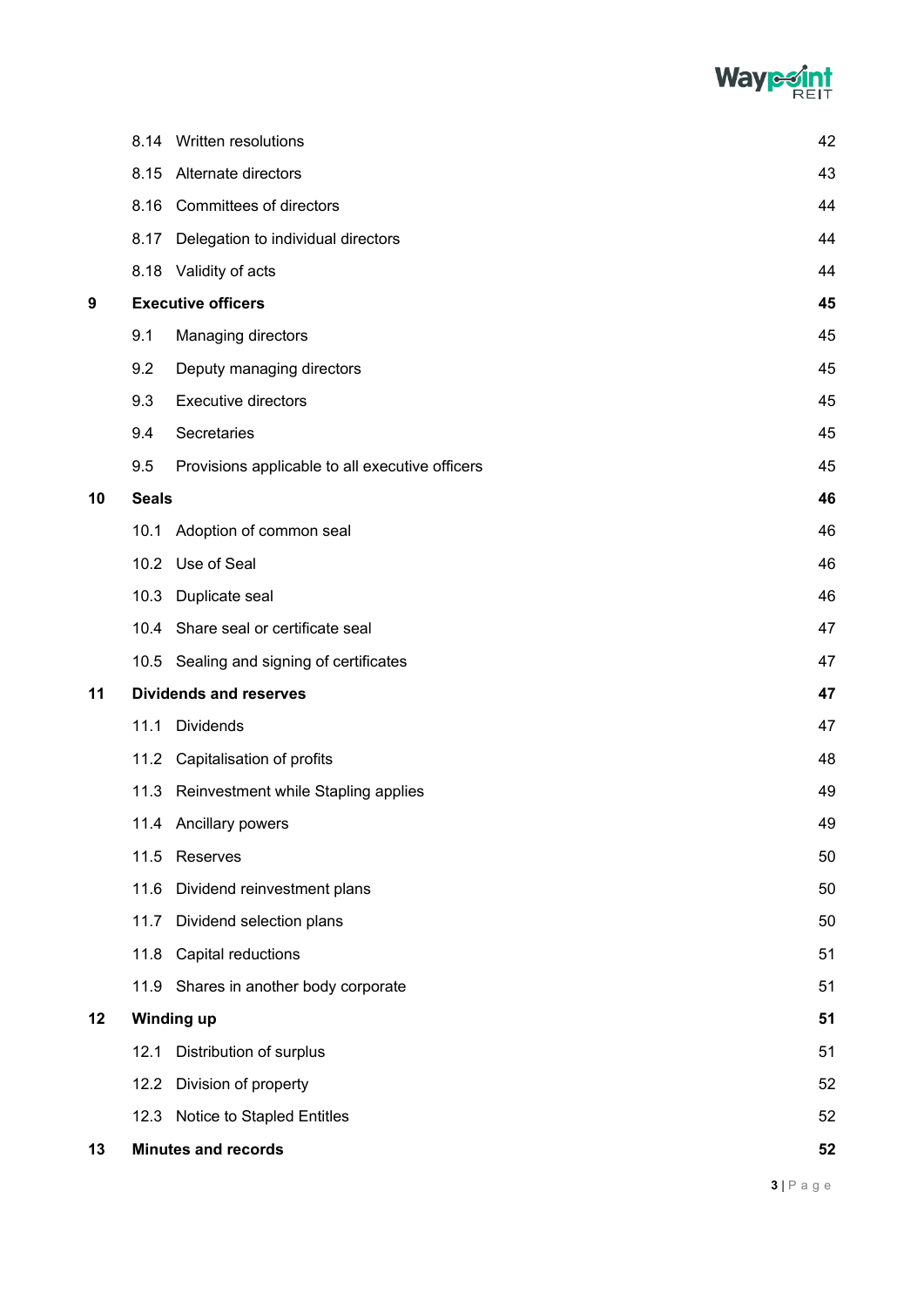

|    | 13.1                                 | <b>Minutes</b>                                                    | 52 |  |
|----|--------------------------------------|-------------------------------------------------------------------|----|--|
|    |                                      | 13.2 Proxies                                                      | 53 |  |
|    |                                      | 13.3 Polls                                                        | 53 |  |
|    | 13.4                                 | Signing of minutes                                                | 53 |  |
|    | 13.5                                 | Minutes as evidence                                               | 53 |  |
|    | 13.6                                 | Inspection of records                                             | 53 |  |
| 14 |                                      | <b>Indemnity and insurance</b>                                    | 53 |  |
|    | 14.1                                 | Persons to whom rules 14.2 (Indemnity) and 14.4 (Insurance) apply | 53 |  |
|    | 14.2                                 | Indemnity                                                         | 54 |  |
|    |                                      | 14.3 Extent of Indemnity                                          | 54 |  |
|    | 14.4                                 | Insurance                                                         | 54 |  |
|    |                                      | 14.5 Savings                                                      | 54 |  |
| 15 | <b>Notices</b>                       |                                                                   | 54 |  |
|    | 15.1                                 | Notices by the Company to members                                 | 54 |  |
|    | 15.2                                 | Notices by the Company to directors                               | 55 |  |
|    | 15.3                                 | Notices by members or directors to the Company                    | 56 |  |
|    | 15.4                                 | Notices to members outside Australia                              | 56 |  |
|    | 15.5                                 | Time of service                                                   | 56 |  |
|    | 15.6                                 | Other communications and documents                                | 56 |  |
|    | 15.7                                 | Notices in writing                                                | 56 |  |
| 16 |                                      | <b>Approval of Proportional Takeover Bids</b>                     | 57 |  |
|    | 16.1                                 | Definitions                                                       | 57 |  |
|    |                                      | 16.2 Transfers not to be registered                               | 57 |  |
|    |                                      | 16.3 Resolution                                                   | 57 |  |
|    |                                      | 16.4 Sunset                                                       | 58 |  |
| 17 | General                              |                                                                   | 58 |  |
|    |                                      | 17.1 Currency                                                     | 58 |  |
|    |                                      | 17.2 Submission to jurisdiction                                   | 58 |  |
|    |                                      | 17.3 Prohibition and enforceability                               | 58 |  |
|    | <b>Schedule 1 - Dictionary</b><br>59 |                                                                   |    |  |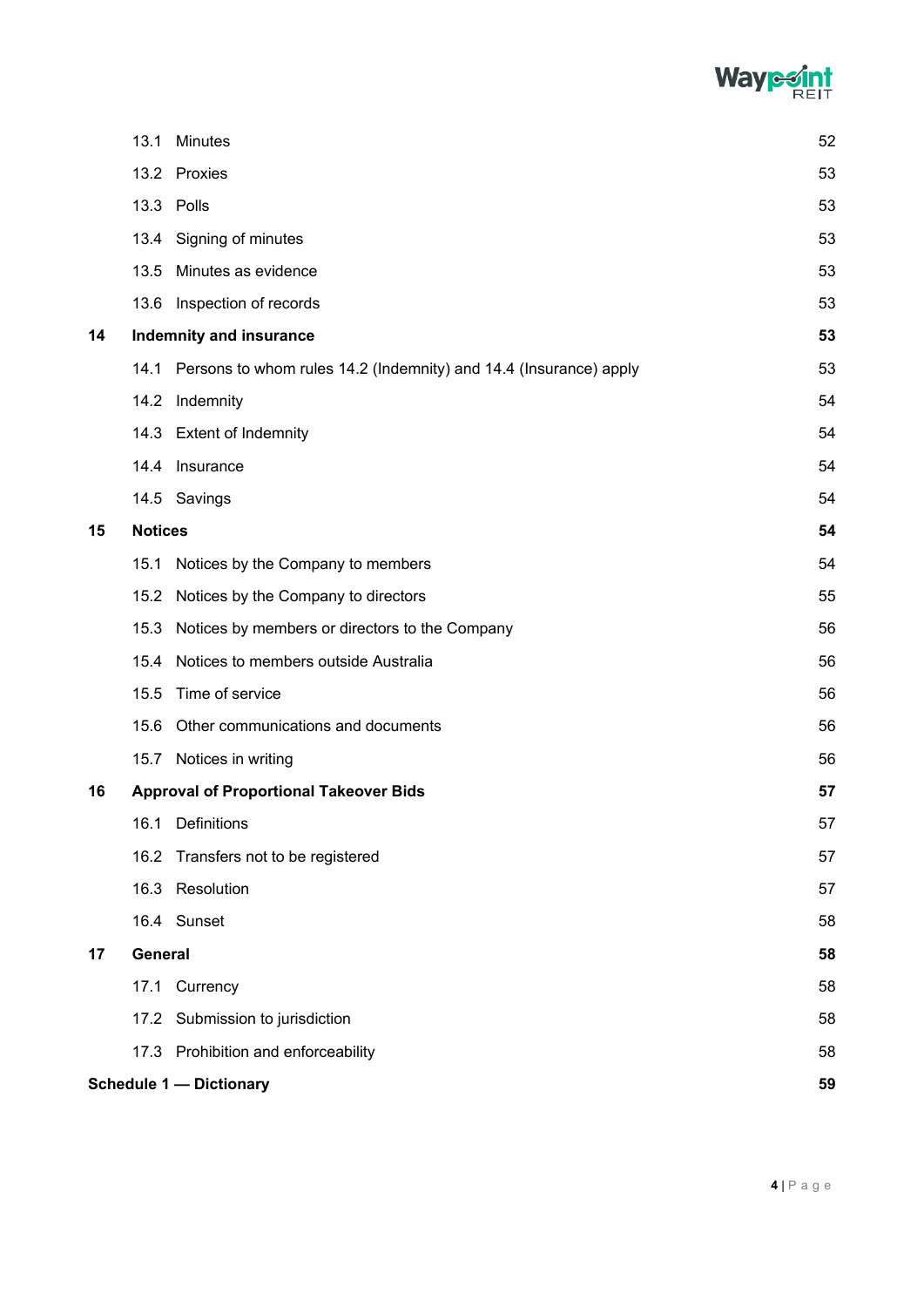

# <span id="page-6-0"></span>**1 Dictionary**

The Dictionary in Schedule 1:

- (a) defines some of the terms used in this constitution;
- (b) sets out the rules of interpretation which apply to this constitution; and
- (c) clarifies the effect of the Corporations Act on this constitution.

# <span id="page-6-1"></span>**2 Stapling provisions**

- (a) If there is an inconsistency between any Stapling Provision and any other provision of this constitution, then the Stapling Provision prevails to the extent of the inconsistency, except where this would result in a breach of the Listing Rules, the ASX Settlement Operating Rules, the Corporations Act or any other law. The Stapling Provision prevails in this way, even if such other provision is expressed to apply notwithstanding any other provision of this constitution.
- (b) Where the Stapling Provisions do not apply, or cease to apply, a provision of this constitution that relates to, or is connected with, Stapling will continue to apply to the extent that the provision does not relate to Stapling.
- (c) Ordinary shares in the Company are intended to be Stapled to Attached Securities in a ratio of one to one. It is the intention of the Company (and as more specifically set out in this constitution) that for as long as the Stapling Provisions apply:
	- (i) Units will be Attached Securities;
	- (ii) the members holding ordinary shares shall be the holders of Attached Securities;
	- (iii) as far as the law permits, an ordinary share and its Attached Securities shall be treated as one security; and
	- (iv) no issue or transfer of an ordinary share is to occur without the corresponding Attached Securities also being issued or transferred (as applicable) at the same time and to the same person.

# <span id="page-6-3"></span><span id="page-6-2"></span>**3 Share capital**

#### **3.1 Shares**

- (a) Subject to this constitution, the directors have the right to issue shares or grant options over unissued shares to any person and they may do so at such times as they think fit and on the conditions they think fit.
- (b) Shares referred to in rule 3.1(a) may have preferred, deferred or other special rights or special restrictions about dividends, voting, return of capital, participation in the property of the Company on a winding up or otherwise, as the directors think fit.
- (c) This rule 3.1 must not be construed so as to adversely affect any special rights of holders of any shares or class of shares.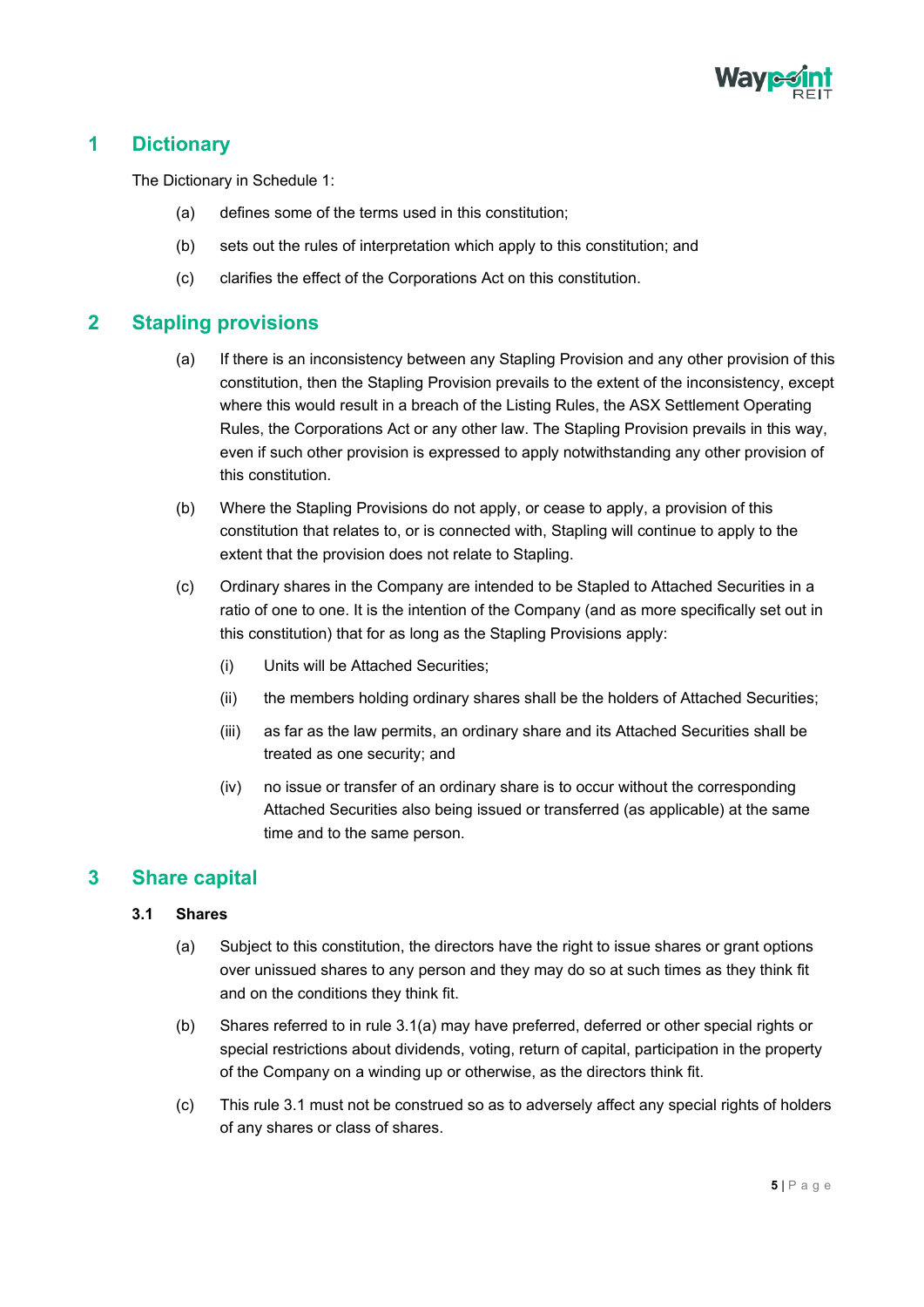

- (d) This rule 3.1 is subject to the Listing Rules and the ASX Settlement Operating Rules, whilst the Company is a Listed Company.
- (e) The directors may exercise the power conferred by the Corporations Act to make payments by way of brokerage or commission in respect of subscriptions for shares.
- (f) Payment in accordance with rule 3.1(e) may be made in cash, by the issue and allotment of shares, whether fully paid or partly paid, the issue of debentures, or by combination of any of those methods, provided that no partly paid ordinary shares in the Company may be issued while the Stapling Provisions apply.

#### <span id="page-7-0"></span>**3.2 Apportionment of issue price while Stapling applies**

- (a) If a share is to be issued as part of a Stapled Security and this constitution contains a provision for the calculation or determination of the issue price for a Stapled Security but not for the share, the directors must determine what part of the issue price of a Stapled Security is to represent the issue price of a share for the purposes of this constitution.
- (b) Unless otherwise agreed between the Company and the other Stapled Entities, the allocation is to be in the ratio that the net assets (adjusted for the net market value of its investments) of the Company and each Stapled Entity at the end of the relevant period immediately prior to the issue of the Stapled Security bears to the amount of the aggregate net assets (adjusted for the net market value of their investments) of the Company and each Stapled Entity at the end of the relevant period immediately prior to the issue of the Stapled Security.

#### <span id="page-7-1"></span>**3.3 Corresponding offer and issue of share and Attached Securities**

The directors may not offer, allot or issue an ordinary share or any other share of another class designated by the directors as comprising part of a Stapled Security, unless at the same time, one of each of the respective Attached Securities is also offered, allotted or issued (as applicable) to the same person, to form a Stapled Security. This applies regardless of whether the shares are allotted or issued upon the exercise of an option, under a rights issue, plan for the reinvestment of dividends or otherwise.

#### <span id="page-7-2"></span>**3.4 Certificates and Holding Statements**

- (a) While the Company is not a Listed Company, it must comply with its obligations under the Corporations Act regarding the issue to members of certificates for shares.
- (b) While the Company is a Listed Company:
	- (i) in relation to Uncertificated Holdings, the Company must comply with its obligations under the Listing Rules and the ASX Settlement Operating Rules regarding the provision to members of holding statements;
	- (ii) in relation to Certificated Holdings, the Company must comply with its obligations under the Corporations Act, the Listing Rules and the ASX Settlement Operating Rules regarding the issue to members of certificates for shares; and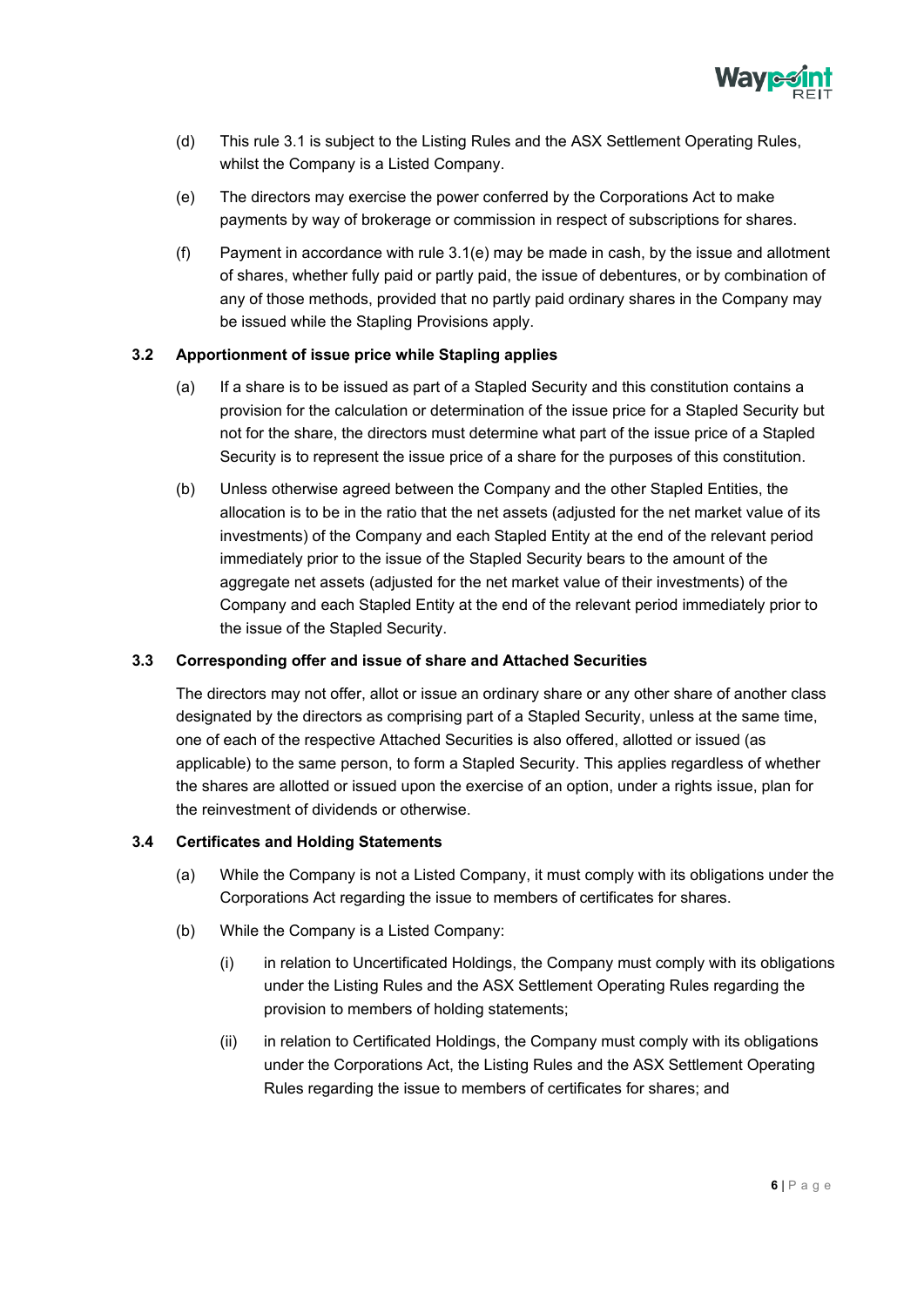

- (iii) subject to the Listing Rules, the Company may elect not to maintain a certificated subregister and that all shares or any class of securities in the Company may only be held as Uncertificated Holdings.
- (c) The directors may order lost, damaged or defaced share certificates be cancelled and, if necessary, replaced by new share certificates.

#### <span id="page-8-0"></span>**3.5 Preference shares**

The Company may issue preference shares from time to time. Preference shares have the following rights and restrictions:

- (a) **repayment of capital:** the right in priority to any other class of shares to repayment of the amount paid on the preference share:
	- $(i)$  in a winding up or reduction of capital; and
	- (ii) in the case of a redeemable preference share, on redemption;
- (b) **dividends:** the right to payment of a cumulative preferential dividend in priority to the payment of a dividend on any other class of shares, accruing from day to day and payable on the amount paid on the preference share at the times and at the rate, which may be fixed or variable, specified or determined in the certificate for the preference share or the holding statement referred to in rule  $3.4(b)(i)$ , if the preference share is held as an Uncertificated Holding;
- (c) **accrued dividends**: the right in priority to any other class of shares to the amount of any dividend accrued but unpaid on the preference share:
	- $(i)$  in a winding up or reduction of capital; and
	- (ii) in the case of a redeemable preference share, on redemption;
- (d) **participation in surplus assets and profits:** no rights to participate in the profits or property of the Company other than as set out in this rule 3.5 whether on a winding up, reduction of capital or, in the case of a redeemable preference share, on redemption;
- (e) **attending general meetings and receiving documents:** the same right as the holder of an ordinary share to:
	- (i) receive notice of a general meeting;
	- (ii) attend the general meeting; and
	- (iii) receive notices, reports and audited accounts;
- (f) **voting:** the right to vote in the following circumstances and in no other circumstances:
	- (i) on a proposal to wind up the Company or reduce the share capital of the Company or on a proposal for the Disposal of the whole of the Company's property, business and undertaking;
	- (ii) while a dividend or part of a dividend in respect of the preference share is unpaid;
	- (iii) on a resolution to approve the terms of a buy-back agreement;
	- (iv) on a proposal that affects rights attached to the preference share;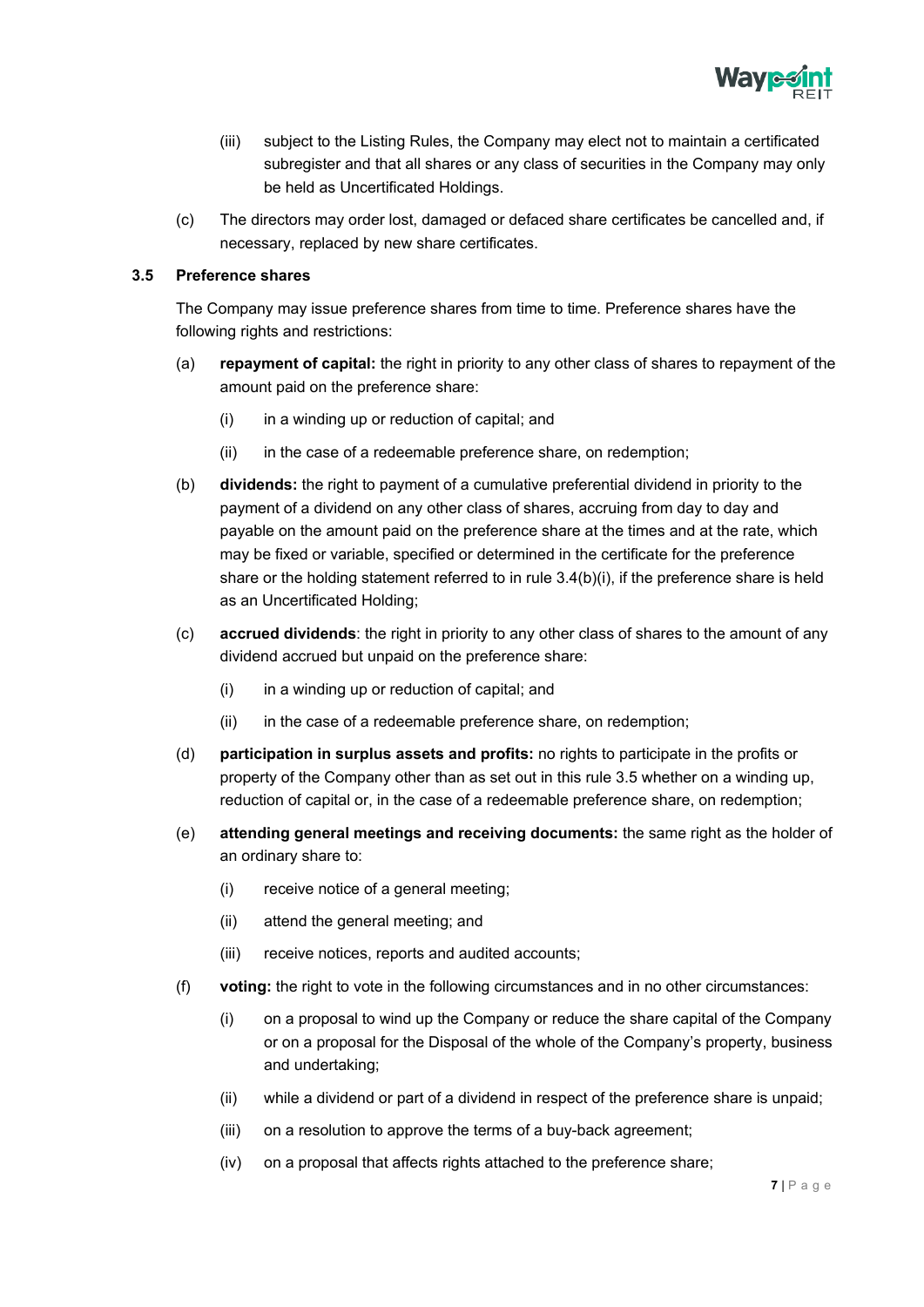

- (v) during the winding up of the Company;
- (vi) as may be required by the Corporations Act; or
- (vii) while the Company is a Listed Company, in any other circumstances in which the Listing Rules require holders of preference shares to be entitled to vote;
- (g) **numbering votes:** the holder of a preference share who is entitled to vote in respect of that share under rule 3.5(f) is, on a poll, entitled to the number of votes specified in, or determined in accordance with, the terms of issue for the preference share;
- (h) **redemption:** in the case of a redeemable preference share the right to require the Company to redeem the preference share at the time and place specified in the certificate for the preference share or the statement required by rule 3.4, if the preference share is held as an Uncertificated Holding;
- (i) **conversion:** if the preference share is to have rights of conversion to another class of securities, the following rights to be specified by the directors as the terms of issue:
	- (i) the class of security into which the preference share converts;
	- (ii) whether and in what circumstances, conversion is at the option of the holder or the Company or is fixed to some other date or event;
	- (iii) the dates on, or circumstances in which the preference share will convert, or may be converted;
	- (iv) the method of conversion of the preference share, which may include:
		- (A) the manner in which the number of securities into which the preference share converts is to be calculated; and
		- (B) any right to be issued with additional securities of the class into which the preference share may be converted and the manner in which that number of securities is to be calculated;
	- (v) the treatment of the preference share and conversion rights on the occurrence of specified events in respect of the class of securities into which the preference share may convert, which may include, without limitation:
		- (A) the announcement of any dividend or distribution or other entitlement in respect of those securities;
		- (B) a new issue of those securities;
		- (C) a bonus or rights issue of those securities; and
		- (D) a return or reorganisation of capital in respect of those securities; and
- (j) **restrictions:** the restrictions, if any, specified in the certificate for the preference share or the statement required by rule 3.4, if the preference share is held as an Uncertificated Holding.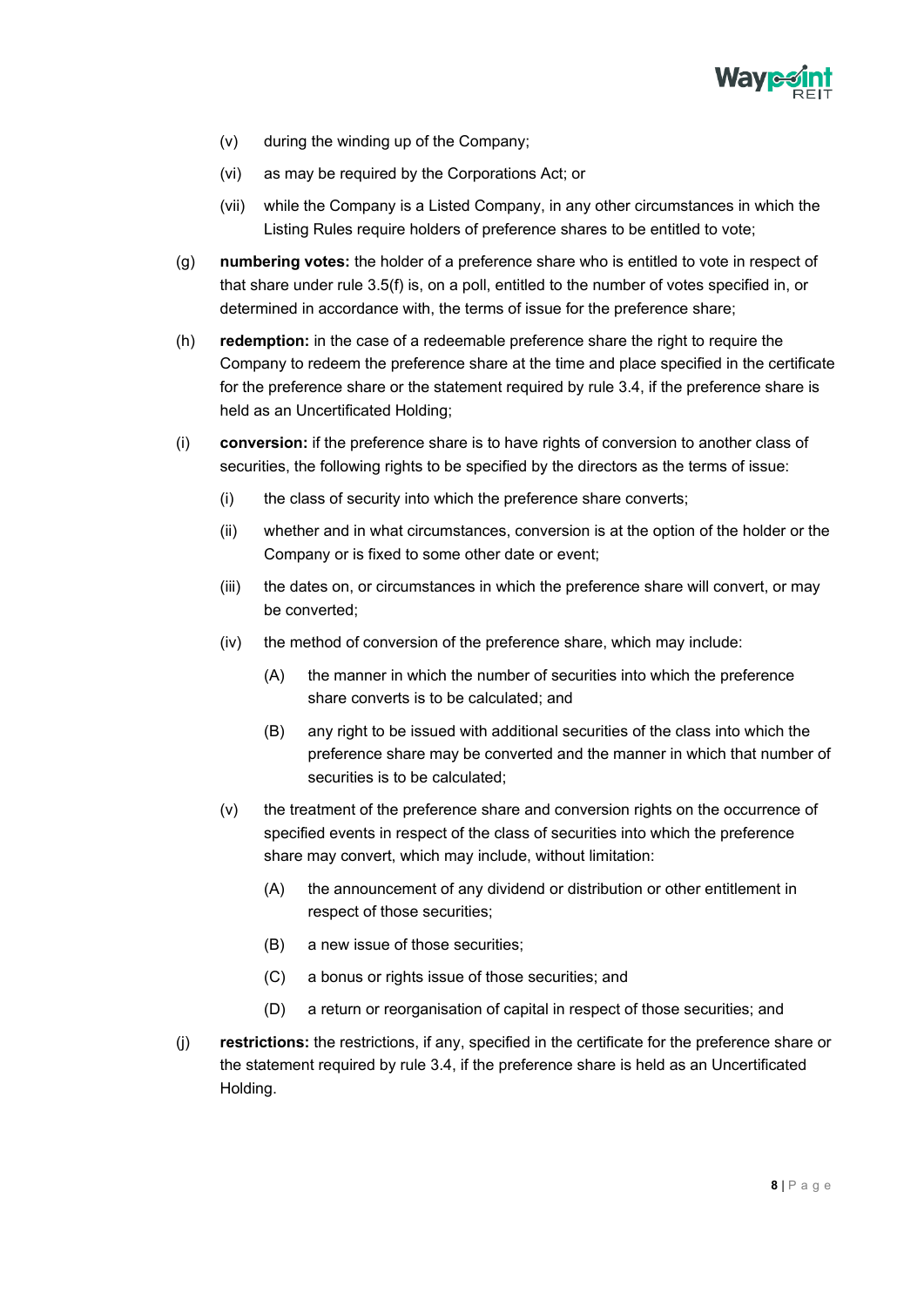

#### <span id="page-10-0"></span>**3.6 Joint holders of shares**

Where two or more persons are registered as the holders of a share they hold it as joint tenants with rights of survivorship subject to the following provisions:

- (a) the Company is not bound to register more than three of those persons as joint holders of the share, except where otherwise required under the ASX Settlement Operating Rules;
- (b) each of those persons and their respective legal personal representatives are liable severally as well as jointly for all payments, including calls, which ought to be made in respect of the share;
- (c) subject to rule 3.6(b), on the death of any one of them the Company is entitled to recognise the survivor or survivors as the only person or persons who have any title to the share;
- (d) any one of those persons may give effective receipts for any dividend, interest or other distribution or payment in respect of the share;
- (e) any one of them may appoint a proxy under rule 7.11 (**Representation at general meetings**) in respect of the share;
- (f) when the Corporations Act requires the number of members to be counted, they are to be counted as one member; and
- (g) if the share is held as a Certificated Holding, the Company is not bound to issue more than one certificate for the share and delivery of a certificate to any one of those persons is sufficient delivery to all of them.

#### <span id="page-10-1"></span>**3.7 Equitable interests in shares**

- (a) The Company may treat the registered holder of a share as the absolute owner of that share.
- (b) The Company is not bound by or compelled in any way to recognise an equitable, contingent, future, partial or other right or interest in a share or unit of a share, even if the Company has notice of that right or interest.

#### <span id="page-10-2"></span>**3.8 Corresponding Option over Attached Securities**

(a) While Stapling applies, the Company may not offer or issue an option to subscribe for or acquire shares unless, at the same time and on the same terms, an option over each of the Attached Securities is also offered or issued (as applicable) to the same person.

#### <span id="page-10-3"></span>**3.9 Restricted securities**

- (a) The holder of Restricted Securities must not Dispose of those Restricted Securities during the escrow period relating to those Restricted Securities except as permitted by the Listing Rules or the Exchange.
- (b) The Company must refuse to acknowledge a Disposal (including registering a transfer) of Restricted Securities during the escrow period relating to those Restricted Securities except as permitted by the Listing Rules or the Exchange.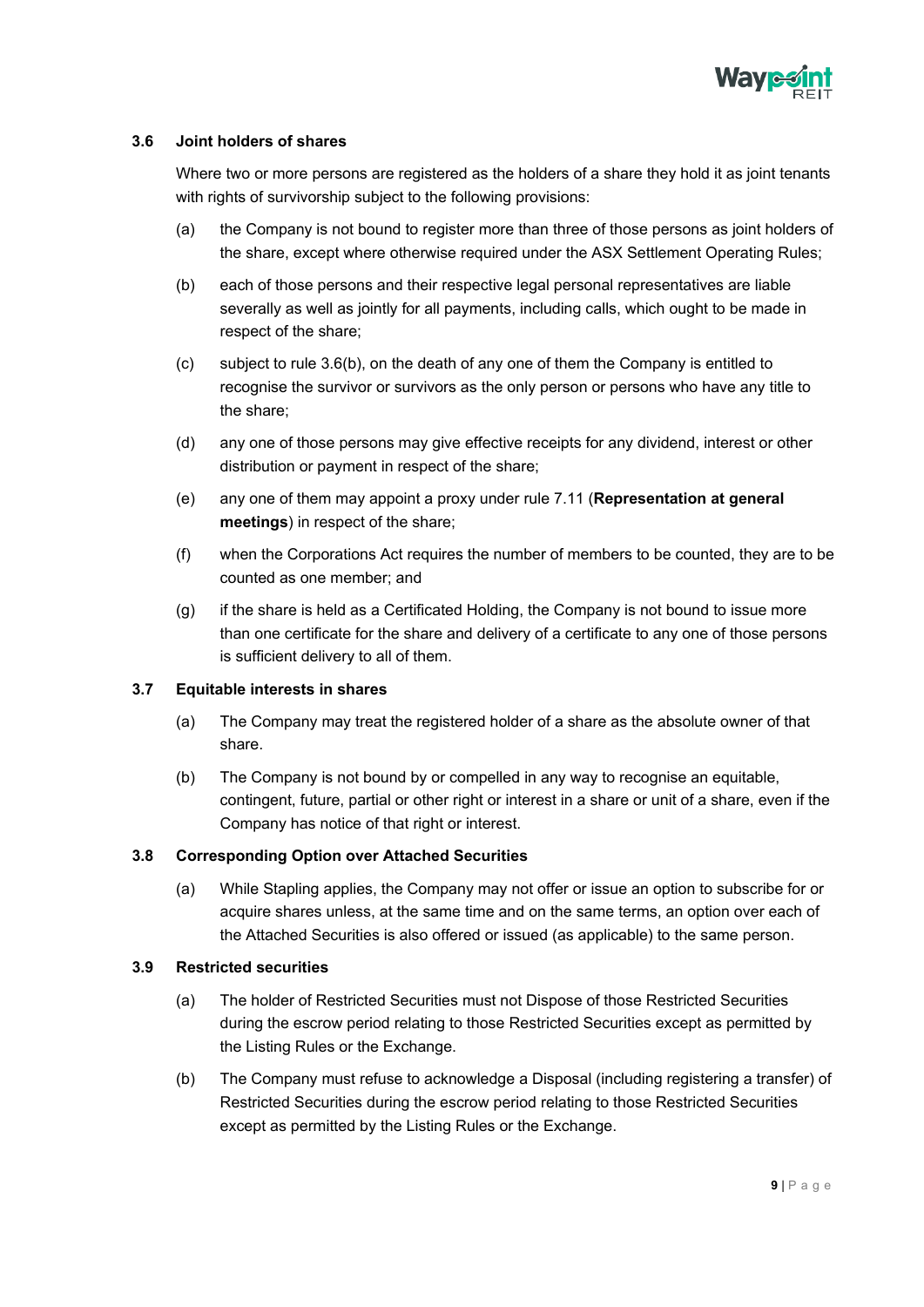

(c) A member holding Restricted Securities ceases to be entitled to any dividend, distribution or any voting rights in respect of those Restricted Securities during the period of a breach of the Listing Rules relating to the Restricted Securities, or a breach of a restriction agreement entered into by the Company under the Listing Rules relating to the escrow of the Restricted Securities.

#### <span id="page-11-0"></span>**3.10 Non-marketable parcels**

- (a) The Company may sell the shares of a holder who has less than a Marketable Parcel of those shares on the following conditions:
	- (i) the Company may do so only once in any 12 month period;
	- (ii) the Company must notify the holder in writing of its intention in the manner authorised by rule 15.1 (**Notices by the Company to members**);
	- (iii) the holder must be given at least six weeks from the date the notice is sent in which to tell the Company that the holder wishes to retain the holding;
	- (iv) if the holder tells the Company under rule  $3.10(a)$ (iii) that the holder wishes to retain the holding, the Company is not permitted to sell it;
	- (v) the Company's power to sell lapses following the announcement of a Takeover. The procedure may be started again after the close of the offers made under the Takeover;
	- (vi) the Company must ensure that it or the purchaser pays the costs of the sale;
	- (vii) in the case of a Certificated Holding, the Company must not send the proceeds of the sale to the holder until the Company has received any certificate relating to the shares (or it is satisfied that the certificate has been lost or destroyed); and
	- (viii) while Stapling applies, there is a simultaneous sale of the same number of Attached Securities.
- (b) Subject to rule 3.10(a), the Listing Rules and the ASX Settlement Operating Rules, the Company may sell the shares under this rule 3.10 on the terms and in the manner the directors think appropriate.
- (c) Where any shares are sold under this rule 3.10, the directors may:
	- (i) receive the purchase money or consideration given for the shares on the sale;
	- (ii) effect a transfer of the shares and, if necessary, execute, or appoint a person to execute, on behalf of the former holder an instrument of transfer of the shares or any other instrument for the purpose of giving effect to the sale; and
	- (iii) register as the holder of the shares the person to whom the shares have been sold.
- (d) In the case of shares held as an Uncertificated Holding, the Company must do all things necessary or appropriate for it to do under the ASX Settlement Operating Rules to effect a sale of shares under this rule 3.10.
- (e) The title of a person to whom shares are sold under this rule 3.10 is not affected by an irregularity or invalidity in connection with that sale.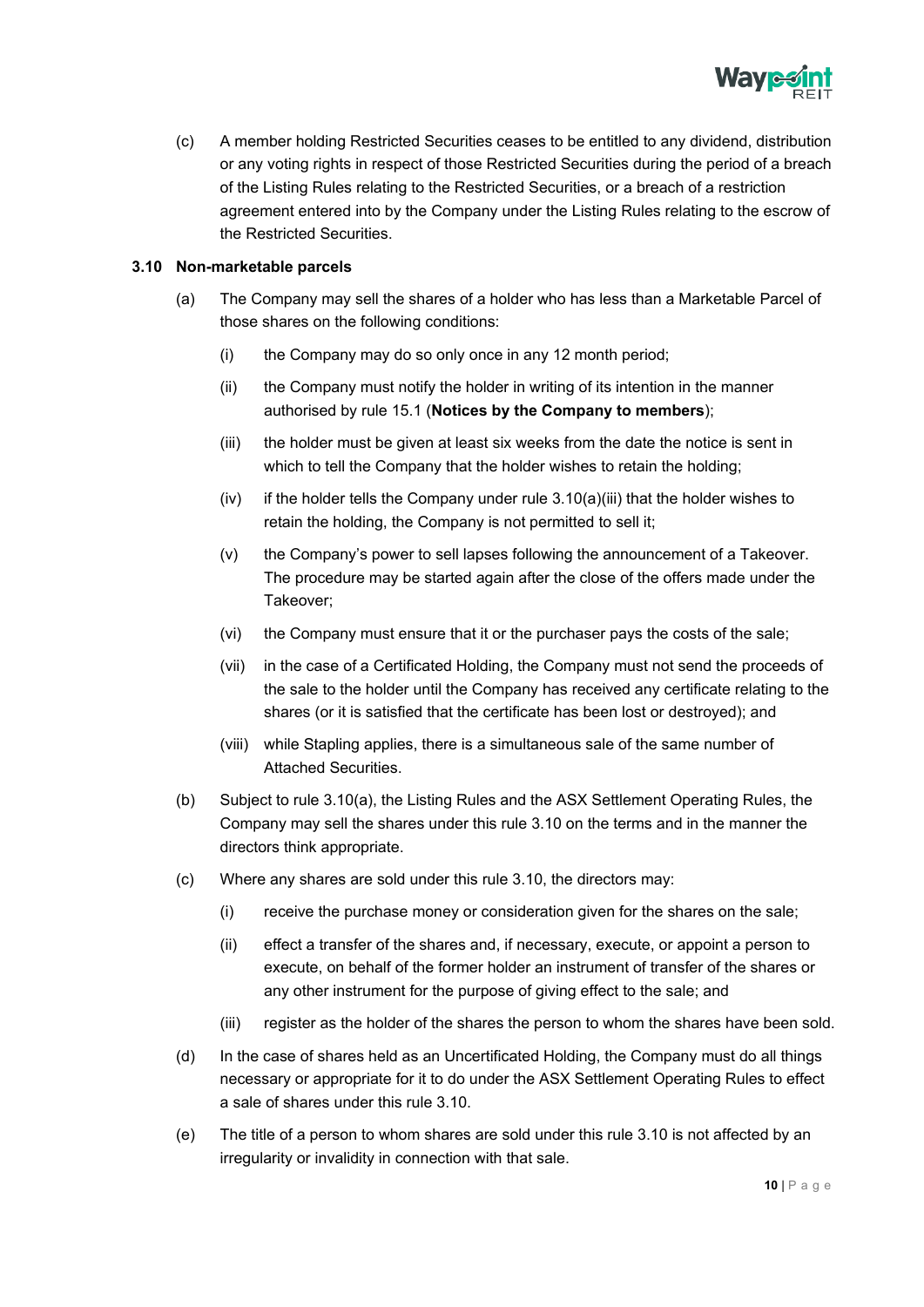

- (f) The remedy of any person aggrieved by a sale of shares under this rule 3.10 is limited to damages only and is against the Company exclusively.
- (g) The Company may deduct from the proceeds of a sale of shares under this rule 3.10, all sums of money presently payable by the former holder to the Company for calls due and payable and apply the amount deducted in or towards satisfaction of the money owing.
- (h) A statement in writing signed by a director or secretary of the Company to the effect that a share in the Company has been duly sold under this rule 3.10 on a date stated in the statement, is conclusive evidence of the facts stated in the statement as against all persons claiming to be entitled to the share and of the right of the Company to sell the share.

#### <span id="page-12-0"></span>**3.11 Variation of Class Rights**

- (a) The rights attached to any class of shares may, unless their terms of issue state otherwise, be varied:
	- (i) with the written consent of the holders of 75% of the shares of the class; or
	- (ii) by a special resolution passed at a separate meeting of the holders of shares of the class.
- (b) The provisions of this constitution relating to general meetings apply, with necessary changes, to separate class meetings as if they were general meetings except that:
	- (i) a quorum is two persons holding or representing by proxy, attorney or Representative, at least 25% of the issued shares of the class, or if there is one holder of shares in a class, that person; and
	- (ii) any holder of shares in the class present, in person or by proxy, attorney or Representative, may demand a poll.
- (c) The rights conferred on the holders of any class of shares are to be taken as not having been varied by the creation or issue of further shares ranking equally with them.

#### <span id="page-12-1"></span>**3.12 Capital Reallocation**

- (a) If, at any time, a Stapled Entity makes a capital payment to the Company as a capital reallocation amount:
	- (i) each member is taken to have directed the Company to accept that capital reallocation amount; and
	- (ii) the Company must apply that amount as an additional capital payment in respect of each share which is stapled to a security of the Stapled Entity making the capital payment equally in respect of each share.
- (b) Subject to rule 11.8, the Company may at any time make a capital payment to a Stapled Entity as a capital reallocation amount on behalf of each member provided that:
	- (i) the constitution of the Stapled Entity contains provisions to the effect of those in rule 3.12(a); and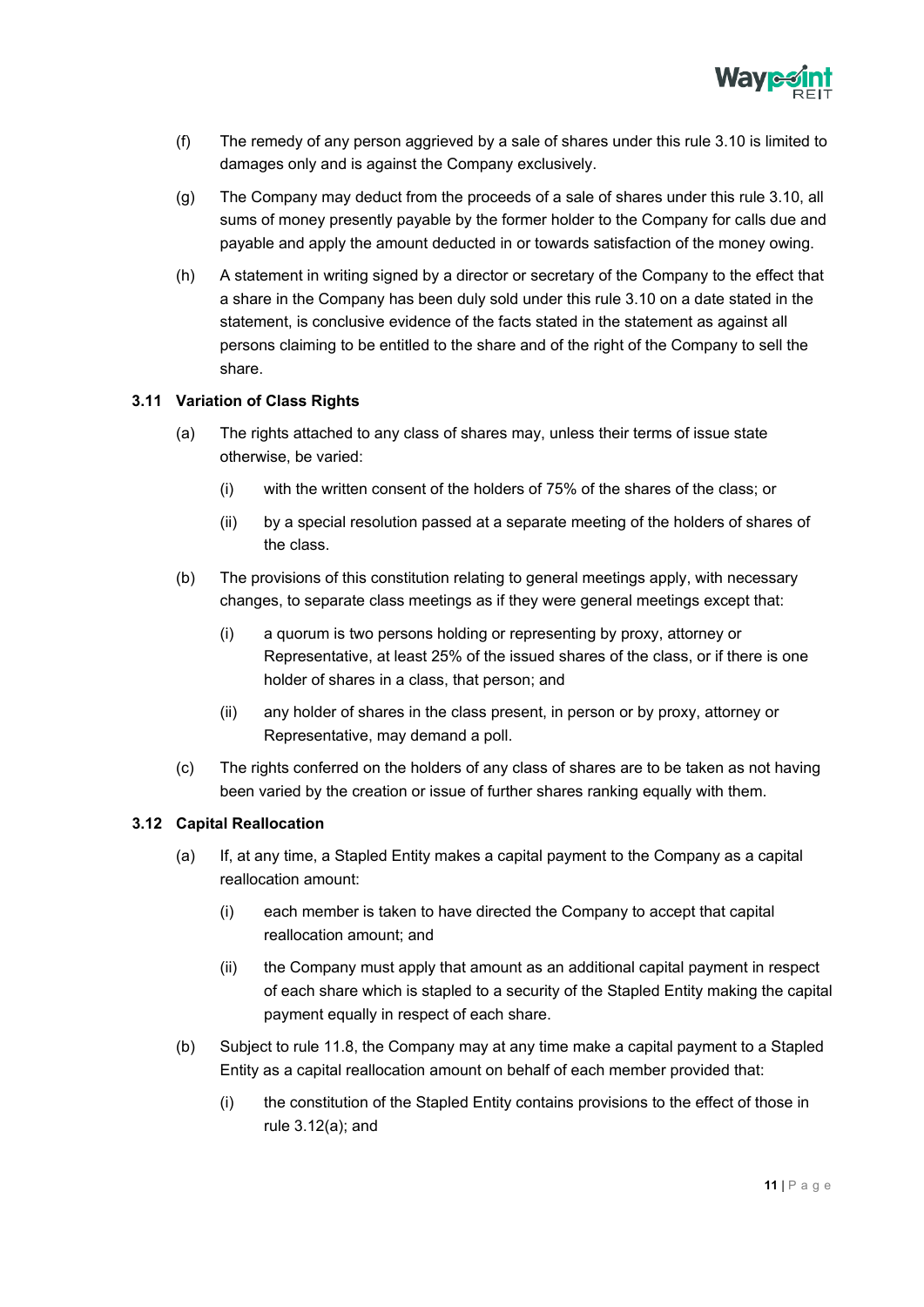

(ii) the Company is satisfied that the capital payment will be applied as an additional capital payment in respect of each Stapled Security to which a share is stapled equally.

# <span id="page-13-1"></span><span id="page-13-0"></span>**4 Calls, forfeiture, indemnities, lien and surrender**

- **4.1 Calls**
	- (a) Subject to this constitution and to the terms on which any shares may be issued, the directors may make calls on the members for any money unpaid on their shares which is not by the terms of issue of those shares made payable at fixed times.
	- (b) When the directors issue shares they may differentiate between the holders as to the amount of calls to be paid and the times of payment.
	- (c) The directors may require a call to be paid by instalments.
	- (d) A member on whom a call is made must be given not more than 40 Business Days' notice and at least 30 Business Days' notice specifying:
		- (i) the name of the member;
		- (ii) the number of shares held by the member;
		- (iii) the amount of the call;
		- (iv) the due date for payment;
		- (v) the consequences of a failure to pay the call; and
		- (vi) all matters required to be included in the notice by the Listing Rules.
	- (e) A member on whom a call is made in accordance with this constitution must pay to the Company the amount called on that member's shares at the time or times and place specified.
	- (f) A call is to be taken as having been made when the resolution of the directors authorising the call was passed.
	- (g) The directors may revoke a call or postpone a call or extend the time for payment.
	- (h) A call is not invalidated by the non-receipt of a notice of a call or the accidental omission to give notice of a call to any member.
	- (i) If a sum called on a share is not paid in full by the day appointed for payment, the person from whom the sum is due must pay:
		- (i) interest on the unpaid amount from the date appointed for payment of the sum to the date of actual payment, at a rate determined under rule 4.9 (**Interest payable by member**); and
		- (ii) any costs, expenses or damages incurred by the Company in relation to the nonpayment or late payment of the sum.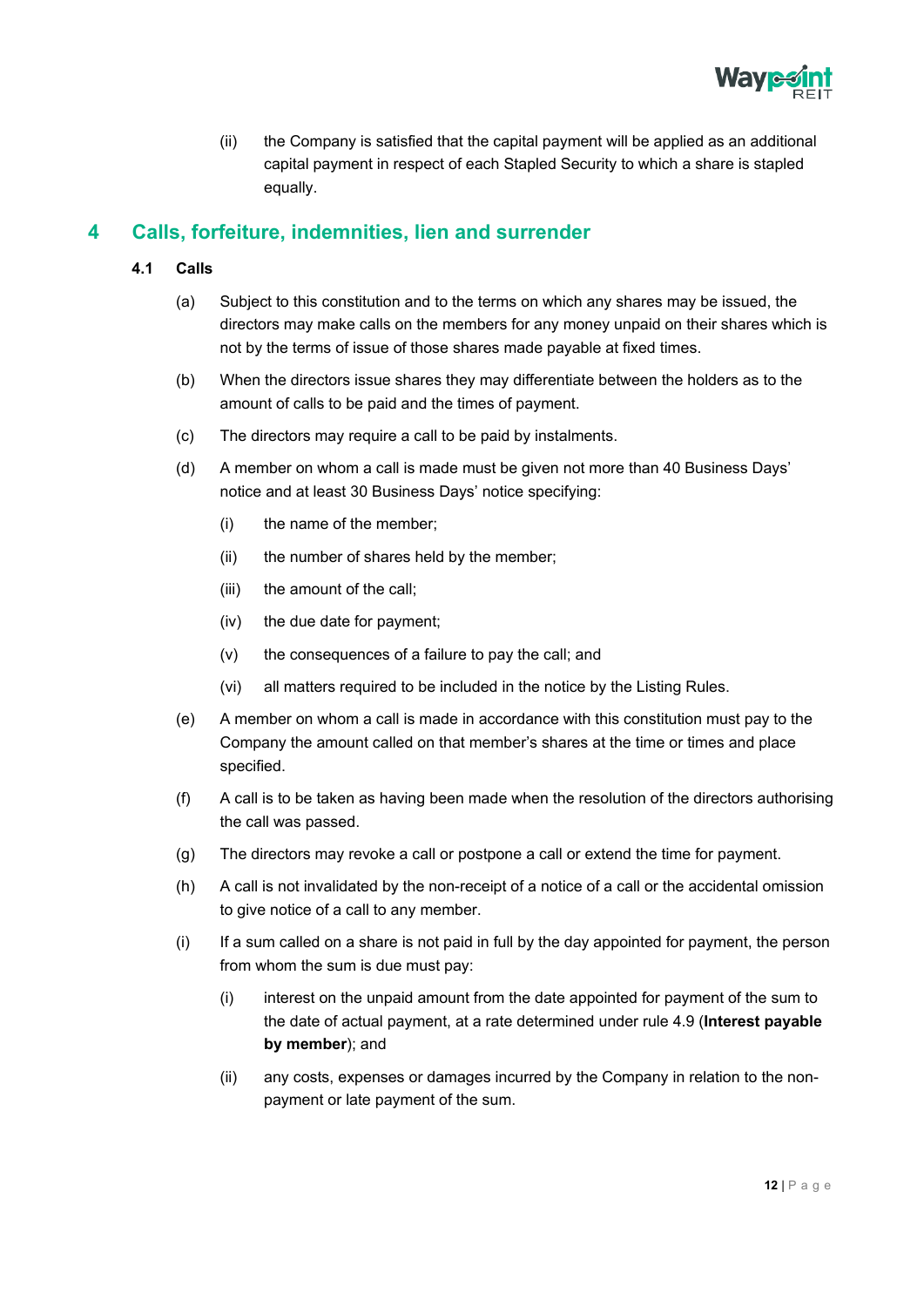

(j) The directors may, to the extent permitted by law, waive or compromise all or any part of any payment due to the Company under the terms of issue of a share or under this rule 4.1.

### <span id="page-14-0"></span>**4.2 Proceedings for recovery of calls**

- (a) In an action or other proceedings for the recovery of a call, or interest or costs or expenses incurred in relation to the non-payment or late payment of a call, proof that:
	- (i) the name of the defendant is entered in the register as the holder or one of the holders of the share in respect of which the call is claimed;
	- (ii) the resolution making the call is recorded in the minute book; and
	- (iii) notice of the call was given to the defendant in accordance with this constitution,

is conclusive evidence of the debt and it is not necessary to prove the appointment of the directors who made the call or any other matter.

(b) In rule 4.2(a), "defendant" includes a person against whom a set-off or counterclaim is alleged by the Company and "proceedings for the recovery of a call" is to be construed accordingly.

#### <span id="page-14-1"></span>**4.3 Payments in advance of calls**

- (a) The directors may accept from a member the whole or a part of the amount unpaid on a share even though no part of that amount has been called.
- (b) The directors may authorise payment by the Company of interest upon the whole or any part of an amount accepted under rule 4.3(a), until the amount becomes payable, at a rate agreed between the directors and the member paying the amount.
- (c) The directors may repay to a member all or any of the amount accepted under rule 4.3(a).

#### <span id="page-14-2"></span>**4.4 Forfeiture of partly paid shares**

- (a) If a member fails to pay the whole of a call or instalment of a call by the time appointed for payment of the call or instalment, the directors may serve a notice on that member requiring payment of the unpaid amount, together with any interest that has accrued and all costs, expenses or damages that may have been incurred by the Company by reason of the non-payment or late payment of the call or instalment.
- (b) A notice under rule 4.4(a) must name a place and a day for payment. The day must be at least 14 days after the date of service of the notice.
- (c) The notice must state that the shares on which the call was made are liable to be forfeited if the whole amount payable is not paid by the time and at the place specified in the notice.
- (d) The notice must comply with the Listing Rules and the ASX Settlement Operating Rules, as applicable.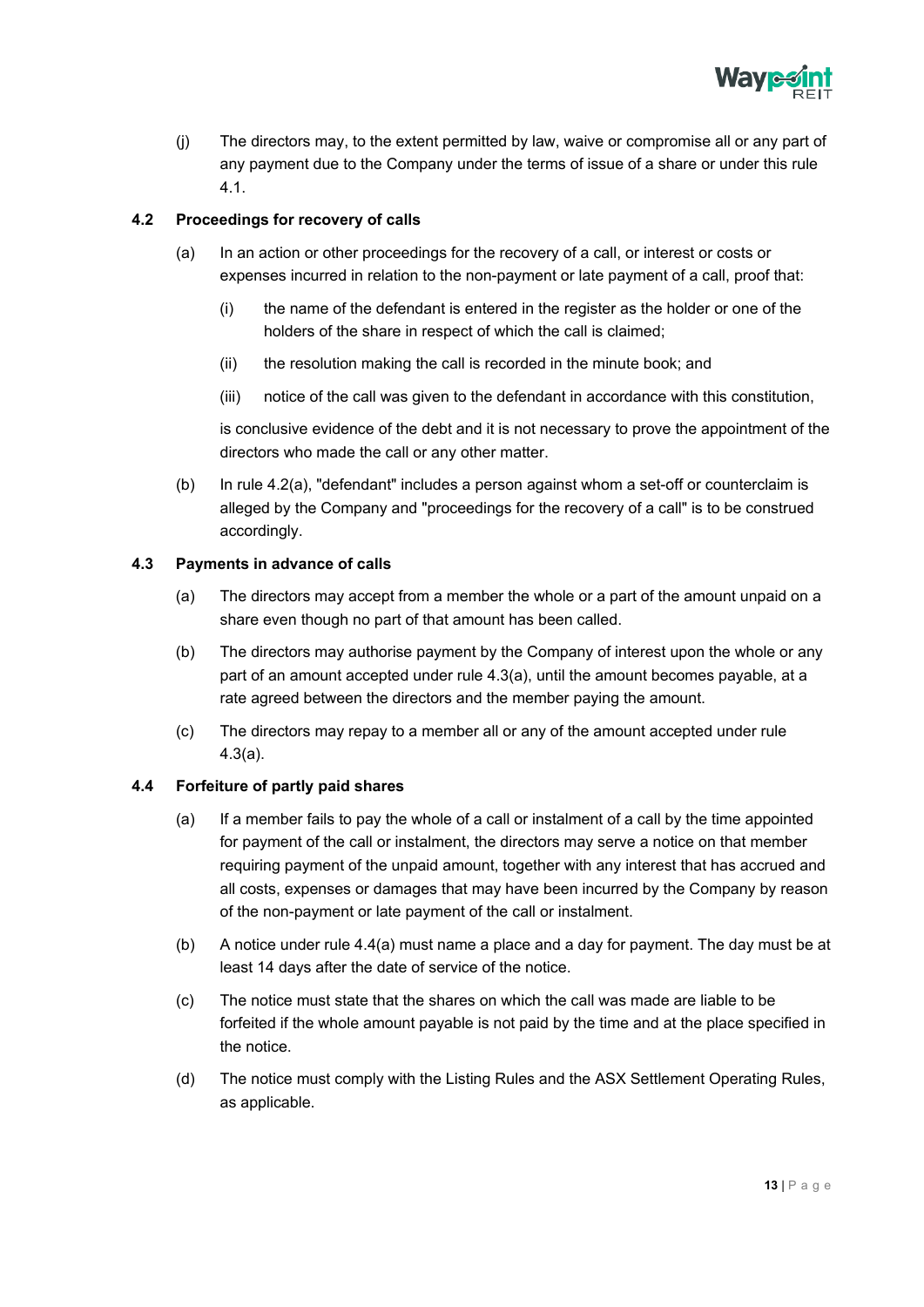

- (e) If a member does not comply with a notice under rule  $4.4(a)$  the shares to which the notice relates may be forfeited by a resolution of the directors. Forfeiture includes all dividends declared on the forfeited shares and not actually paid before the forfeiture.
- (f) Where a share has been forfeited:
	- (i) notice of the resolution must be given to the member in whose name the share was registered immediately before the forfeiture; and
	- (ii) an entry of the forfeiture, with the date, must be made in the register of members.
- (g) Failure to give the notice or to make the entry required under rule 4.4(f) does not invalidate the forfeiture.
- (h) Where a share has been forfeited and the Stapling Provisions apply, the member must simultaneously forfeit any Attached Security.
- (i) The directors may, in accordance with the Listing Rules and the ASX Settlement Operating Rules:
	- (i) sell or otherwise Dispose of a share which has been forfeited on the terms and in the manner the directors think appropriate;
	- (ii) at any time before a sale or Disposal, cancel the forfeiture of a share on the terms the directors think appropriate; and
	- (iii) reissue a share which has been forfeited, with or without any money paid on the share by any former holder being credited as paid and on the other terms and in the manner the directors think appropriate.
- (j) A person whose shares have been forfeited ceases to be a member in respect of the forfeited shares, but remains liable to pay, and must immediately pay, to the Company:
	- (i) all calls, instalments, interest, costs, expenses and damages owing in respect of the shares at the time of the forfeiture; and
	- (ii) interest on so much of the amount payable under this rule  $4.4$ (j) as is unpaid from time to time, from the date of the forfeiture to the date of actual payment, at a rate determined under rule 4.9 (**Interest payable by member**).
- (k) The forfeiture of a share extinguishes all interest in, and all claims and demands against the Company in respect of, the forfeited share and all other rights incident to the share, subject to this constitution and the Listing Rules.
- (l) Subject to the Listing Rules, the directors may:
	- (i) exempt a share from all or any part of this rule 4.4;
	- (ii) waive or compromise all or part of any payment due to the Company under this rule 4.4; or
	- (iii) before a forfeited share has been sold, reissued or otherwise Disposed of, cancel the forfeiture on the conditions they decide.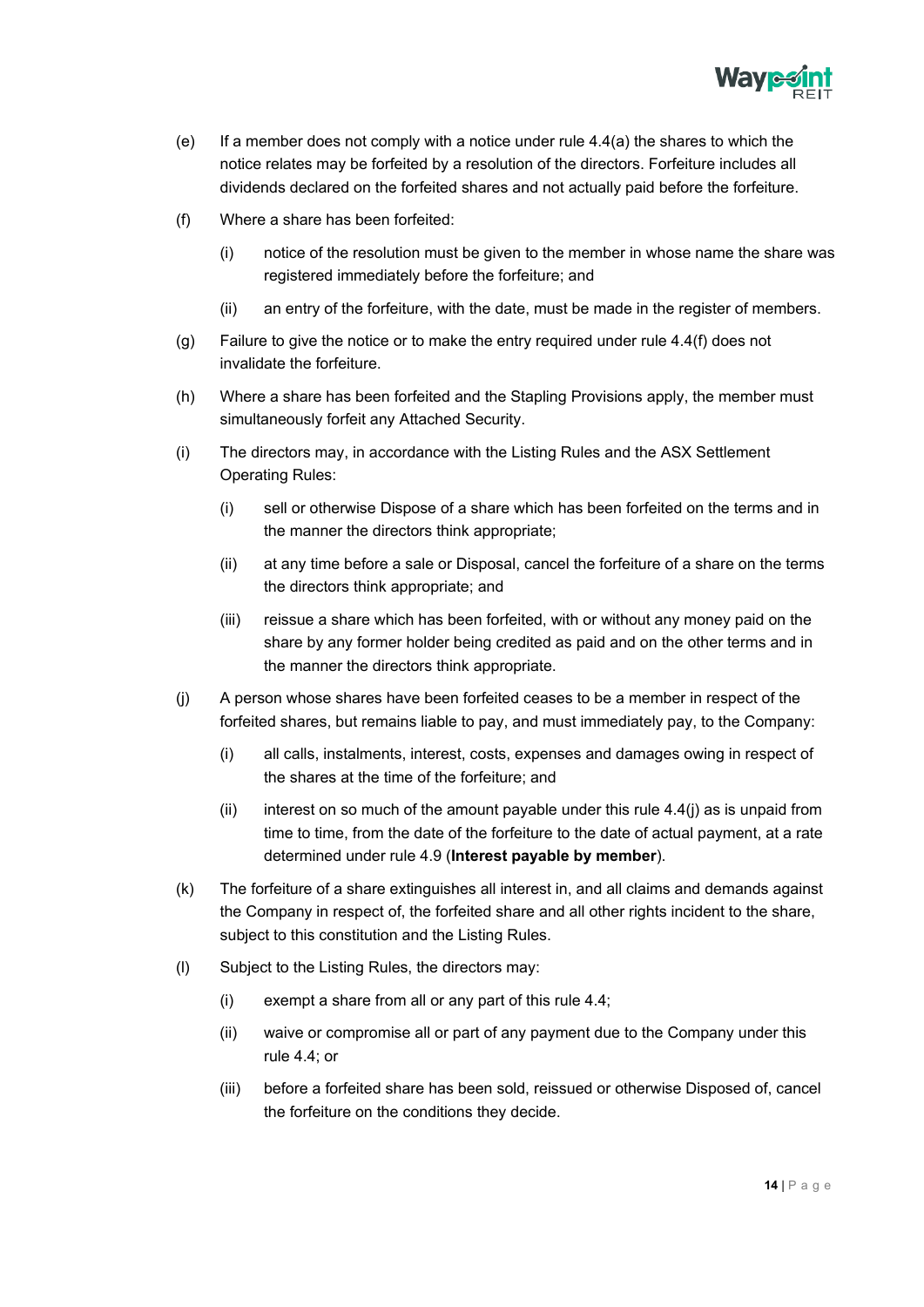

### <span id="page-16-0"></span>**4.5 Indemnity for payments by the Company**

- (a) A member or, if the member is dead, the member's legal personal representative, must indemnify the Company against any liability which the Company has under any law to make a payment for or on account of that member including in respect of:
	- (i) shares held by that member, solely or jointly;
	- (ii) a transfer or transmission of shares by a member; or
	- (iii) dividends, bonuses or other money owed to the member.
- (b) Rule 4.5(a) includes, without limitation, a payment arising from:
	- (i) the death of that member;
	- (ii) the non-payment of any income tax, capital gains tax, wealth tax or other tax by that member or the legal personal representative of that member; or
	- (iii) the non-payment of any estate, probate, succession, death, stamp or other duty by that member or the legal personal representative of that member.
- (c) The member or, if the member is dead, the member's legal personal representative, must pay to the Company immediately on demand:
	- (i) the amount required to reimburse the Company for a payment described in rule 4.5(a); and
	- (ii) interest on any part of that amount which is unpaid from the date the Company makes the payment until the date the Company is reimbursed in full for that payment, at a rate determined under rule 4.9 (**Interest payable by member**).
- (d) This rule 4.5 is in addition to any right or remedy the Company may have under the law which requires it to make the payment.
- (e) The directors may:
	- (i) exempt a share from all or any part of this rule 4.5; and
	- (ii) waive or compromise all or any part of any payment due to the Company under this rule 4.5.

#### <span id="page-16-1"></span>**4.6 Lien on shares**

- (a) The Company has a first and paramount lien on:
	- (i) each partly paid share for all unpaid calls and instalments due but unpaid in respect of that share;
	- (ii) each share for any amounts the Company may be required by law to pay (and has paid) in respect of that share; and
	- (iii) each share acquired under an employee incentive scheme, where an amount is owed to the Company for its acquisition.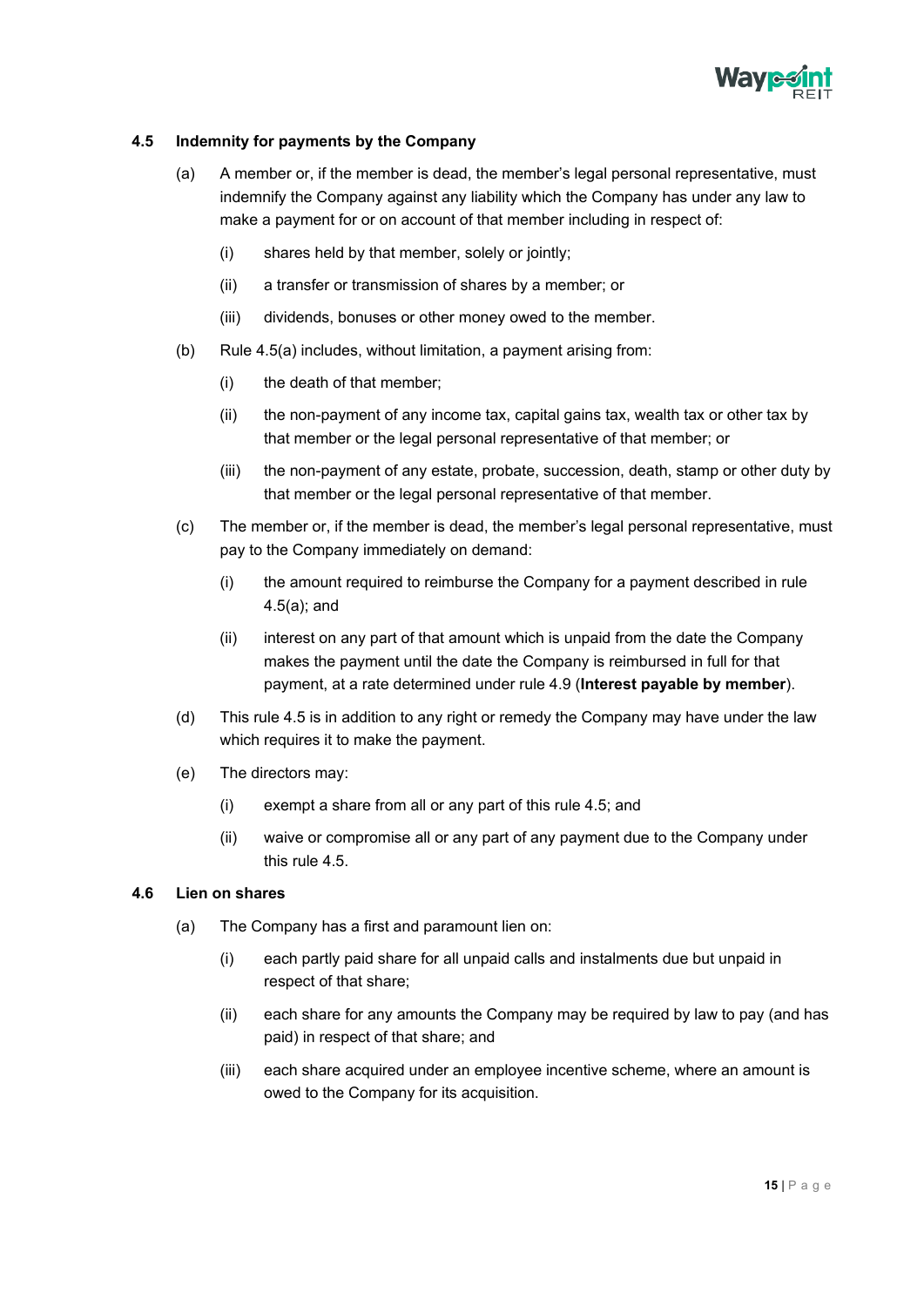

- (b) The Company's lien on a share extends to all dividends payable in respect of the share and to the proceeds of sale of the share and to reasonable interest and expenses incurred because an amount is not paid.
- (c) The directors may sell a share on which the Company has a lien in any manner they think fit where:
	- (i) an amount in respect of which a lien exists under this rule 4.6 is presently payable; and
	- (ii) the Company has, not less than 14 days before the date of the sale, given to the registered holder of the share a notice in writing demanding payment of that amount.
- (d) A notice under rule 4.6(c) must:
	- (i) set out the amount in respect of which the lien exists that is presently payable; and
	- (ii) comply with the Listing Rules and the ASX Settlement Operating Rules.
- (e) The directors may do all things necessary or desirable under the Listing Rules or the ASX Settlement Operating Rules to protect any lien, charge or other right to which the Company may be entitled under any law or under this constitution.
- (f) Registration by the Company of a transfer of shares on which the Company has a lien releases the Company's lien in so far as it relates to sums owing by the transferor or any predecessor in title, without giving notice of its claim to the transferee.
- (g) The directors may:
	- (i) exempt a share from all or any part of this rule 4.6; and
	- (ii) waive or compromise all or any part of any payment due to the Company under this rule 4.6.

#### <span id="page-17-0"></span>**4.7 Surrender of shares**

- (a) The directors may accept a surrender of a share by way of compromise of any claim as to whether or not that share has been validly issued or in any other case where the surrender is within the powers of the Company.
- (b) Any share surrendered under rule 4.7(a) may be sold, reissued or otherwise Disposed of in the same manner as a forfeited share.

#### <span id="page-17-1"></span>**4.8 General provisions applicable to a Disposal of shares under this constitution**

- (a) A reference in this rule 4.8 to a Disposal of shares under this constitution is a reference to:
	- (i) any sale, reissue or other Disposal of a forfeited share under rule 4.4(i) or a surrendered share under rule 4.7 (**Surrender of shares**) or of less than a Marketable Parcel under rule 3.10 (**Non-marketable parcels**); and
	- (ii) any sale of a share on which the Company has a lien under rule 4.6(c).
- (b) Where any shares are Disposed of under this constitution, the directors may: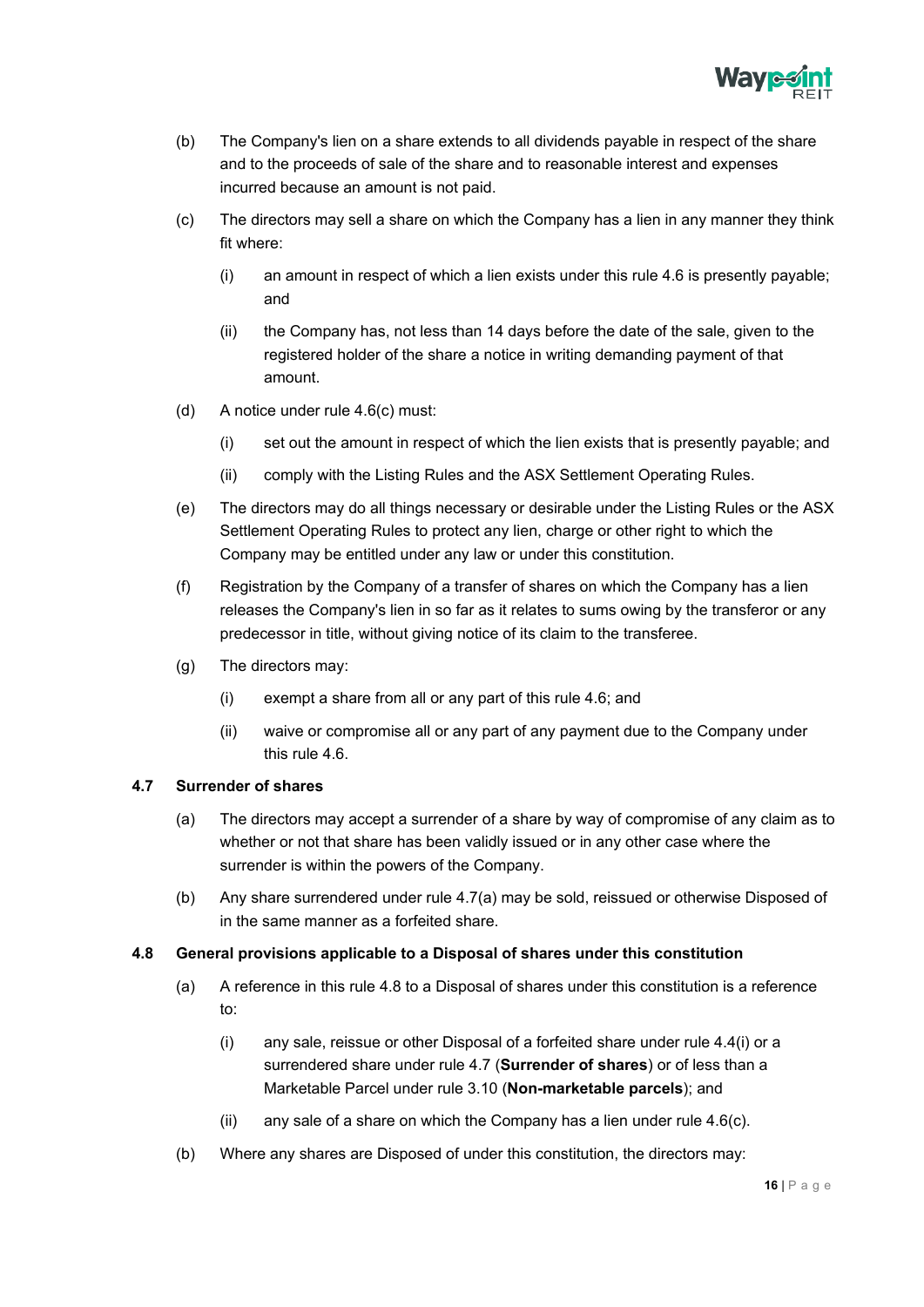

- (i) receive the purchase money or consideration given for the shares on the Disposal;
- (ii) effect a transfer of the shares and, if necessary, execute, or appoint a person to execute, on behalf of the former holder an instrument of transfer of the shares or any other instrument for the purpose of giving effect to the Disposal;
- (iii) if the Stapling Provisions apply, execute, or appoint a person to execute, on behalf of the former holder an instrument of transfer for any Attached Securities; and
- (iv) register as the holder of the shares the person to whom the shares have been Disposed.
- (c) In the case of shares held as an Uncertificated Holding, the Company must do all things necessary or appropriate for it to do under the ASX Settlement Operating Rules to effect a Disposal of shares under this constitution.
- (d) The title of a person to whom shares are Disposed under this constitution is not affected by an irregularity or invalidity in connection with that Disposal.
- (e) The remedy of any person aggrieved by a Disposal of shares under this constitution is limited to damages only and is against the Company exclusively.
- (f) The proceeds of a Disposal of shares under this constitution must be applied in the payment of:
	- (i) first, the expenses of the Disposal;
	- (ii) secondly, all money presently payable by the former holder whose shares have been Disposed of; and
	- (iii) finally, but subject to any lien under rule 4.6 (**Lien on shares**) for money not presently payable, any remaining proceeds must be paid to the former holder as soon as practicable. In the case of a Certificated Holding, the former holder must first deliver to the Company the certificate for the shares that have been Disposed of or any other proof of title as the directors may accept.
- (g) Until the proceeds of a Disposal of a share sold by the Company are claimed or otherwise Disposed of according to law, the directors may invest the proceeds in any other way for the benefit of the Company.
- (h) The Company is not required to pay interest on money payable to a former holder under this rule 4.8.
- (i) A statement in writing signed by a director or secretary of the Company to the effect that a share in the Company has been:
	- (i) duly sold under rule 3.10 (**Non-marketable parcels**);
	- (ii) duly forfeited under rule  $4.4(e)$ ;
	- (iii) duly sold, reissued or otherwise Disposed of under rules 4.4(i) or 4.7; or
	- (iv) duly sold under rule 4.6(c),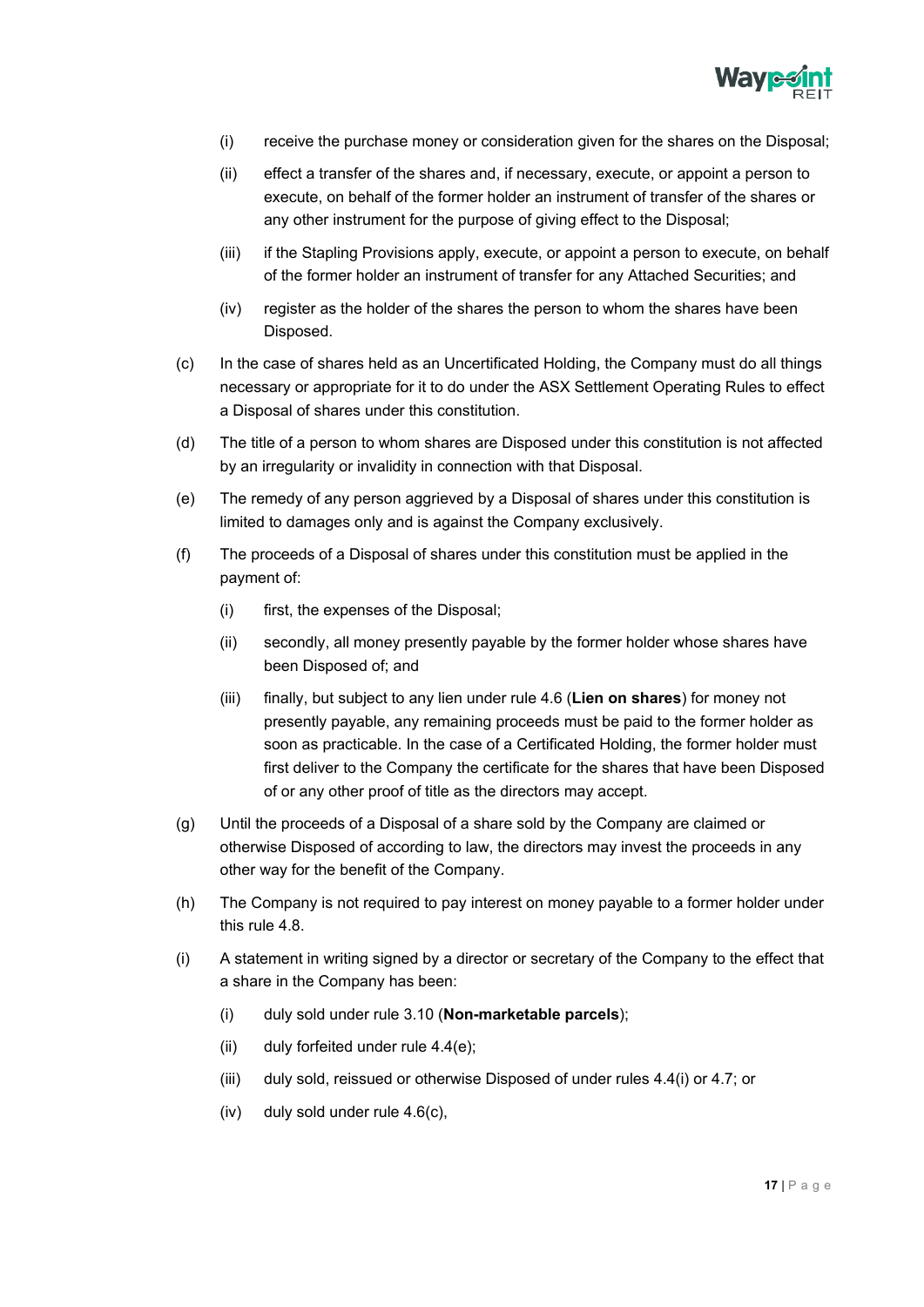

on a date stated in the statement is conclusive evidence of the facts stated in the statement as against all persons claiming to be entitled to the share and of the right of the Company to forfeit, sell, reissue or otherwise Dispose of the share.

#### <span id="page-19-0"></span>**4.9 Interest payable by member**

- (a) For the purposes of rules  $4.1(i)(i)$ ,  $4.4(i)(ii)$  and  $4.5(c)(ii)$ , the rate of interest payable to the Company is:
	- $(i)$  if the directors have fixed a rate, the rate so fixed; or
	- (ii) in any other case, 10% per annum.
- (b) Interest payable under rules  $4.1(i)(i)$ ,  $4.4(i)(ii)$  and  $4.5(c)(ii)$  accrues daily and may be capitalised monthly or at other intervals the directors think fit.

# <span id="page-19-2"></span><span id="page-19-1"></span>**5 Stapling**

#### **5.1 Stapling commencement**

On, or prior to, the date ordinary shares and Attached Securities are quoted on the Exchange, each:

- (a) ordinary share must be Stapled to one of each ordinary Attached Security to form a Stapled Security;
- (b) other class of share issued from time to time must be Stapled to one of each Attached Security of the corresponding other class to that share, to form a Stapled Security; and
- (c) share (regardless of the class of share) issued prior to that date may be transferred otherwise than as part of a Stapled Security for the purposes of that share becoming Stapled to Attached Securities.

#### <span id="page-19-3"></span>**5.2 Issues**

While Stapling applies, the number of issued shares must equal the number of Attached Securities in each of the Stapled Entities on issue at that time.

#### <span id="page-19-4"></span>**5.3 Director obligations**

- (a) The directors and the Company must not do, nor refrain from doing, anything that would directly or indirectly result in a share no longer comprising a Stapled Security except in accordance with rule 5.5. In particular, the directors and the Company must not reorganise (within the meaning given in Listing Rules 7.18 to 7.26 (inclusive) including any consolidation, division, subdivision, cancellation, buy back of any share capital) any shares unless at the same time the Attached Securities that are Stapled to those shares are also reorganised so that the person holding shares holds an equal number of each Attached Security.
- (b) While Stapling applies, the directors and the Company must use reasonable endeavours to ensure that shares are dealt with in a manner consistent with the constitutions of the Stapled Entities.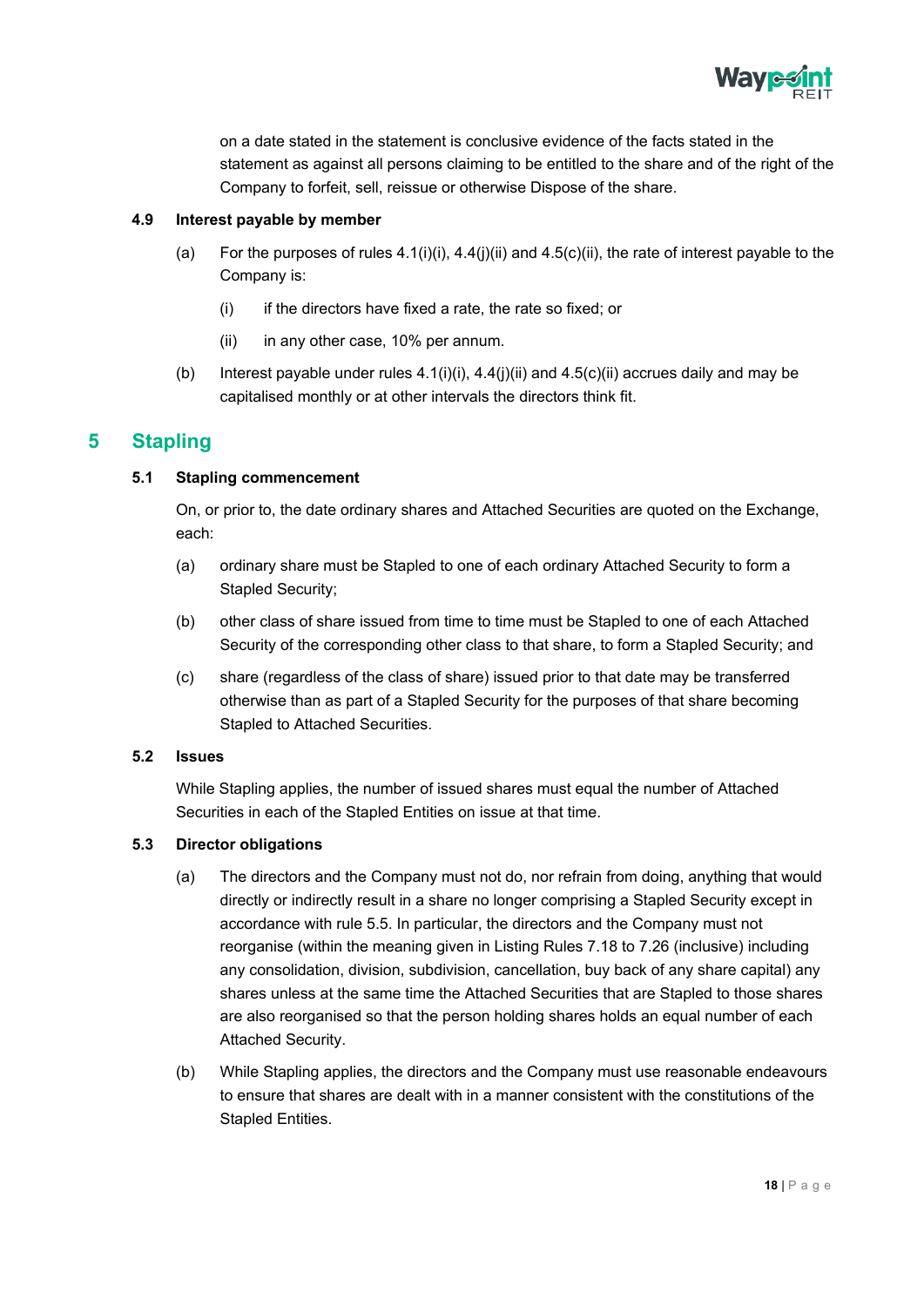

- (c) Subject to the Corporations Act, Listing Rules and any agreement with the issuer of the Attached Securities, the directors and the Company may:
	- (i) from time to time cause any securities, units or interests in another entity to become Stapled so that the securities, units or interests (as applicable) in that entity become Attached Securities; and
	- (ii) without limiting any other provision of this constitution, effect such Stapling by distributing in specie to members the securities, units or interests (as applicable) of such an entity. To the extent permitted under the Corporations Act, members are deemed to have agreed to becoming members of the entity.

#### <span id="page-20-0"></span>**5.4 Listing**

Unless members determine otherwise by special resolution, the Company must use its best endeavours to ensure that the shares are quoted on the Exchange (including, where applicable, as part of Stapled Securities) and that, subject to the rights, obligations and restrictions attaching to any shares, such quotation on the Exchange is maintained and that shares are quoted as Stapled Securities. Notwithstanding any other provision of this constitution and that shares are quoted on the Exchange as Stapled Securities, the Company will at all times remain as a separate entity and be separately admitted to the Exchange, and shares and Attached Securities will at all times retain their legal status as separate securities.

#### <span id="page-20-1"></span>**5.5 Cessation of Stapling Provisions**

- (a) Each share comprising part of a Stapled Security will remain Stapled for so long as the Stapling Provisions apply.
- (b) The Stapling Provisions will cease to apply or be suspended, regardless of any other provision of this constitution, if:
	- (i) holders approve by special resolution; or
	- (ii) an administrator, manager, receiver, liquidator or similar officer is appointed to a Stapled Entity or its property (as the case may be), and the directors resolve,

that the Stapling Provisions will cease to apply or be suspended (as the case may be).

(c) The Stapling Provisions will cease to apply or be suspended under rule 5.5(b) from such time as determined under the special resolution (in the case of rule 5.5(b)(i) or by the Directors in their absolute discretion (in the case of rule 5.5(b)(ii)).

#### <span id="page-20-2"></span>**5.6 Stapled Security Register**

- (a) The Stapled Securities must be entered in a register of Stapled Securities.
- (b) The directors must maintain or cause to be maintained as register of Stapled Securities which records the names and addresses of the members holding shares, the number of shares held, the number of Attached Securities held by the members and any additional information required by the Corporations Act, the Listing Rules or by the directors from time to time.
- (c) The register of Stapled Securities will, for so long as Stapling applies, be deemed to constitute part of the register of members, and in this case all other provisions of this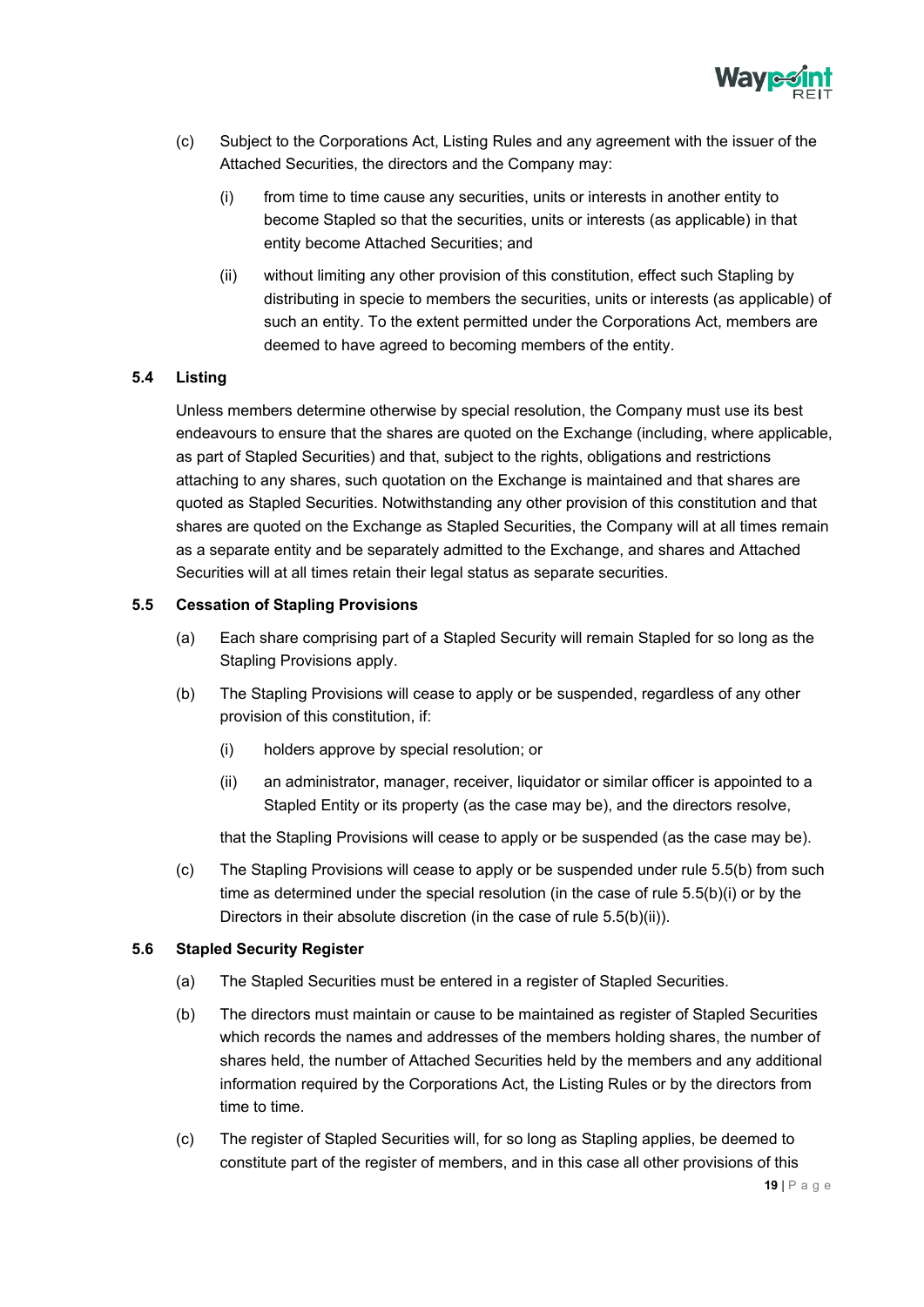

constitution applicable to the register of members will apply only to any part of the register kept in addition to the register of Stapled Securities.

(d) Subject to this rule 5, the directors must maintain in accordance with the Corporations Act a register recording details of each class of shares regardless of whether the shares are Stapled.

# <span id="page-21-1"></span><span id="page-21-0"></span>**6 Transfer and transmission of shares**

#### **6.1 Transfer of shares**

- (a) Subject to this constitution and to the rights or restrictions attached to any shares or class of shares, a member may transfer all or any of the member's shares by:
	- (i) a Proper ASTC Transfer; or
	- (ii) an instrument in writing in any usual form or in any other form that the directors approve.
- (b) A transferor of shares remains the holder of the shares transferred until the transfer is:
	- (i) effected in accordance with the ASX Settlement Operating Rules; or
	- (ii) registered and the name of the transferee is entered in the register of members in respect of the shares.
- (c) The Company must not charge a fee for the registration of a transfer of shares.
- (d) An instrument of transfer referred to in rule 6.1(a)(ii) must be signed by or on behalf of both the transferor and the transferee unless the transfer:
	- (i) relates only to fully paid shares and signature by the transferee has been dispensed with by the directors; or
	- (ii) is a sufficient transfer of marketable securities for the purposes of the Corporations Act.
- (e) An instrument of transfer referred to in rule 6.1(a)(ii) must be duly stamped if required by law to be stamped.
- (f) An instrument of transfer referred to in rule  $6.1(a)(ii)$  must be left for registration at the registered office of the Company, or at such other place as the directors determine, accompanied by any evidence which the directors require to prove the title of the transferor or the transferor's right to the shares including the share certificate, if any, and to prove the right of the transferee to be registered as the owner of the shares.
- (g) Subject to the powers vested in the directors under rules 6.2 (**Power to decline registration of transfers**) and 6.3 (**Transmission of shares**), where the Company receives an instrument of transfer complying with rules 6.1(d), 6.1(e) and 6.1(f), the Company must register the transferee named in the instrument as the holder of the shares to which it relates.
- (h) The Company may retain any registered instrument of transfer received by the Company under rule 6.1(f) for any period the directors think fit.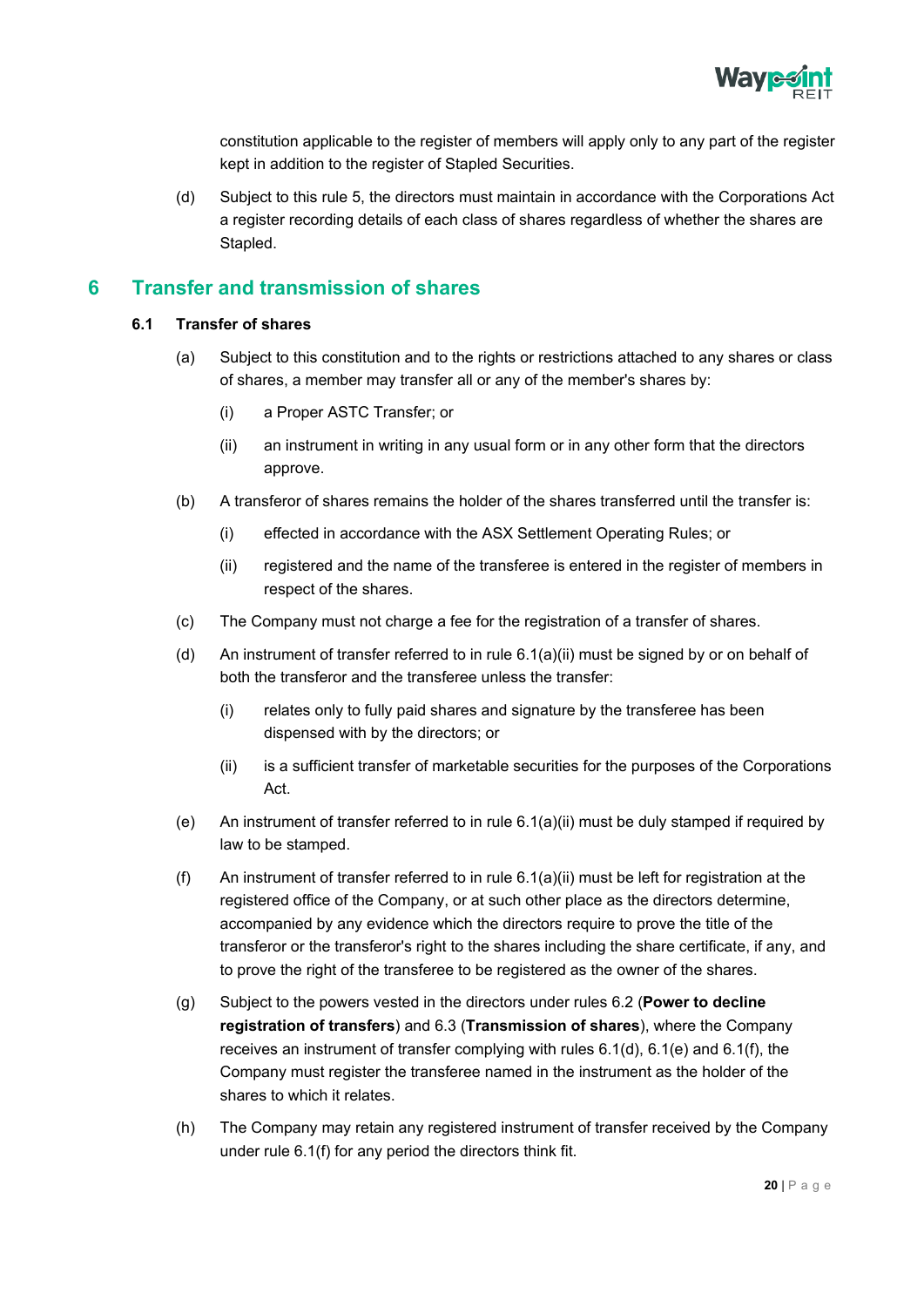

- (i) Except in the case of fraud, the Company must return any instrument of transfer received under rule 6.1(f) which the directors decline to register to the person who deposited it with the Company.
- (j) The directors may do anything that is necessary or desirable for the Company to participate in any computerised, electronic or other system for facilitating the transfer of shares that may be owned, operated or sponsored by the Exchange or a related body corporate of the Exchange.
- (k) The directors may, to the extent permitted by law and the Listing Rules, waive all or any of the requirements of this rule 6.1, whether for the purpose of giving effect to rule 6.1(j) or otherwise.
- (l) While Stapling applies, a transfer of a share will only be accepted as a proper transfer in registrable form if, in addition to the requirements of this rule 6.1, the transfer relates to or is accompanied by a transfer or a copy of a transfer for each Attached Security in favour of the same transferee.
- (m) A person who attempts to transfer a share which is not accompanied by the transfers referred to in rule 6.1(l) will:
	- (i) be taken to authorise the Company, as agent for the transferor, to effect a transfer of the relevant Attached Securities in accordance with the constitutions of each other Stapled Entity, to the same transferee; and
	- (ii) cause all rights to dividends attached to that share to be suspended until the transfers referred to in rule 6.1(l) relating to the other Attached Securities are also provided.
- (n) Subject to the ASX Settlement Rules and the Listing Rules, while Stapling applies, the Company must not register a transfer of a share unless the relevant Attached Securities are also to be transferred, or are capable of transfer, simultaneously.

#### <span id="page-22-0"></span>**6.2 Power to decline registration of transfers**

- (a) The Company may ask ASX Settlement to apply a holding lock to prevent a Proper ASTC Transfer or may decline to register an instrument of transfer received under rule 6.1(f):
	- (i) in the circumstances permitted under the Listing Rules or ASX Settlement Operating Rules, as applicable;
	- (ii) where the transfer is not in registrable form;
	- (iii) where the Company has a lien on any of the shares transferred;
	- (iv) where the registration of the transfer may breach a law of Australia;
	- (v) where the transfer is paper-based and registration of the transfer will create a new holding which, at the time the transfer is lodged, is less than a Marketable Parcel;
	- (vi) where, if the shares are Stapled, a transfer of any corresponding Attached Securities is not made simultaneously;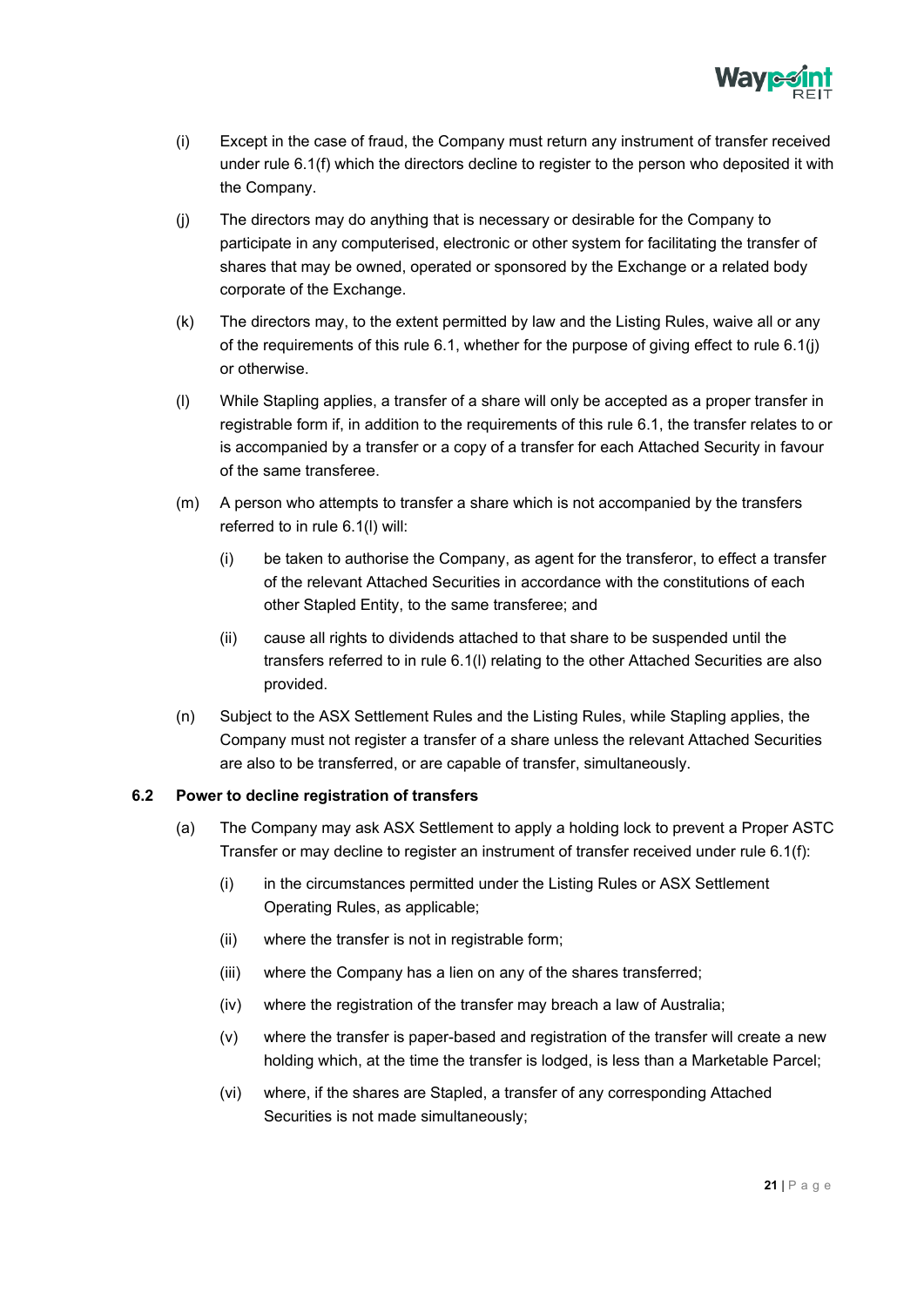

- (vii) where the transfer is not permitted under the terms of an employee incentive scheme; or
- (viii) where the Company is otherwise permitted or required to do so under the Listing Rules or, except for a Proper ASTC Transfer, under the terms of issue of the shares.
- (b) Subject to rules 6.2(c) and 6.2(d), the Company must give written notice of the refusal, or the request for a holding lock, and the precise reasons for it:
	- (i) to the holder of the shares, if the Company asks ASX Settlement to apply a holding lock to prevent a Proper ASTC Transfer; or
	- (ii) to the party lodging the transfer, if the Company declines to register any other transfer.
- (c) A notice under rule 6.2(b) must be given within five Business Days after:
	- (i) the Company requests the holding lock, in the case of a Proper ASTC Transfer; or
	- (ii) the date the transfer was lodged with the Company, in any other case.
- (d) The Company's decision to decline to register the transfer or to apply for a holding lock is not invalidated if the Company fails to give a notice under rule 6.2(b).
- (e) Subject to the Listing Rules and the ASX Settlement Operating Rules while the Company is a Listed Company, the directors may suspend the registration of transfer of shares at such time and for such periods, not exceeding in total 30 days in any year, as they think fit.
- (f) The directors may delegate their authority under this rule 6.2 to any person.

#### <span id="page-23-0"></span>**6.3 Transmission of shares**

- (a) In the case of the death of a member, the only persons the Company will recognise as having any title to the member's shares or any benefits accruing in respect of those shares are:
	- (i) the legal personal representative of the deceased where the deceased was a sole holder; and
	- (ii) the survivor or survivors where the deceased was a joint holder.
- (b) Nothing in rule 6.3(a) releases the estate of a deceased member from any liability in respect of a share, whether that share was held by the deceased solely or jointly with other persons.
- (c) A person who becomes entitled to a share as a result of a Transmission Event may elect:
	- (i) to be registered as the holder of the share by signing and serving on the Company a notice in writing stating that election; or
	- (ii) to nominate some other person to be registered as the transferee of the share by executing or otherwise effecting a transfer of the share to that other person,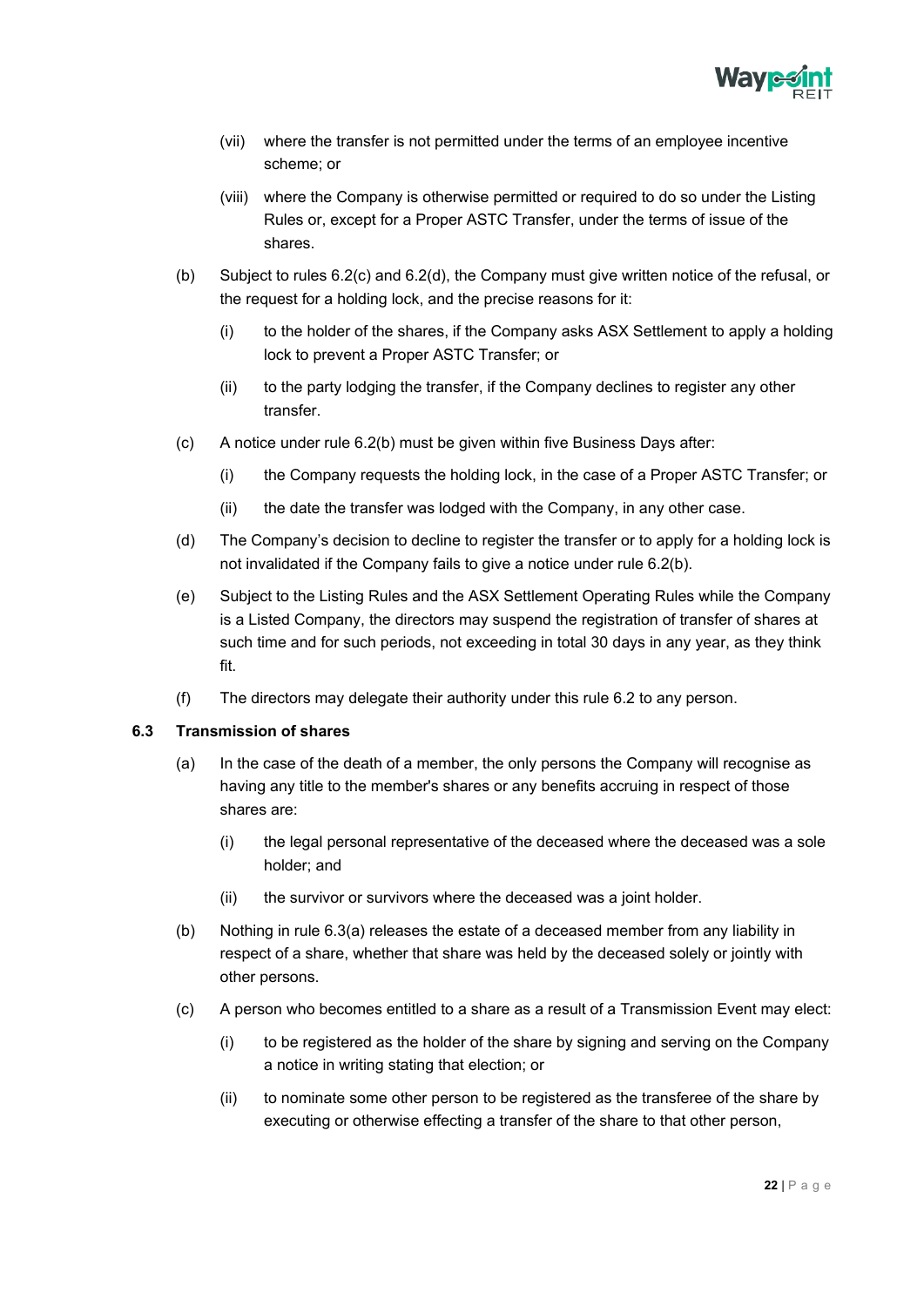

after producing any evidence the directors require to prove that person's entitlement to the share, including the certificate for the share in the case of a Certificated Holding.

- (d) The provisions of this constitution relating to the right to transfer, and the registration of transfers of, shares apply, so far as they can and with such changes as are necessary, to any transfer under rule  $6.3(c)(ii)$  as if the relevant Transmission Event had not occurred and the transfer were executed or effected by the registered holder of the share.
- (e) If two or more persons become jointly entitled to a share under a Transmission Event, on registration as the holders of the share, those persons are taken to hold the share as joint tenants subject to rule 3.6 (**Joint holders of shares**).
- (f) Despite rule 6.3(a), the directors may register a transfer of shares signed by a member before a Transmission Event even though the Company has notice of the Transmission Event.

# <span id="page-24-1"></span><span id="page-24-0"></span>**7 General meetings**

## **7.1 Convening of general meetings**

- (a) A general meeting may be convened by:
	- (i) a director, while the Company is a Listed Company;
	- (ii) the directors by resolution of the board; or
	- (iii) members or the court in accordance with sections 249E, 249F and 249G of the Corporations Act.
- (b) A general meeting must be convened by the directors in accordance with section 249D of the Corporations Act.
- (c) Subject to rule 7.1(e), the directors may postpone, cancel or change the place for a general meeting by giving notice not later than five Business Days before the time at which the general meeting was to be held:
	- $(i)$  to each person who is at the date of the notice:
		- (A) a member;
		- (B) a director; or
		- (C) an auditor of the Company; and
	- (ii) while the Company is a Listed Company, to the Exchange.
- (d) A notice postponing or changing the place for a general meeting must set out:
	- (i) if there is only one location at which the members who are entitled to physically attend the general meeting may do so – the date, time and place of the meeting; and
	- (ii) if there is 2 or more locations at which the members who are entitled to physically attend the general meeting may do so – the date and time for the meeting at each location and the main location of the meeting; and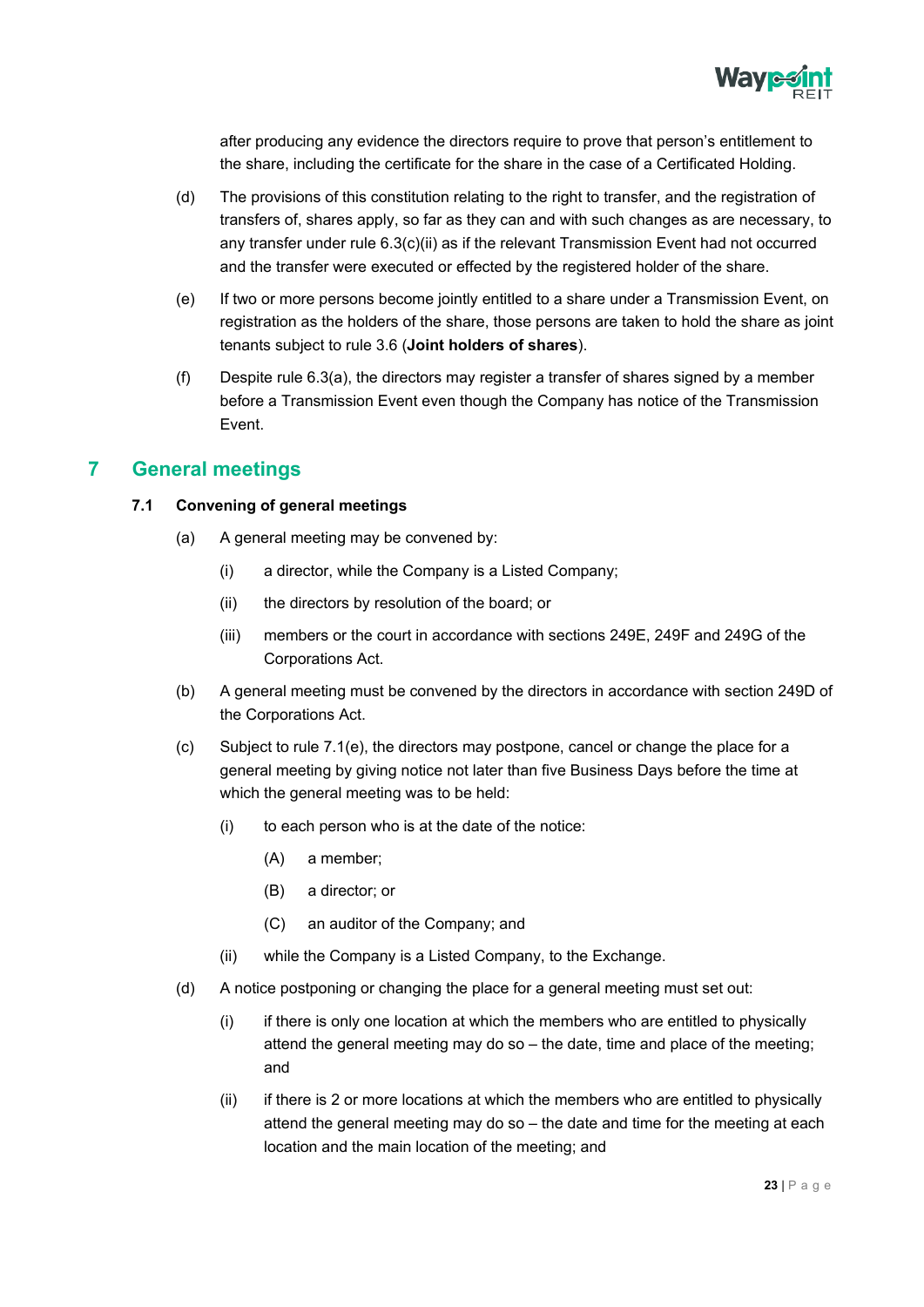

- (iii) if Virtual Meeting Technology is to be used to hold the general meeting sufficient information to allow the members to participate in the meeting by means of the technology.
- (e) A general meeting convened under section 249D of the Corporations Act may not be postponed beyond the date by which section 249D requires it to be held and may not be cancelled without the consent of the member or members who requested it.

#### <span id="page-25-0"></span>**7.2 Notice of general meetings**

- (a) Subject to this constitution and to the rights or restrictions attached to any shares or class of shares, notice of a general meeting must be given within the time limits prescribed by the Corporations Act and in the manner authorised by rule 15.1 (**Notices by the Company to members**) to each person who is at the date of the notice:
	- (i) a member;
	- (ii) a director;
	- (iii) an auditor of the Company; or
	- (iv) a Stapled Entity or a member of a Stapled Entity,

and, while the Company is a Listed Company, notice must be given to the Exchange within the time limits prescribed by the Listing Rules.

- (b) A notice of a general meeting must set out:
	- (i) if there is only one location at which the members who are entitled to physically attend the general meeting may do so – the date, time and place of the meeting;
	- (ii) if there is 2 or more locations at which the members who are entitled to physically attend the general meeting may do so – the date and time for the meeting at each location and the main location of the meeting; and
	- (iii) if Virtual Meeting Technology is to be used to hold the general meeting sufficient information to allow the members to participate in the meeting by means of the technology,

and, except as provided in rule 7.2(c), state the general nature of the business to be transacted at the meeting and any other matters required under the Corporations Act.

- (c) It is not necessary for a notice of an annual general meeting to state that the business to be transacted at the meeting includes the consideration of the annual financial report and the reports of the directors and auditor, the election of directors or the appointment or fixing of the remuneration of the auditor of the Company.
- (d) A person may waive notice of any general meeting by notice in writing to the Company.
- (e) The non-receipt of notice of a general meeting or proxy form by, or a failure to give notice of a general meeting or a proxy form to, any person entitled to receive notice of a general meeting under this rule 7.2 does not invalidate any act, matter or thing done or resolution passed at the general meeting if:
	- (i) the non-receipt or failure occurred by accident or error; or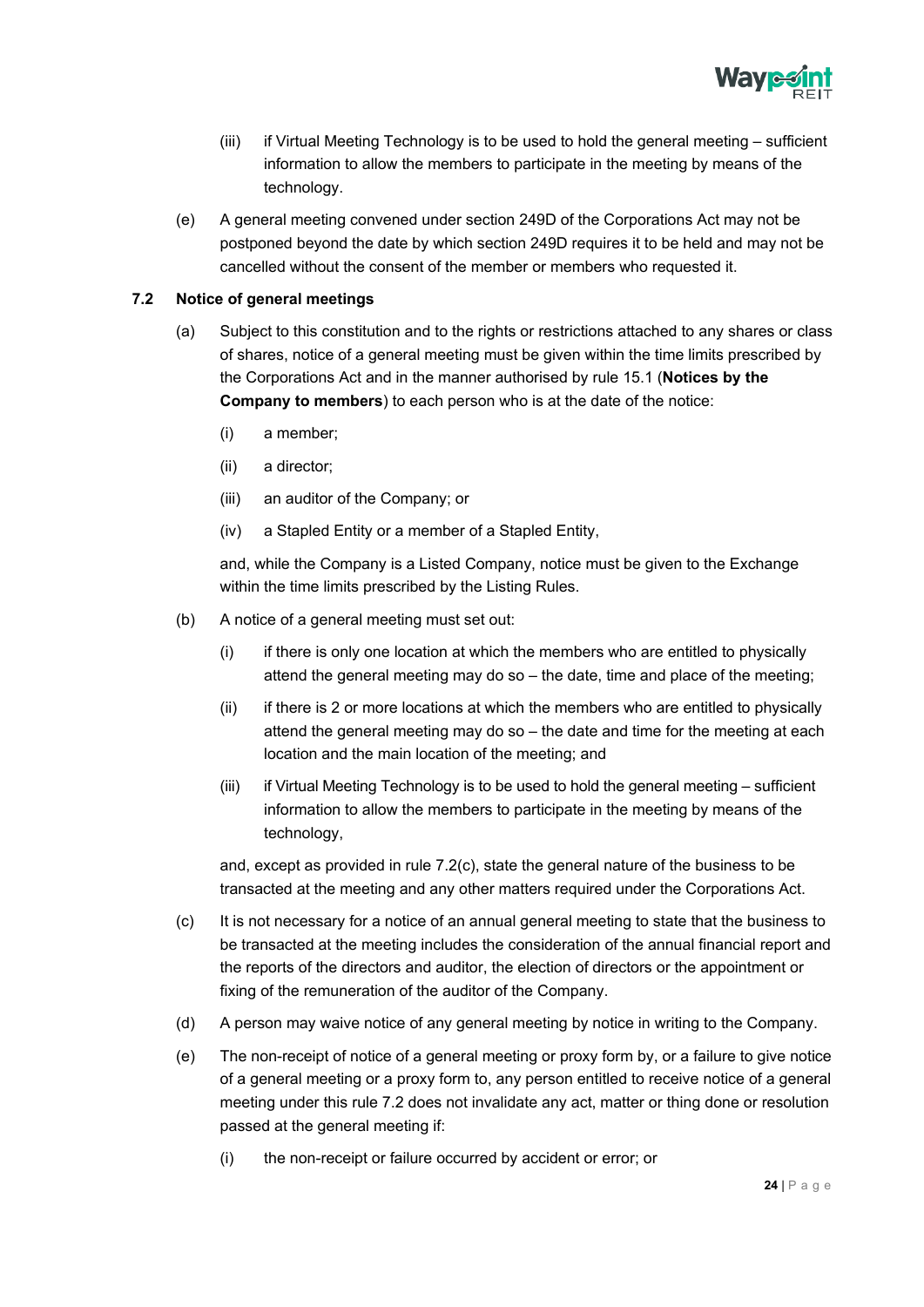

- (ii) before or after the meeting, the person:
	- (A) has waived or waives notice of that meeting under rule 7.2(d); or
	- (B) has notified or notifies the Company of the person's agreement to that act, matter, thing or resolution by notice in writing to the Company.
- (f) A person's attendance at a general meeting:
	- (i) waives any objection that person may have to a failure to give notice, or the giving of a defective notice, of the meeting unless the person at the beginning of the meeting objects to the holding of the meeting; and
	- (ii) waives any objection that person may have to the consideration of a particular matter at the meeting which is not within the business referred to in the notice of the meeting or in rule 7.2(c), unless the person objects to considering the matter when it is presented.

#### <span id="page-26-0"></span>**7.3 Convening a meeting while Stapling applies**

The directors may, while Stapling applies, convene a meeting of members in conjunction with a meeting of any members of any other Stapled Entity.

#### <span id="page-26-1"></span>**7.4 Notice of meeting concerning Stapled Securities**

A notice of meeting given to a member in relation to its holding of Stapled Securities:

- (a) must be given consistently with (but need not be the same as) the requirements under the constitution of each Stapled Entity; and
- (b) may be the same notice for a meeting of members of another Stapled Entity.

#### <span id="page-26-2"></span>**7.5 Admission to general meetings**

- (a) The chair of a general meeting may refuse admission to a person, or require that person to leave and remain out of the meeting, if that person:
	- (i) has a camera, tape recorder or video camera, or another audio or visual recording device;
	- (ii) has a placard or banner;
	- (iii) has an article which the chair considers to be dangerous, offensive or liable to cause disruption;
	- (iv) refuses to produce or to permit examination of any article, or the contents of any article, in the person's possession;
	- (v) behaves or threatens to behave in a dangerous, offensive or disruptive manner; or
	- (vi) is not:
		- (A) a member or a proxy, attorney or Representative of a member;
		- (B) a director;
		- (C) an auditor of the Company; or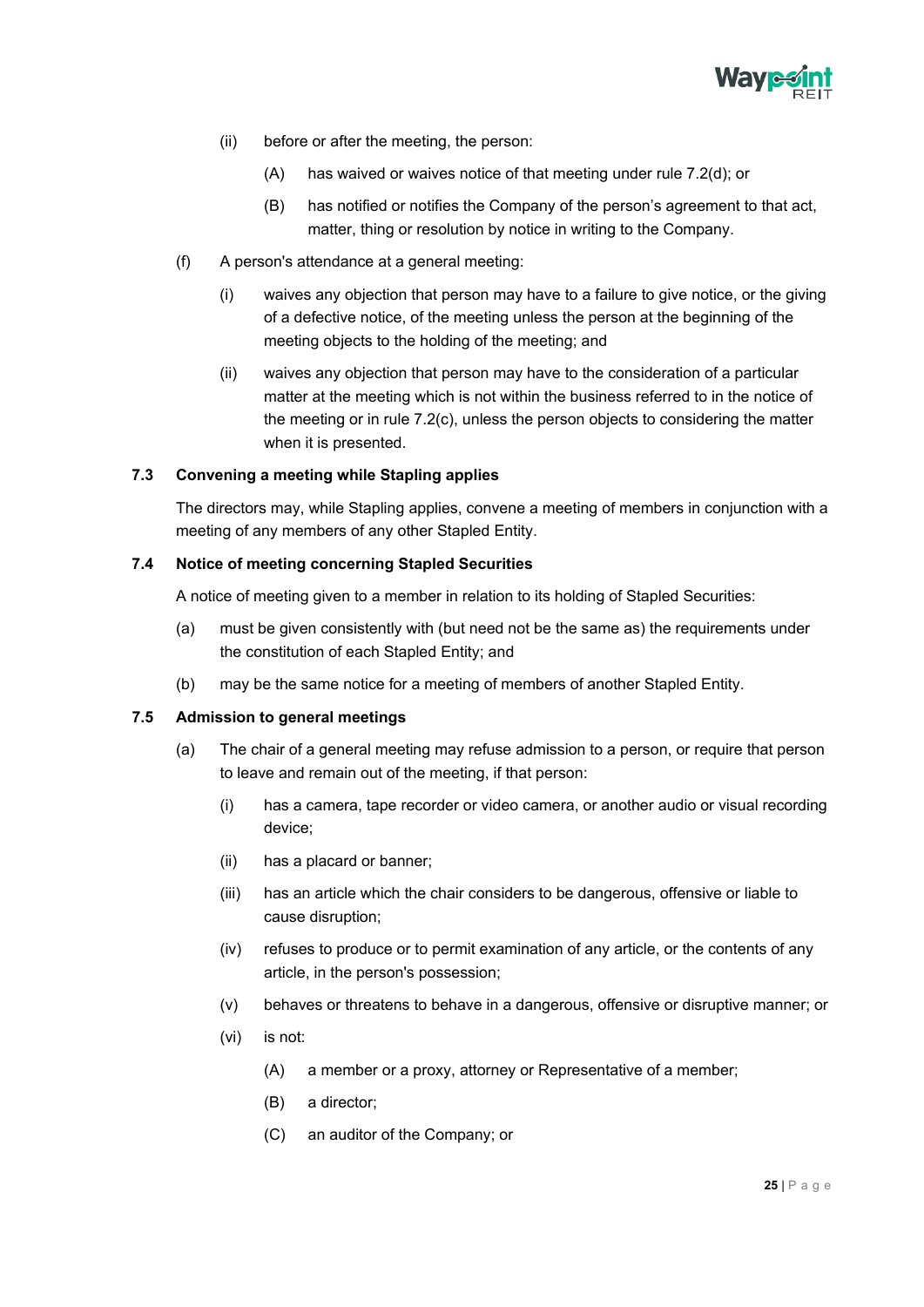

- (D) a representative of any Stapled Entity.
- (b) A person requested by the directors or the chair to attend a general meeting is entitled to be present, whether the person is a member or not.
- (c) Nothing in this rule 7.5 or in rule 7.8 (**Conduct of general meetings**) is taken to limit the powers conferred on the chair by law.

#### <span id="page-27-0"></span>**7.6 Quorum at general meetings**

- (a) No business may be transacted at any general meeting, except the election of a chair and the adjournment of the meeting, unless a quorum of members is present when the meeting proceeds to business and remains present throughout the meeting.
- (b) A quorum consists of:
	- $(i)$  if the number of members entitled to vote is two or more two of those members; or
	- (ii) if only one member is entitled to vote that member, present at the meeting.
- (c) If Virtual Meeting Technology is used to hold a general meeting, all persons so participating in the meeting are taken for all purposes to be present at the meeting while so participating.
- (d) If a quorum is not present within 30 minutes after the time appointed for a general meeting:
	- (i) where the meeting was convened by, or at the request of, a member or members, the meeting must be dissolved; or
	- (ii) in any other case:
		- (A) the meeting stands adjourned to such day and at such time and if the meeting was being held at a place or places, such place or places, as the directors determine or, if no determination is made by the directors, to the same day in the next week at the same time and if the meeting was being held at a place or places, such place or places; and
		- (B) if, at the adjourned meeting, a quorum is not present within 30 minutes after the time appointed for the meeting, the meeting must be dissolved.

#### <span id="page-27-1"></span>**7.7 Chair of general meetings**

- (a) The chair of directors must preside as chair at each general meeting if present within 15 minutes after the time appointed for the meeting and willing to act.
- (b) If at a general meeting:
	- (i) there is no chair of directors;
	- (ii) the chair of directors is not present within 15 minutes after the time appointed for the meeting; or
	- (iii) the chair of directors is present within that time but is not willing to act as chair of the meeting,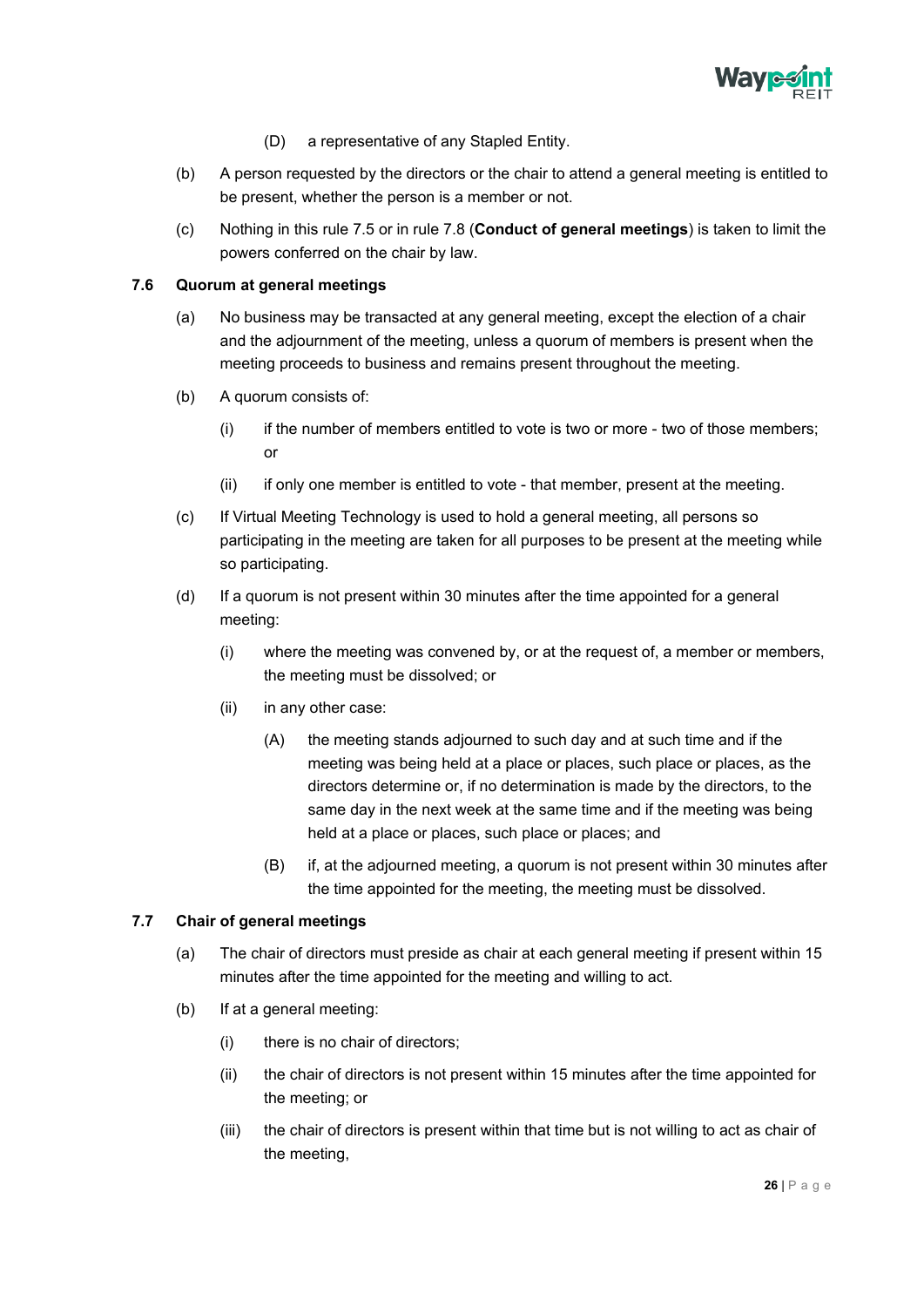

the directors present may elect a person present to chair the meeting.

- (c) Subject to rules 7.7(a) and 7.7(b), if at a general meeting:
	- (i) a chair has not been previously elected by the directors; or
	- (ii) a previously elected chair is not available or is not willing to act as a chair of the meeting (or part of the meeting),

the members present must elect as chair of the meeting another person who is present and willing to act.

(d) The chair of a general meeting may, for any item of business or discrete part of the meeting, vacate the chair in favour of another person nominated by him or her.

#### <span id="page-28-0"></span>**7.8 Conduct of general meetings**

- (a) The chair of a general meeting is responsible for the general conduct of the meeting and for the procedures to be adopted at the meeting and may require the adoption of any procedures which are in his or her opinion necessary or desirable for:
	- (i) proper and orderly debate or discussion, including limiting the time that a person present may speak on a motion or other item of business before the meeting; and
	- (ii) the proper and orderly casting or recording of votes at the general meeting, whether on a show of hands or on a poll, including the appointment of scrutineers.
- (b) Subject to sections 250S and 250T of the Corporations Act, the chair of a general meeting may at any time he or she considers it necessary or desirable for the proper and orderly conduct of the meeting:
	- (i) terminate debate or discussion on any business, question, motion or resolution being considered by the meeting and require the business, question, motion or resolution to be put to a vote of the members present; or
	- (ii) allow debate or discussion on any business, question, motion or resolution being considered by the meeting to continue.
- (c) Subject to sections 250S and 250T of the Corporations Act, the chair of a general meeting may:
	- (i) refuse to allow debate or discussion on any business, question, motion or resolution which is not within the business referred to in the notice of meeting or rule 7.2(c); and
	- (ii) refuse to allow any amendment to be moved to a resolution of which notice has been given under rule 7.2(a).
- (d) A decision by a chair under rules 7.8(a), 7.8(b) or 7.8(c) is final.
- (e) The chair of a general meeting may at any time during the course of the meeting adjourn the meeting or any business, motion, question or resolution being considered or remaining to be considered by the meeting either to a later time at the same meeting or to an adjourned meeting.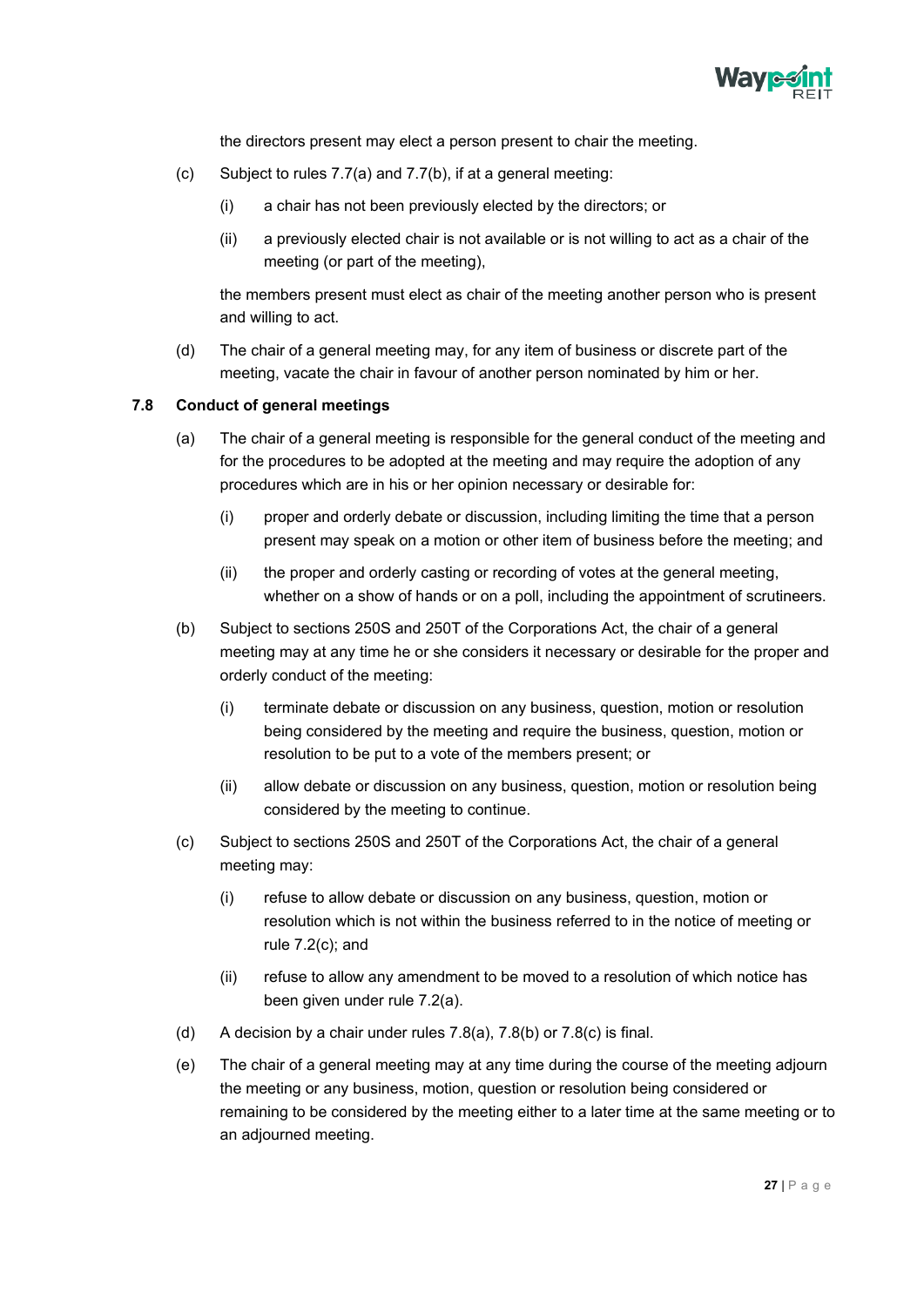

- (f) If the chair exercises his or her right under rule  $7.8(e)$ , it is in the chair's sole discretion whether to seek the approval of the members present to the adjournment.
- (g) If the chair does seek the members' approval, the chair must adjourn the meeting if the members present with a majority of votes agree or direct that the chair must do so.
- (h) The chair's rights under rule 7.8(e) are exclusive and, unless otherwise required by the chair, no vote may be taken or demanded by the members present in respect of any adjournment.
- (i) No business may be transacted at any adjourned meeting other than the business left unfinished at the meeting from which the adjournment took place.
- (j) Where a meeting is adjourned, notice of the adjourned meeting must be given to the Exchange, but need not be given to any other person.
- (k) Where a meeting is adjourned, the directors may, by notice to the Exchange, postpone, cancel or if the meeting was being held at a place or places change the place or places of the adjourned meeting but a general meeting convened under section 249D of the Corporations Act may not be postponed beyond the date by which section 249D requires it to be held and may not be cancelled without the consent of the member or members who requested it.

#### <span id="page-29-0"></span>**7.9 Decisions at general meetings**

- (a) Except in the case of any resolution which as a matter of law or the Listing Rules requires a special majority, questions arising at a general meeting are to be decided by a majority of votes cast by the members present at the meeting and any such decision is for all purposes a decision of the members.
- (b) The chair may vote in his or her capacity as a member, but the chair has no casting vote in the case of an equality of votes on a proposed resolution.
- (c) A resolution put to the vote of a general meeting must be decided on a show of hands unless:
	- (i) Virtual Meeting Technology is used in holding the meeting; or
	- (ii) a poll is demanded before a vote by show of hands is taken or before or immediately after the declaration of the result of the show of hands:
		- (A) by the chair of the meeting;
		- (B) by at least five members present and entitled to vote on the relevant resolution; or
		- (C) by a member or members present at the meeting and representing at least 5% of the votes that may be cast on the resolution on a poll;

in which case, it must be decided on a poll.

(d) A demand for a poll does not prevent the continuance of a general meeting for the transaction of any business other than the question on which the poll has been demanded.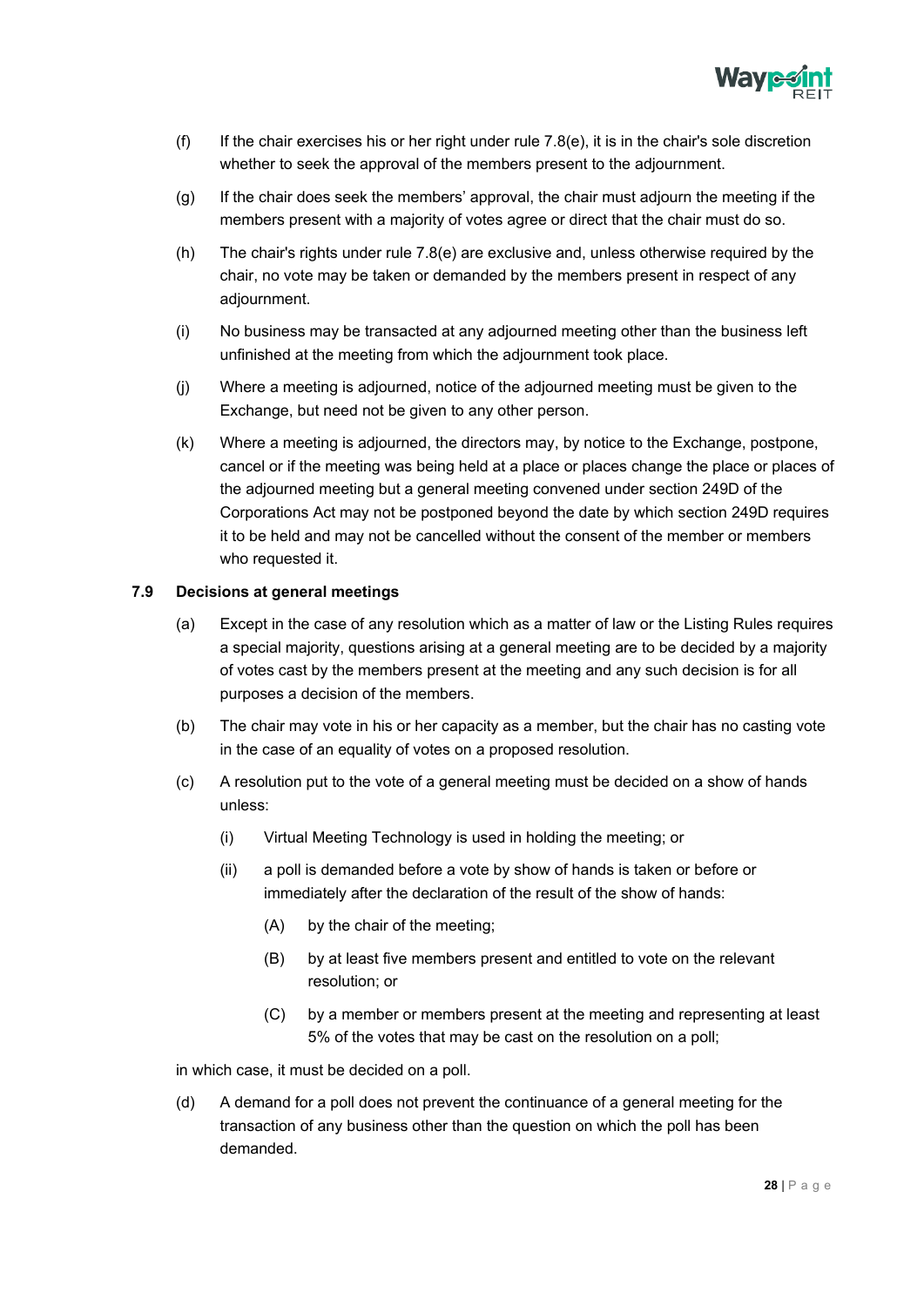

- (e) Where a resolution is decided on a show of hands, a declaration by the chair of a general meeting that a resolution has on a show of hands been carried or carried unanimously, or carried by a particular majority, or lost, and an entry to that effect in the book containing the minutes of the proceedings of the Company, is conclusive evidence of the fact without proof of the number or proportion of the votes recorded in favour of or against the resolution.
- (f) A poll will be taken when and in the manner the chair of the meeting directs, and the result of the poll will be the resolution of the meeting at which the poll was held.
- (g) Except where Virtual Meeting Technology is used in holding the meeting or it is a requirement of the Corporations Act, a poll cannot be demanded at a general meeting on the election of a chair of the meeting.
- (h) Except where Virtual Meeting Technology is used in holding the meeting or it is a requirement of the Corporations Act, the demand for a poll may be withdrawn.

#### **7.10 Voting rights**

- <span id="page-30-0"></span>(a) Subject to this constitution and to any rights or restrictions attached to any shares or class of shares, at a general meeting:
	- (i) on a show of hands, every member present has one vote;
	- (ii) on a poll, every member present has:
		- (A) one vote for each fully paid share held by the member and in respect of which the member is entitled to vote; and
		- (B) a fraction of a vote for each partly paid share held by the member and in respect of which the member is entitled to vote, equivalent to the proportion which the amount paid (not credited) on the share bears to the total amounts paid and payable (excluding amounts credited) on the share.
	- (iii) For the purposes of rule  $7.10(a)(ii)(B)$ , an amount paid on a share in advance of a call is to be ignored.
- (b) Where a person present at a general meeting represents personally or by proxy, attorney or Representative more than one member, the following rules apply to a vote taken on a show of hands:
	- (i) the person is entitled to one vote only despite the number of members the person represents; and
	- (ii) the person's vote will be taken as having been cast for all the members the person represents.
- (c) A joint holder may vote at any meeting in person or by proxy, attorney or Representative as if that person was the sole holder. If more than one joint holder tenders a vote, the vote of the holder named first in the register must be accepted to the exclusion of the other or others.
- (d) The parent or guardian of an infant member may vote at a general meeting on evidence being produced of the relationship or of the appointment of the guardian as the directors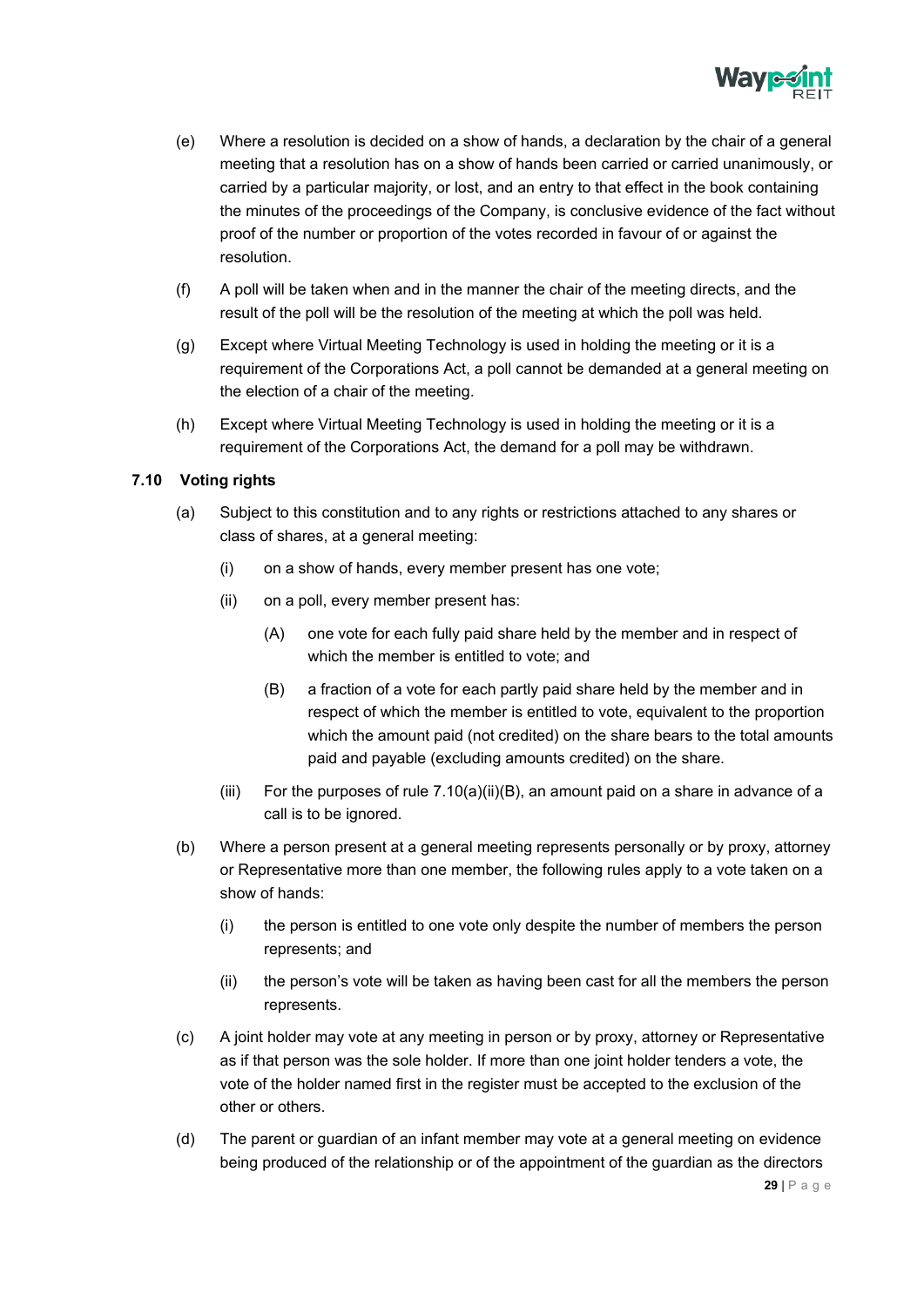

may require and any vote so tendered by a parent or guardian of an infant member must be accepted to the exclusion of the vote of the infant member.

- (e) A person entitled to a share as a result of a Transmission Event may vote at a general meeting in respect of that share in the same manner as if that person were the registered holder of the share if, not less than 48 hours before the meeting, the directors have:
	- (i) admitted that person's right to vote at that meeting in respect of the share; or
	- (ii) been satisfied of that person's right to be registered as the holder of, or to transfer, the share under rule 6.3(c),

and any vote tendered by that person must be accepted to the exclusion of the vote of the registered holder of the share.

- (f) Where a member holds any share on which any call due and payable to the Company has not been duly paid:
	- (i) that member is only entitled to be present at a general meeting and vote if other shares are held by that member on which no call is then due and payable; and
	- (ii) upon a poll, that member is not entitled to vote in respect of that share but may vote in respect of any other shares held upon which no call is then due and payable.
- (g) An objection to the qualification of a person to vote at a general meeting:
	- (i) must be raised before or immediately after the result of the motion on which the vote objected to is given or tendered; and
	- (ii) must be referred to the chair of the meeting, whose decision is final.
- (h) A vote not disallowed by the chair of a meeting under rule 7.10(g) is valid for all purposes.

#### <span id="page-31-0"></span>**7.11 Representation at general meetings**

- (a) Subject to this constitution, each member entitled to vote at a meeting of members may vote:
	- (i) in person or, where a member is a body corporate, by its Representative;
	- (ii) by proxy or, if the member is entitled to cast two or more votes at the meeting, by not more than two proxies; or
	- (iii) by not more than two attorneys.
- (b) A proxy, attorney or Representative may be a member of the Company but does not have to be a member.
- (c) A proxy, attorney or Representative may be appointed for all general meetings, or for any number of general meetings, or for a particular general meeting.
- (d) Unless otherwise provided in the Corporations Act or in the appointment, an appointment of a proxy, attorney or Representative will be taken to confer authority:
	- (i) to agree to a meeting being convened by shorter notice than is required by the Corporations Act or by this constitution;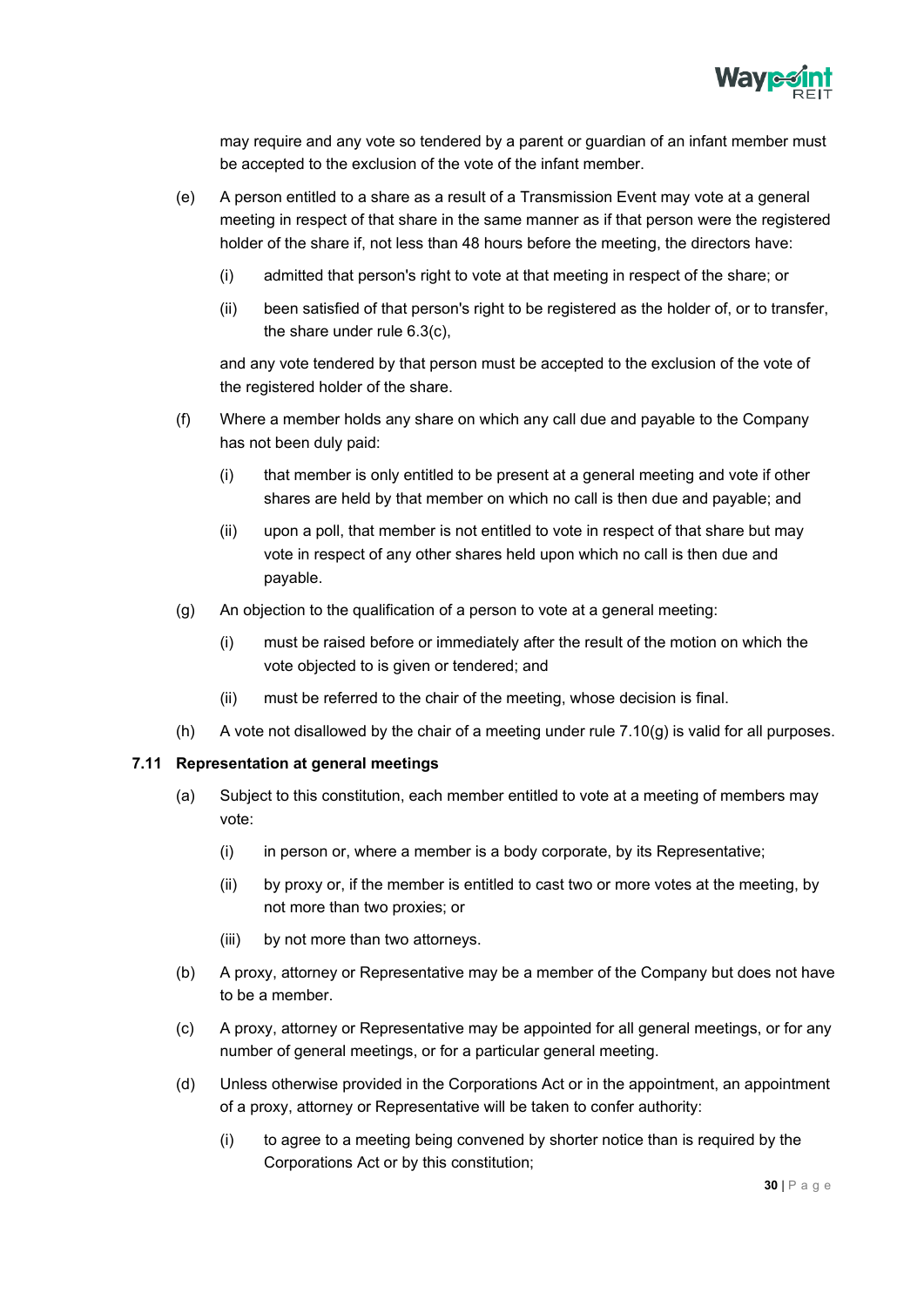

- (ii) to speak to any proposed resolution on which the proxy, attorney or Representative may vote;
- (iii) to demand or join in demanding a poll on any resolution on which the proxy, attorney or Representative may vote;
- (iv) even though the appointment may refer to specific resolutions and may direct the proxy, attorney or Representative how to vote on those resolutions:
	- (A) to vote on any amendment moved to the proposed resolutions and on any motion that the proposed resolutions not be put or any similar motion;
	- (B) to vote on any procedural motion, including any motion to elect the chair, to vacate the chair or to adjourn the meeting; and
	- (C) to act generally at the meeting; and
- (v) even though the appointment may refer to a specific meeting to be held at a specified time or venue, where the meeting is rescheduled or adjourned to another time or changed to another venue, to attend and vote at the re-Scheduled or adjourned meeting or at the new venue.
- (e) The chair of a meeting may require any person purporting to act as a proxy, attorney or Representative to establish to the satisfaction of the chair that the person has been validly appointed as a proxy, attorney or Representative and is the person named in the relevant instrument of appointment, failing which the person may be excluded from attending, participating or voting at the meeting. The chair may delegate his or her powers under this rule 7.11(e) to any person.
- (f) Where a member appoints two proxies or attorneys to vote at the same general meeting and the authority of one is not conditional on the other failing to attend or vote, the following rules apply:
	- (i) where the appointment does not specify the proportion or number of the member's votes each proxy or attorney may exercise, each proxy or attorney may exercise half of the member's votes;
	- (ii) on a show of hands, neither proxy or attorney may vote; and
	- (iii) on a poll, each proxy or attorney may only exercise the voting rights the proxy or attorney represents.
- (g) An instrument appointing a proxy or attorney may direct the manner in which the proxy or attorney is to vote in respect of a particular resolution and, where an instrument so provides, the proxy or attorney is not entitled to vote on the proposed resolution except as directed in the instrument.
- (h) A proxy or attorney may not vote at a general meeting or adjourned meeting unless the instrument appointing the proxy (and if that appointment is signed by the appointor's attorney – the authority under which the instrument is signed) or the attorney are received by the Company in accordance with section 250B(3) of the Corporations Act by the time specified in the notice of meeting.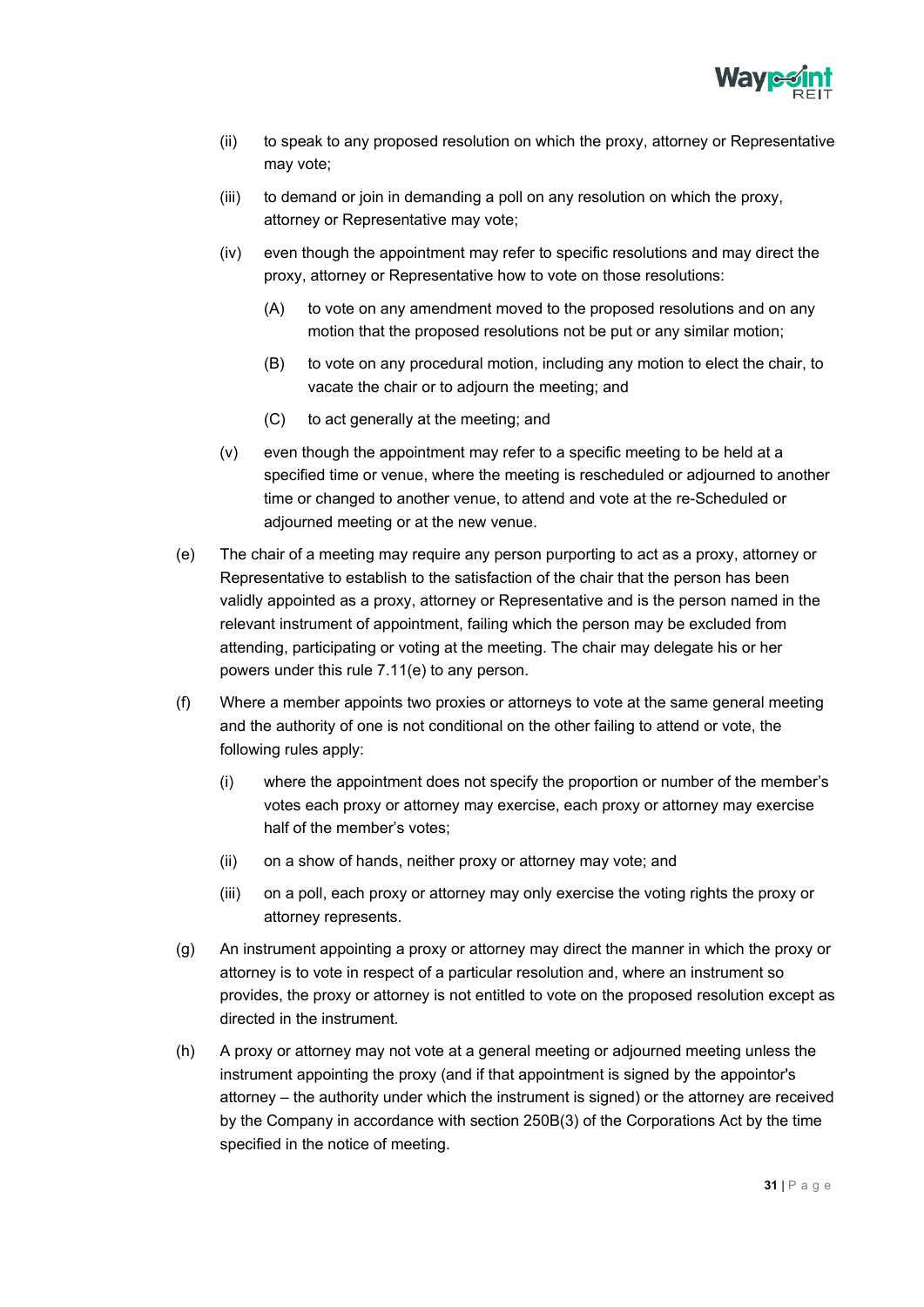

- (i) A vote given in accordance with the terms of an instrument appointing a proxy or attorney is valid despite:
	- (i) a Transmission Event occurring in relation to the appointer; or
	- (ii) the revocation of the instrument or of the authority under which the instrument was executed,

if no notice in writing of the Transmission Event or revocation has been received by the Company by the time and in the manner in which the instrument appointing the proxy or attorney is required to be received under rule 7.11(h).

- (j) A vote given in accordance with the terms of an instrument appointing a proxy or attorney is valid despite the transfer of the share in respect of which the instrument was given if the transfer is not registered by the time at which the instrument appointing the proxy or attorney is required to be received under rule 7.11(h).
- (k) The appointment of a proxy or attorney is not revoked by the appointer attending and taking part in the general meeting but, if the appointer votes on any resolution, the proxy or attorney is not entitled to vote, and must not vote, as the appointer's proxy or attorney on the resolution.
- (l) The Company must include with a notice of meeting a proxy form which must provide for the appointer:
	- (i) to vote for or against each resolution; and
	- (ii) to appoint proxies of the appointer's choice, but may specify who is to be appointed as proxy if the appointer does not choose.
- (m) The auditor, and while Stapling applies, representatives of any Stapled Entity, are entitled to:
	- (i) attend any general meeting of the Company;
	- (ii) be heard at any general meeting of the Company on any part of the business of the meeting that concerns them in their respective capacities, even if:
		- (A) the auditor retires at the general meeting; or
		- (B) members pass a resolution to remove the auditor (from office) or vary or remove effect to the Stapling Provisions; and
	- (iii) authorise a person in writing to attend and speak at any general meeting as their representative.

# <span id="page-33-1"></span><span id="page-33-0"></span>**8 Directors**

#### **8.1 Appointment and removal of directors**

(a) The minimum number of directors is three. The maximum number of directors is 12 or such lower number as the directors determine, provided the directors have been authorised by the Company in general meeting to make such a determination if required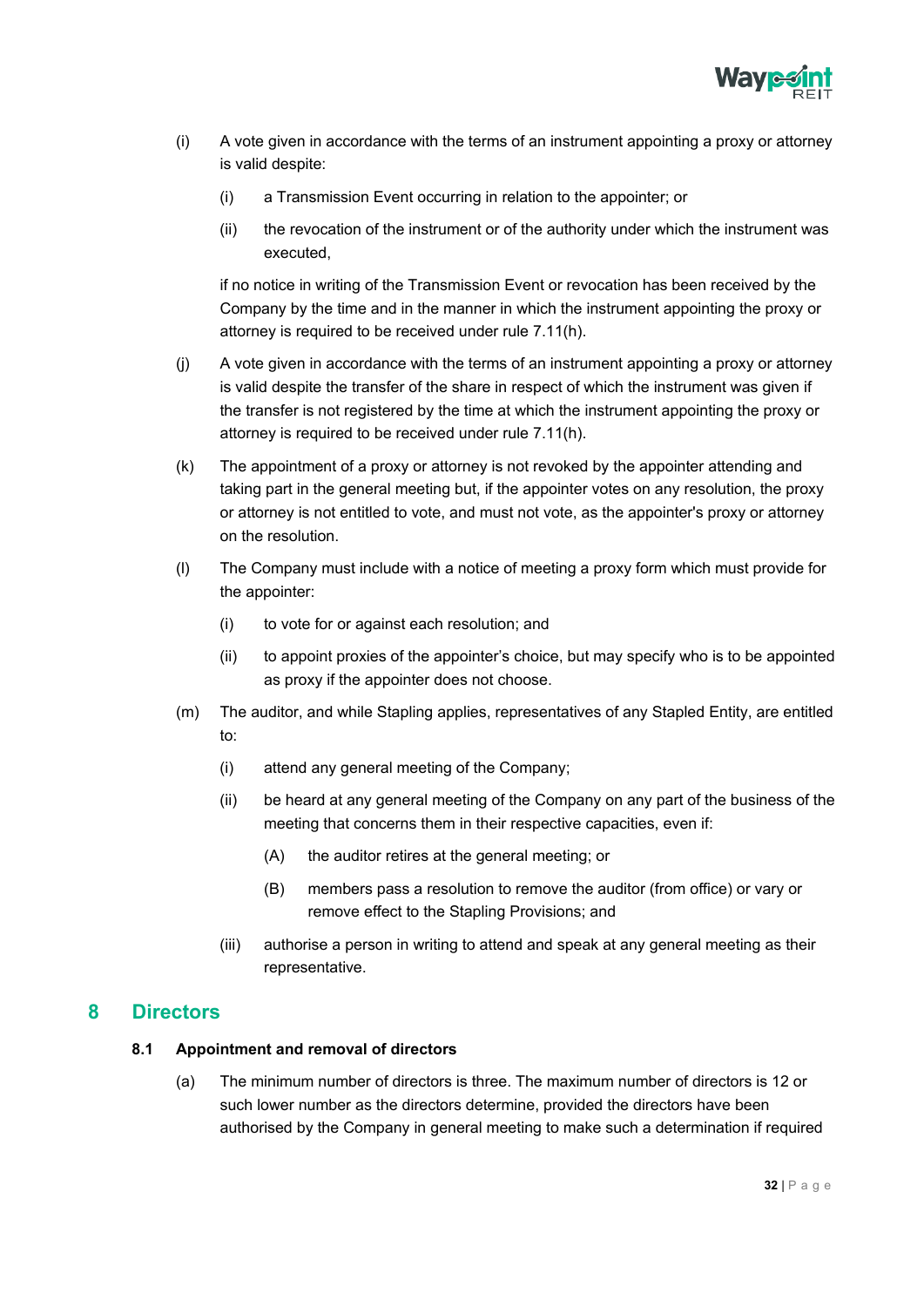

under the Corporations Act. The directors must not determine a maximum which is less than the number of directors in office at the time the determination takes effect.

- (b) The directors in office on the date that this constitution was adopted by the Company continue in office but on the terms and conditions set out in this constitution.
- (c) Subject to rules 8.1(a) and 8.1(m), the Company may by resolution elect any natural person to be a director, either as an addition to the existing directors or as otherwise provided in this constitution.
- (d) Subject to rule 8.1(a), the directors may appoint any natural person to be a director, either as an addition to the existing directors or to fill a casual vacancy (including any casual vacancy arising where a director is removed from office under rule 8.1(k) and no person is appointed in place of that director under rule 8.1(k)(ii)).
- (e) A director, other than the managing director (or, if there is more than one managing director, the first of them to be appointed), appointed under rule 8.1(d) must retire from office at the next annual general meeting following his or her appointment.
- (f) An election of directors must take place each year and at that meeting:
	- (i) excluding any director who is required to retire at that meeting under rule 8.1(e) and the managing director or, if there is more than one managing director, the first of them to be appointed:
		- (A) one-third of the remaining directors (rounded down, if necessary, to the nearest whole number); and
		- (B) any other director who, if he or she does not retire, will at the conclusion of the meeting have been in office for three or more years or for three or more annual general meetings since he or she was last elected to office,

must retire from office as directors; and

- (ii) if no director is required to retire under rules  $8.1(e)$  or  $8.1(f)(i)$ , at least one director, excluding the managing director (or if there is more than one managing director, the first of them to be appointed), must retire from office as a director.
- (g) The director or directors who must retire at a meeting in accordance with rule  $8.1(f)(i)(A)$ or 8.1(f)(ii) (as the case may be) is the director who has, or are the directors who have, been longest in office since their last election but, as between persons who were last elected as directors on the same day, the director or directors to retire must be determined by agreement among themselves or, in the absence of agreement, by lot.
- (h) Subject to rule 8.1(m), the Company may by resolution fill the office vacated by a director under rules 8.1(e) or 8.1(f) by electing a person to that office.
- (i) A director retiring from office under rules 8.1(e) or 8.1(f) is eligible for re-election and that director may by resolution of the Company be re-elected to that office.
- (j) The retirement of a director from office under rules 8.1(e) or 8.1(f) and the re-election of the director or the election of another person to that office (as the case may be) takes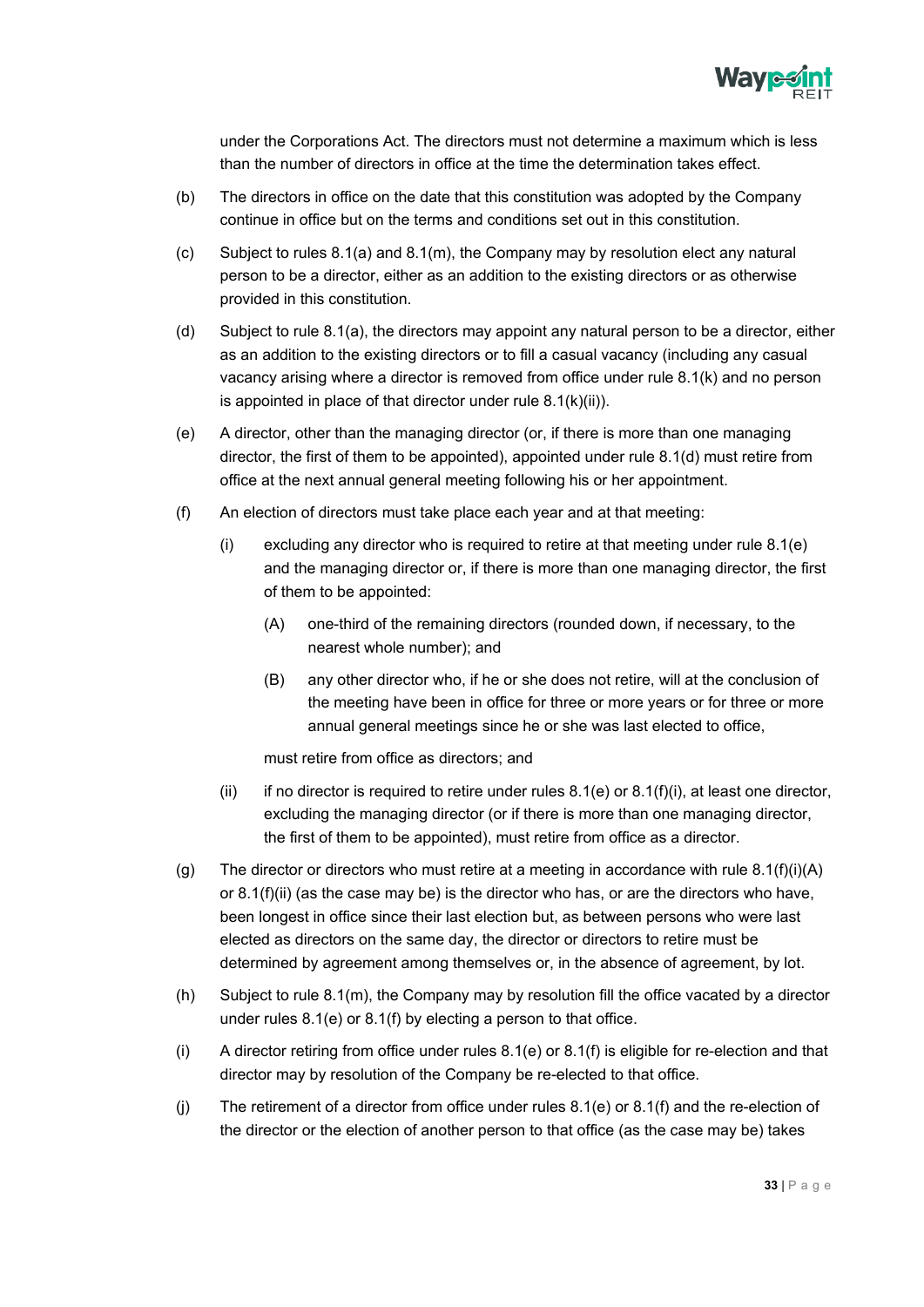

effect at the conclusion of the meeting at which the retirement and re-election or election occur.

- (k) The Company may:
	- (i) by resolution in accordance with section 203D of the Corporations Act remove a director from office; and
	- (ii) subject to rule  $8.1(m)$ , by resolution fill the office vacated by a director who is removed under rule 8.1(k)(i) by electing another person to that office.
- (I) A person elected as a director under rule  $8.1(k)(ii)$  must retire under rules  $8.1(e)$  or  $8.1(f)$ (as the case may be) on the same day that the director in whose place he or she was appointed would have had to retire under rules 8.1(e) or 8.1(f) if that director had not been removed from office under rule 8.1(k)(i).
- (m) A person may be elected to the office of a director at a general meeting only by one of the following ways:
	- **(i) Retirement and re-election:** that person is a director retiring from office under rules 8.1(e) or 8.1(f) and standing for re-election at that meeting;
	- **(ii) Directors' nomination:** that person has been nominated by the directors for election at that meeting;
	- **(iii) Member's own nomination:** that person is a member who nominates themselves under rule 8.1(n); or
	- **(iv) Member's nomination of another person:** that person is nominated by a member under rule 8.1(o).
- (n) A member may nominate themselves as a candidate for election as a director at a general meeting, by signing a notice of nomination and serving it on the Company under rule 8.1(p).
- (o) A member may nominate another person as a candidate for election at a general meeting, whether or not that person is a member, by serving on the Company under rule 8.1(p):
	- (i) a notice of nomination signed by the member; and
	- (ii) a consent to the nomination signed by that person.
- (p) A nomination under rules  $8.1(n)$  or  $8.1(o)$  must be served on the Company:
	- (i) at least 35 Business Days before the general meeting, unless it is a general meeting requisitioned by members;
	- (ii) at least 30 Business Days before the general meeting, in the case of a general meeting which is requisitioned by members; or
	- (iii) in either case, a shorter period before the meeting which the directors in their discretion may approve.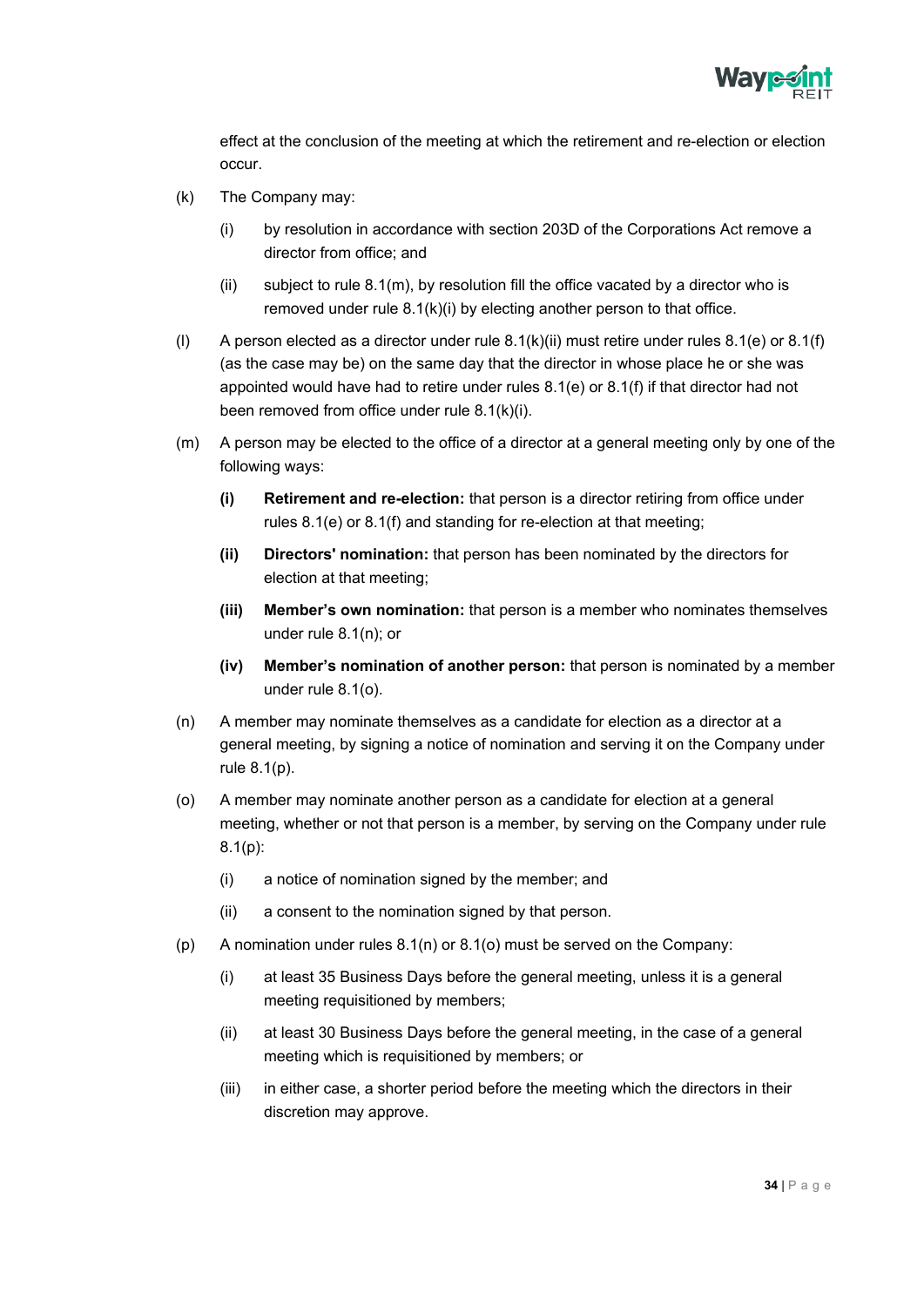

#### <span id="page-36-0"></span>**8.2 Vacation of office**

In addition to the circumstances prescribed by the Corporations Act, this constitution or by the terms of a director's appointment, the office of a director becomes vacant if the director:

- (a) becomes of unsound mind or a person who is, or whose estate is, liable to be dealt with in any way under the law relating to mental health;
- (b) becomes bankrupt or insolvent or makes any arrangement or composition with his or her creditors generally;
- (c) is convicted of an indictable offence and the directors do not within one month of that conviction resolve to confirm the director's appointment or election (as the case may be) to the office of director;
- (d) fails to attend meetings of the directors for more than three consecutive months without leave of absence from the directors and a majority of the other directors have resolved that his or her office is vacated; or
- (e) resigns by notice in writing to the Company.

#### <span id="page-36-1"></span>**8.3 Remuneration of directors**

- (a) Each director is entitled to the remuneration out of the funds of the Company as the directors determine, but the remuneration of non-executive directors may not exceed in total in any year the amount fixed by the Company in general meeting for that purpose. Remuneration of directors may be provided as a contribution to a superannuation fund.
- (b) The remuneration of directors:
	- (i) may be a stated salary or a fixed sum for attendance at each meeting of directors or both; or
	- (ii) maybe a share of a fixed sum determined by the Company in general meeting to be the remuneration payable to all directors which is to be divided between the directors in the proportions agreed between them or, failing agreement, equally,

and if it is a stated salary under rule 8.3(b)(i) or a share of a fixed sum under rule 8.3(b)(ii), will be taken to accrue from day to day.

- (c) The remuneration payable by the Company to a non-executive director must not include a commission on, or percentage of, profits or operating revenue.
- (d) In addition to their remuneration under rule 8.3(a), the directors are entitled to be paid all travelling and other expenses properly incurred by them in connection with the affairs of the Company, including attending and returning from general meetings of the Company or meetings of the directors or of committees of the directors.
- (e) If a director renders or is called on to perform extra services or to make any special exertions in connection with the affairs of the Company, the directors may arrange for a special remuneration to be paid to that director, either in addition to or in substitution for that director's remuneration under rule 8.3(a).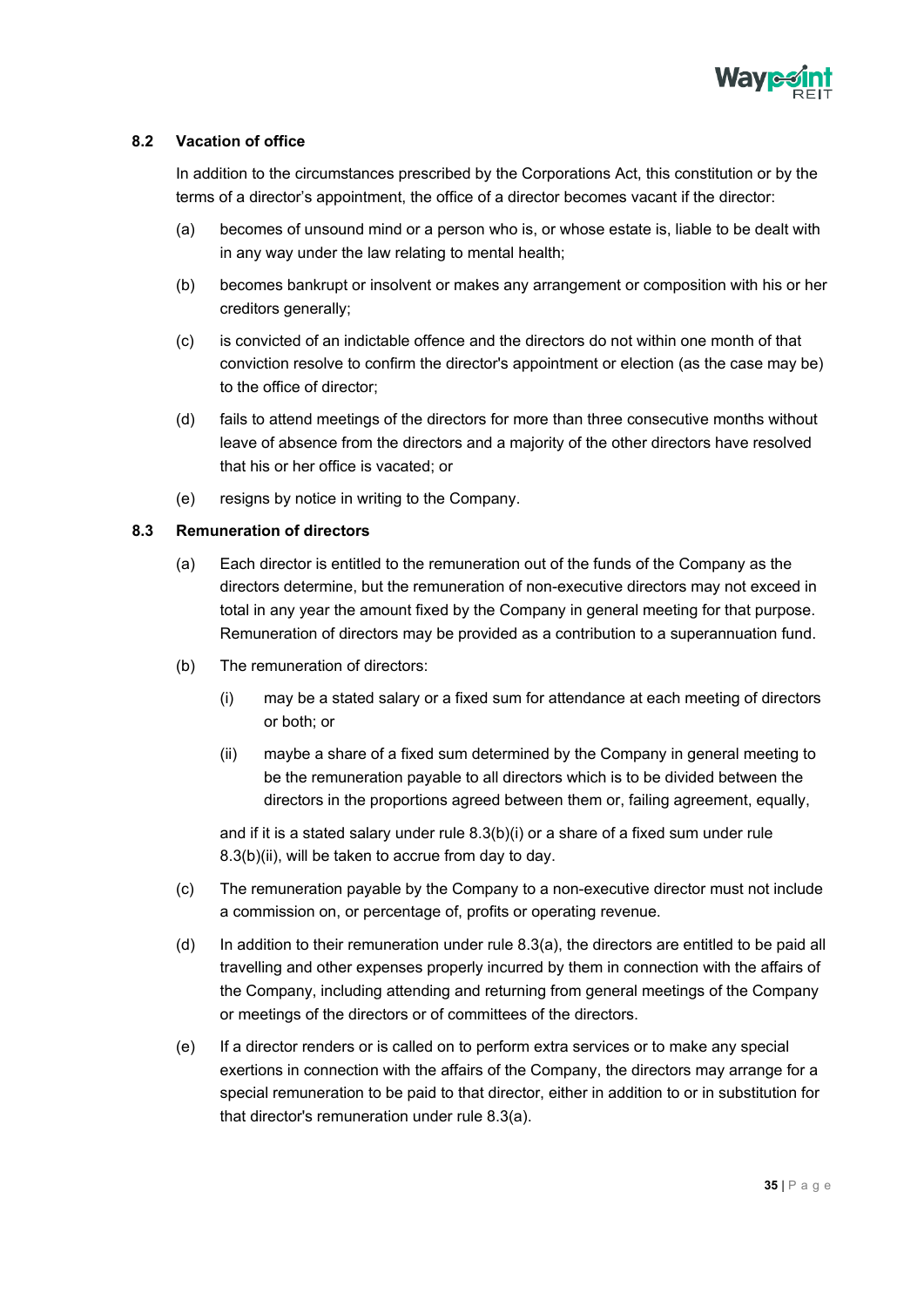

- (f) Nothing in rule 8.3(a) restricts the remuneration to which a director may be entitled as an officer of the Company or of a related body corporate in a capacity other than director, which may be either in addition to or in substitution for that director's remuneration under rule 8.3(a).
- (g) The directors may, subject to the Listing Rules and the Corporations Act:
	- (i) at any time after a director dies or otherwise ceases to hold office as a director, pay to the director or a legal personal representative, spouse, relative or dependant of the director, in addition to the remuneration of that director under rule 8.3(a), a pension or lump sum payment for past services rendered by that director; and
	- (ii) cause the Company to enter into a contract with the director for the purpose of providing for or giving effect to that payment.
- (h) The directors may establish or support, or assist in the establishment or support of, funds and trusts to provide pension, retirement, superannuation or similar payments or benefits to or in respect of the directors or former directors.
- (i) Shares may be provided to non-executive directors as part of their remuneration under this rule 8.3 in accordance with the rules of any share plan for the remuneration of nonexecutive directors which has been approved by the Company in general meeting. For the purposes of rule 8.3(a), the value of any shares so provided will be determined in accordance with the rules of the share plan.

#### <span id="page-37-0"></span>**8.4 Share qualification**

- (a) A director is not required to hold any shares in the Company to qualify for appointment.
- (b) A director who is not a member of the Company is nevertheless entitled to attend and speak at general meetings and at meetings of the holders of a class of shares.

#### <span id="page-37-1"></span>**8.5 Interested directors**

- (a) A director may hold any other office or place of profit, other than auditor, in the Company or a related body corporate in conjunction with his or her directorship. A director may be appointed to that office or place of profit on the terms as to remuneration, tenure of office and otherwise as the directors think fit.
- (b) A director of the Company may be a director or other officer of:
	- (i) a related body corporate;
	- (ii) a body corporate promoted by the Company; or
	- (iii) a body corporate in which the Company is interested, as shareholder or otherwise,

or be otherwise interested in any of those bodies corporate. A director is not accountable to the Company for any remuneration or other benefits received by the director as a director or officer of that body corporate or from having an interest in that body corporate.

(c) The directors may exercise the voting rights conferred by shares in any body corporate held or owned by the Company as the directors think fit. This includes voting in favour of any resolution appointing a director as a director or other officer of that body corporate, or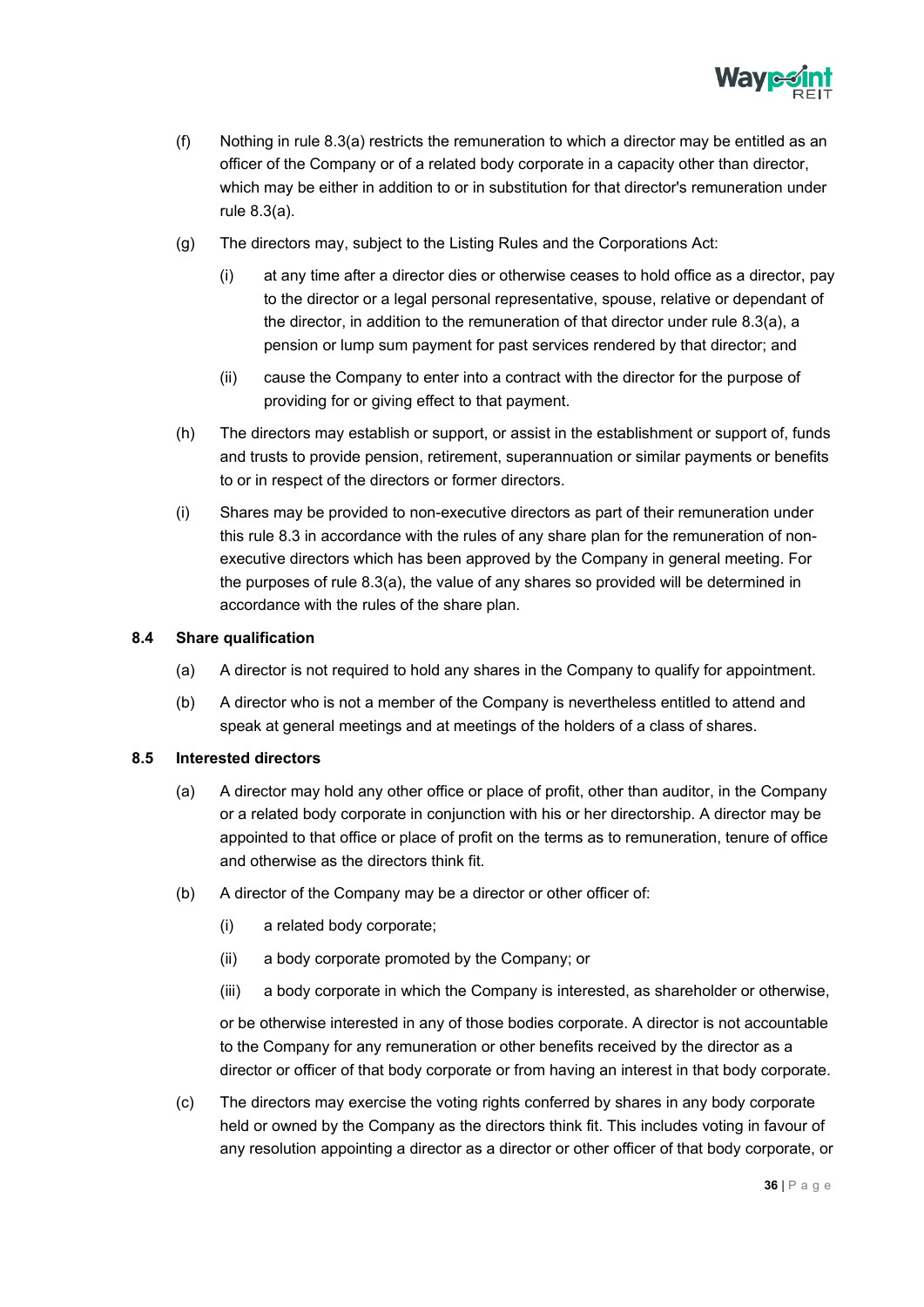

voting for the payment of remuneration to the directors or other officers of that body corporate. A director may, if permitted by law, vote in favour of the exercise of those voting rights even if he or she is, or may be about to be appointed, a director or other officer of that other body corporate.

- (d) A director is not disqualified merely because of being a director from contracting with the Company in any respect including, without limitation:
	- (i) selling any property to, or purchasing any property from, the Company;
	- (ii) lending any money to, or borrowing any money from, the Company with or without interest and with or without security;
	- (iii) guaranteeing the repayment of any money borrowed by the Company for a commission or profit;
	- (iv) underwriting or guaranteeing the subscription for securities in the Company or in a related body corporate or any other body corporate promoted by the Company or in which the Company may be interested as a shareholder or otherwise, for a commission or profit; or
	- (v) being employed by the Company or acting in any professional capacity, other than auditor, on behalf of the Company.
- (e) No contract made by a director with the Company and no contract or arrangement entered into by or on behalf of the Company in which any director may be in any way interested is avoided or rendered voidable merely because the director holds office as a director or because of the fiduciary obligations arising out of that office.
- (f) No director contracting with the Company or being interested in any arrangement involving the Company is liable to account to the Company for any profit realised by or under a contract or arrangement of that kind merely because the director holds office as a director or because of the fiduciary obligations arising out of that office provided that the director complies with any disclosure requirements applicable to the director under rule 8.5(i).
- (g) Subject to rule 8.5(h), a director who is in any way interested in a contract or arrangement or proposed contract or arrangement may, despite that interest:
	- (i) be counted in determining whether or not a quorum is present at any meeting of directors considering that contract or arrangement or proposed contract or arrangement;
	- (ii) sign or countersign any document relating to that contract or arrangement or proposed contract or arrangement to which the Seal is affixed; and
	- (iii) vote in respect of the contract or arrangement or proposed contract or arrangement or any matter arising out of those things.
- (h) Rule 8.5(g) does not apply if, and to the extent that, it would be contrary to the Corporations Act or the Listing Rules.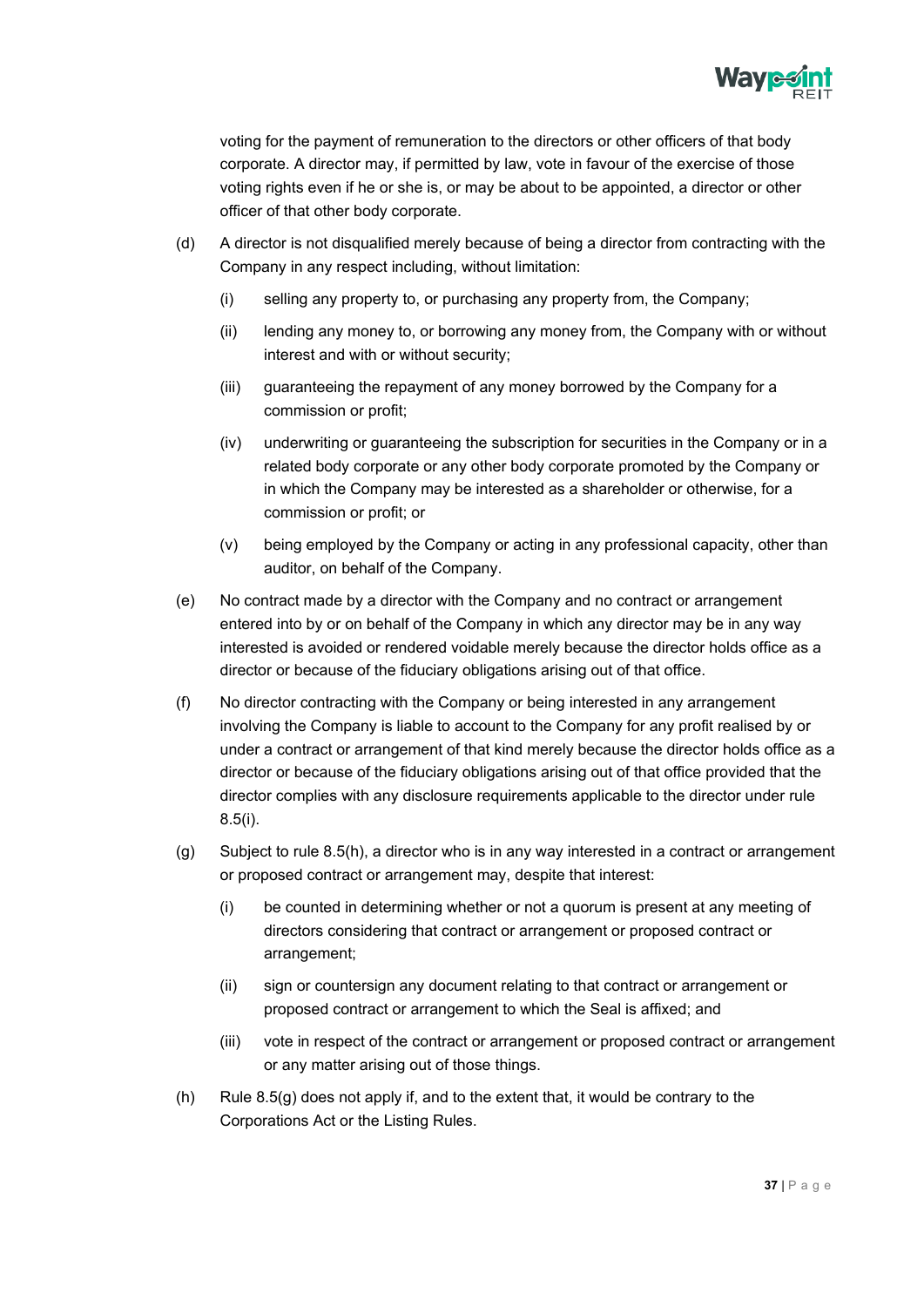

- (i) The directors may make regulations requiring the disclosure of interests that a director, and any person deemed by the directors to be related to or associated with the director, may have in any matter concerning the Company or a related body corporate. Any regulations made under this rule 8.5(i) bind all directors and apply in addition to any obligations imposed on the directors by the Corporations Act to disclose interests to the Company.
- (j) No act, transaction, agreement, instrument, resolution or other thing is invalid or voidable only because a person fails to comply with any regulations made under rule 8.5(i).

#### <span id="page-39-0"></span>**8.6 Interests of members of other Stapled Entities**

Where Stapling applies, the directors:

- (a) may have regard to the interests of the members of other Stapled Entities, that hold Attached Securities; and
- (b) must have regard to members' interests, as holders of shares, and as members of other Stapled Entities.

#### <span id="page-39-1"></span>**8.7 Powers and duties of directors**

- (a) The directors are responsible for managing the business of the Company and may exercise to the exclusion of the Company in general meeting all the powers of the Company which are not required, by the Corporations Act, this constitution or, while the Company is a Listed Company, the Listing Rules, to be exercised by the Company in general meeting.
- (b) Without limiting the generality of rule 8.7(a), the directors may exercise all the powers of the Company to borrow or otherwise raise money, to charge any property or business of the Company or all or any of its uncalled capital and to issue debentures, give any indemnities or guarantees, or give any other security for a debt, liability or obligation of the Company or of any other person.
- (c) The directors may determine how cheques, promissory notes, bankers drafts, bills of exchange or other negotiable instruments or other documents must be signed, drawn, accepted, endorsed or otherwise executed, as the case may be, by or on behalf of the Company.
- (d) The directors may pay out of the Company's funds all expenses of the promotion, formation and registration of the Company and the vesting in it of the assets acquired by it.
- (e) The directors may:
	- (i) appoint or employ any person to be an officer, agent or attorney of the Company for the purposes, the period and on the conditions as they think fit;
	- (ii) resolve to delegate any of their powers to an officer, agent or attorney and the officer, agent or attorney must exercise the powers delegated in accordance with any directions of the directors;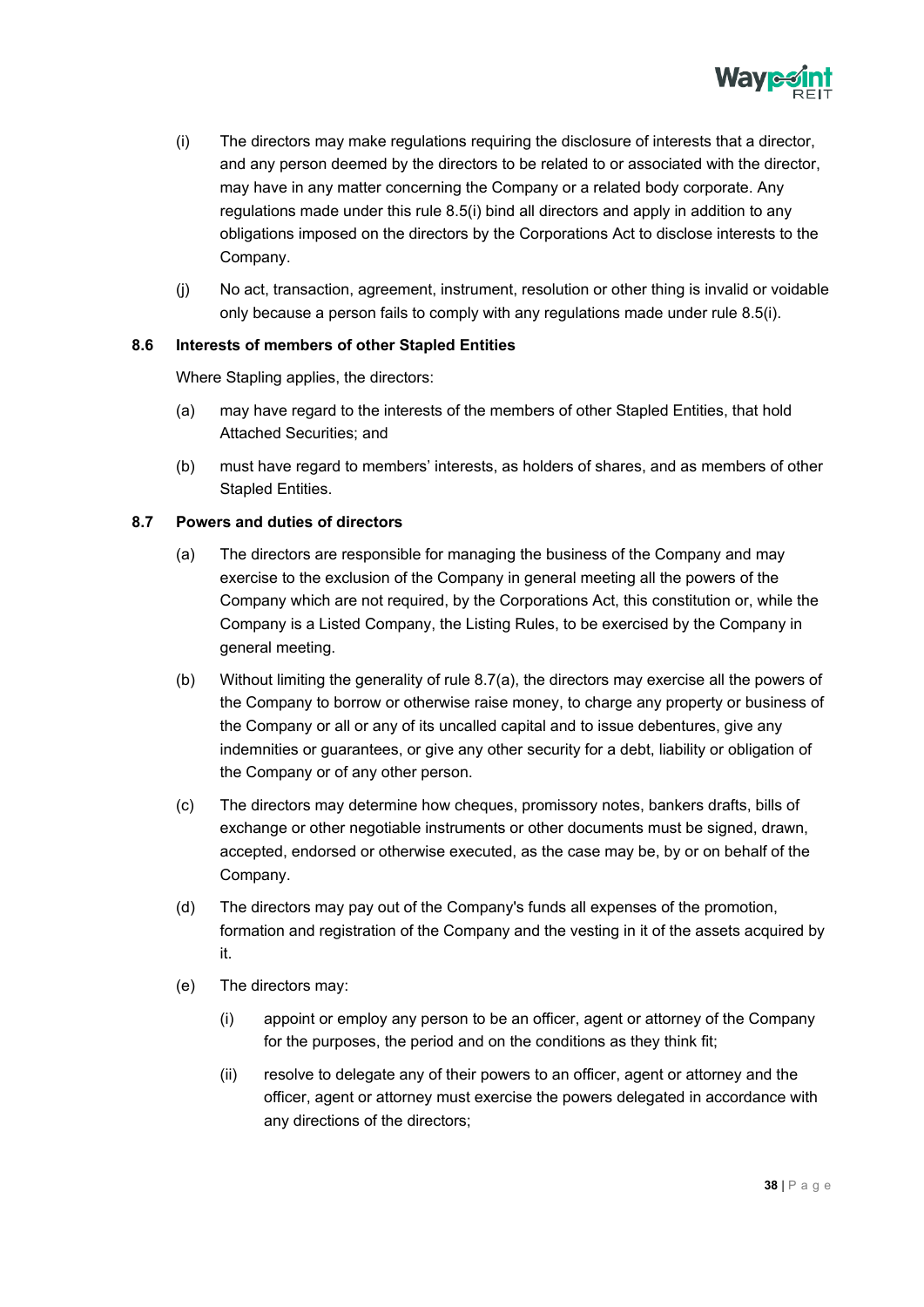

- (iii) authorise an officer, agent or attorney to delegate all or any of the powers, discretions and duties vested in the officer, agent or attorney; and
- (iv) subject to any contract between the Company and the relevant officer, agent or attorney, remove or dismiss any officer, agent or attorney of the Company at any time, with or without cause.
- (f) A power of attorney may contain such provisions for the protection and convenience of the attorney or persons dealing with the attorney as the directors think fit.

#### <span id="page-40-0"></span>**8.8 Proceedings of directors**

- (a) The directors may hold meetings for the despatch of business and adjourn and otherwise regulate their meetings as they think fit.
- (b) A meeting of directors may be held using Virtual Meeting Technology provided the technology gives the persons entitled to attend the meeting, as a whole, a reasonable opportunity to participate without being physically present in the same place or in any other way permitted by the Corporations Act.
- (c) Subject to the Corporations Act, if a meeting is held in accordance with rule 8.8(b), all the provisions in this constitution relating to meetings of the directors apply, so far as they can and with such changes as are necessary, to meetings of the directors held in such a manner.
- (d) A meeting held in accordance with rule 6.7(b) is taken to be held at the place where the chair of the meeting is or at such other place the chair of the meeting decides on, as long as at least one of the directors involved was at the place for the duration of the meeting.
- (e) A director participating in a meeting held in accordance with rule 8.8(b) is taken to be present in person at the meeting while so participating.
- (f) If, before or during the meeting, any technical difficulty occurs whereby one or more director has ceased to participate, the chair may adjourn the meeting until the difficulty is remedied or may, provided a quorum of directors remains present, continue with the meeting.

#### <span id="page-40-1"></span>**8.9 Convening of meetings of directors**

- (a) A director may, whenever the director thinks fit, convene a meeting of the directors.
- (b) A secretary must, on the requisition of a director, convene a meeting of the directors.

#### <span id="page-40-2"></span>**8.10 Notice of meetings of directors**

- (a) Subject to this constitution, notice of a meeting of directors must be given to each person who is at the time of giving the notice:
	- (i) a director, other than a director on leave of absence approved by the directors; or
	- (ii) an alternate director appointed under rule 8.15 (**Alternate directors**) by a director on leave of absence approved by the directors.
- (b) A notice of a meeting of directors: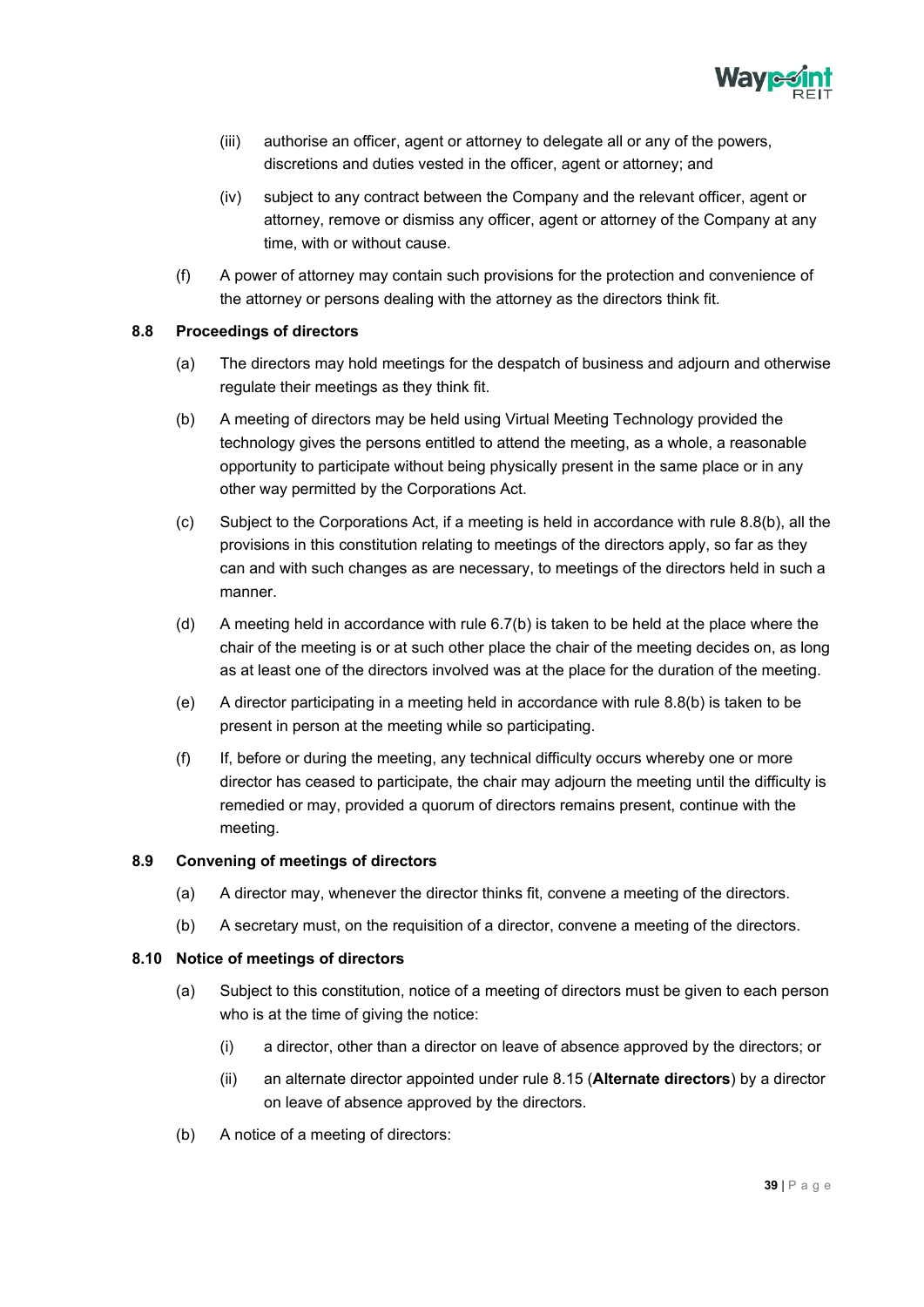

- (i) must specify the time and place of, or form of technology for, the meeting or if Virtual Meeting Technology is to be used in holding the meeting, sufficient information to allow the directors to participate in the meeting by means of the technology;
- (ii) need not state the nature of the business to be transacted at the meeting;
- (iii) may be given in accordance with rule 15.2 ; and
- (iv) will be taken to have been given to an alternate director if it is given to the director who appointed that alternate director.
- (c) A director or alternate director may waive notice of a meeting of directors by notifying the Company to that effect in accordance with rule 15.3.
- (d) The non-receipt of notice of a meeting of directors by, or a failure to give notice of a meeting of directors to, a director does not invalidate any act, matter or thing done or resolution passed at the meeting if:
	- (i) the non-receipt or failure occurred by accident or error;
	- (ii) before or after the meeting, the director or an alternate director appointed by the director:
		- (A) has waived or waives notice of that meeting under rule 8.10(c); or
		- (B) has notified or notifies the Company of his or her agreement to that act, matter, thing or resolution in accordance with rule 15.3; or
	- (iii) the director or an alternate director appointed by the director attended the meeting.
- (e) The non-receipt of notice of a meeting of directors by, or a failure to give notice of a meeting of directors to, an alternate director of a director on leave of absence approved by the directors does not invalidate any act, matter or thing done or resolution passed at the meeting if:
	- (i) the non-receipt or failure occurred by accident or error;
	- (ii) before or after the meeting, the alternate director or the director who appointed the alternate director:
		- (A) has waived or waives notice of that meeting under rule 8.10(c); or
		- (B) has notified or notifies the Company of his or her agreement to that act, matter, thing or resolution in accordance with rule 15.3; or
	- (iii) the alternate director or the director who appointed the alternate director attended the meeting.
- (f) Attendance by a person at a meeting of directors waives any objection that person and:
	- (i) if the person is a director, an alternate director appointed by that person; or
	- (ii) if the person is an alternate director, the director who appointed that person as alternate director,

may have to a failure to give notice of the meeting.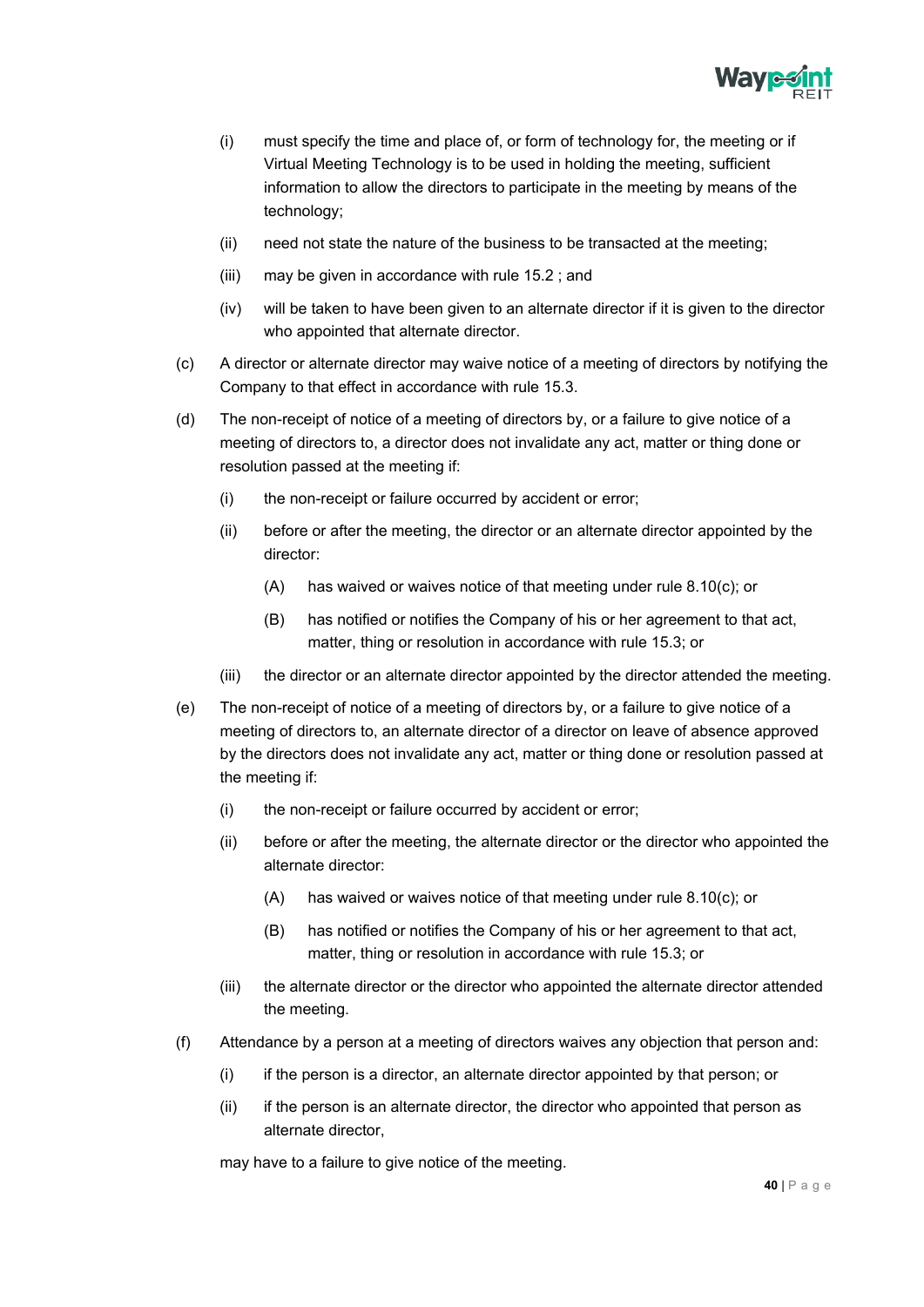

#### <span id="page-42-0"></span>**8.11 Quorum at meetings of directors**

- (a) No business may be transacted at a meeting of directors unless there is a quorum of directors at the time the business is dealt with.
- (b) A quorum consists of:
	- (i) if the directors have fixed a number for the quorum, that number of directors; and
	- (ii) in any other case, two directors.
- (c) If there is a vacancy in the office of a director, the remaining director or directors may act but, if the number of remaining directors is not sufficient to constitute a quorum at a meeting of directors, the remaining director or directors may act only in an emergency or for the purpose of increasing the number of directors to a number sufficient to constitute a quorum or of convening a general meeting of the Company.

#### <span id="page-42-1"></span>**8.12 Chair and deputy chair of directors**

- (a) The directors may elect one of the directors to the office of chair of directors and may determine the period for which that director is to be chair of directors.
- (b) The directors may elect one of the directors to the office of deputy chair of directors and may determine the period for which that director is to be deputy chair of directors.
- (c) The office of chair of directors or deputy chair of directors may be treated as an extra service or special exertion performed by the director holding that office for the purposes of rule 8.3(e) if:
	- (i) the directors resolve to do so; and
	- (ii) the total amount fixed by the Company for remuneration of non-executive directors under rule 8.3(a) will not be exceeded.
- (d) The chair of directors must (if present within 10 minutes after the time appointed for the holding of the meeting and willing to act) preside as chair at each meeting of directors.
- (e) If at a meeting of directors:
	- (i) there is no chair of directors;
	- (ii) the chair of directors is not present within 10 minutes after the time appointed for the holding of the meeting; or
	- (iii) the chair of directors is present within that time but is not willing to act as chair of the meeting or of part of the meeting,

then if the directors have elected a deputy chair of directors, the deputy chair of directors must (if present within 10 minutes after the time appointed for the holding of the meeting and willing to act) preside as the chair of the meeting or part of it.

- (f) Subject to rules 8.12(d) and 8.12(e), if at a meeting of directors:
	- (i) there is no deputy chair of directors;
	- (ii) the deputy chair of directors is not present within 10 minutes after the time appointed for the holding of the meeting or of part of the meeting; or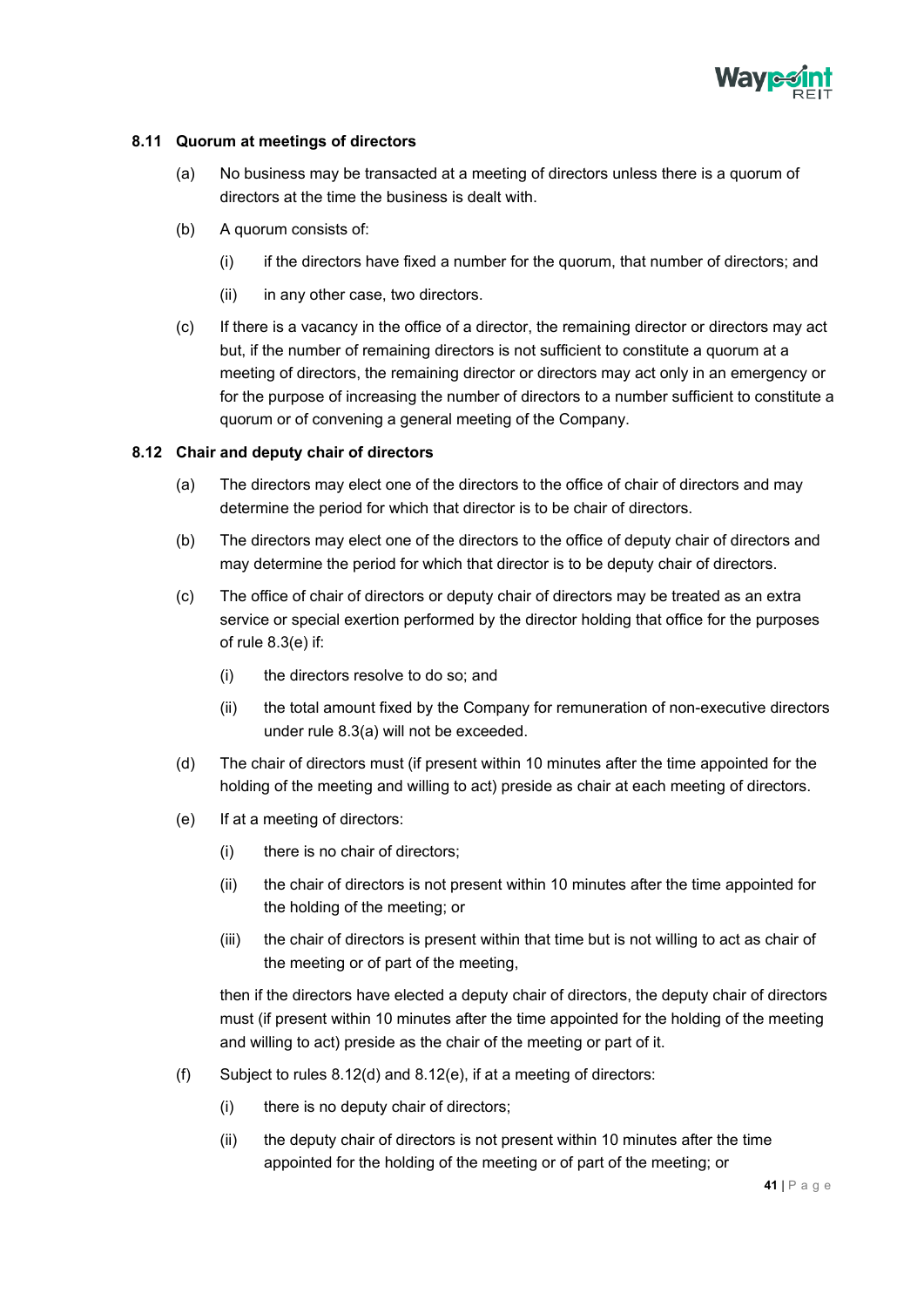

(iii) the deputy chair of directors is present within that time but is not willing to act as chair of the meeting or part of the meeting,

the directors present must elect one of themselves to be chair of the meeting or part of the meeting.

#### <span id="page-43-0"></span>**8.13 Decisions of directors**

- (a) A meeting of directors at which a quorum is present is competent to exercise all or any of the authorities, powers and discretions vested in or exercisable by the directors under this constitution.
- (b) Questions arising at a meeting of directors are to be decided by a majority of votes cast by the directors present and entitled to vote on the matter and a decision of that kind is for all purposes a determination of the directors.
- (c) Subject to rule 8.13(d), in the case of an equality of votes upon any proposed resolution, the chair of the meeting has a casting vote in addition to any vote the chair has in his or her capacity as a director.
- (d) Where only two directors are present or qualified to vote at a meeting of directors and there is an equality of votes upon any proposed resolution:
	- (i) the chair of the meeting does not have a second or casting vote; and
	- (ii) the proposed resolution is to be taken as having been lost.

#### <span id="page-43-1"></span>**8.14 Written resolutions**

- (a) An act, matter or thing is taken to have been done or a resolution passed by a meeting of the directors, if a document containing a statement to that effect is assented to by all of the directors other than:
	- (i) a director on leave of absence approved by the directors;
	- (ii) a director who disqualifies himself or herself from considering the act, matter or thing in question on the grounds that he or she is not entitled at law to do so or has a conflict of interest; and
	- (iii) a director who the directors reasonably believe is not entitled to do the act, matter or thing or to vote on the resolution in question,

and the directors who assent to the document would have constituted a quorum at a meeting held to consider that act, matter, thing or resolution.

- (b) The act, matter or thing is taken to have been done or the resolution passed when the document is last assented to by a director.
- (c) Two or more separate documents in identical terms each of which is assented to by one or more directors are to be taken as constituting one document.
- (d) For the purposes of this rule 8.14:
	- (i) any document may be in electronic form; and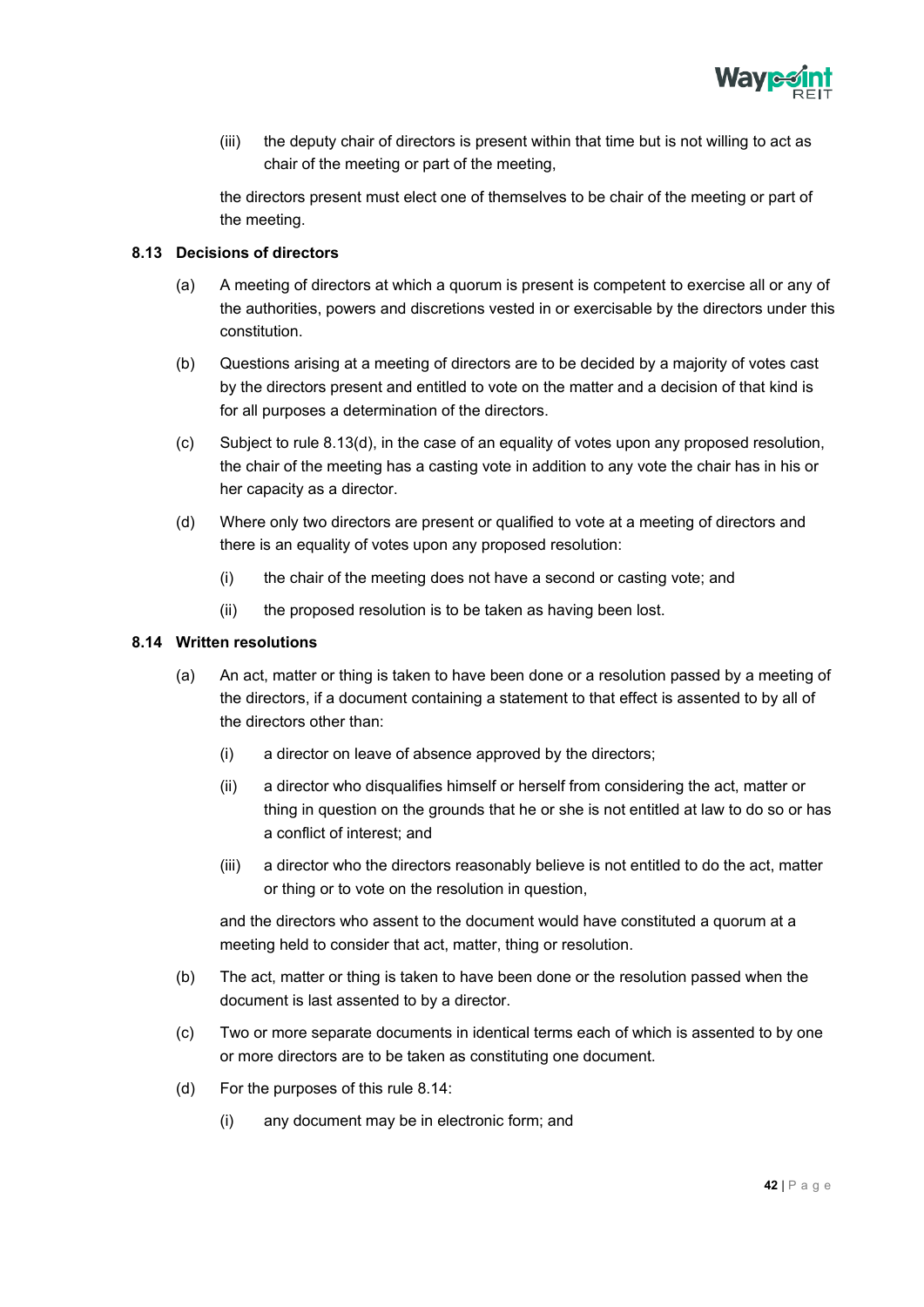

- (ii) a director may signify assent to a document by signing the document (including by electronic signature in accordance with the Corporations Act) or by notifying the Company of the director's assent in person or by post, fax, telephone or other method of written, audio or audio visual communication or other form of technology or electronic means.
- (e) Where a director signifies assent to a document otherwise than by signing the document, the director must by way of confirmation sign the document at the next meeting of the directors attended by that director (including by electronic signature in accordance with the Corporations Act), but failure to do so does not invalidate the act, matter, thing or resolution to which the document relates.
- (f) Where a document is assented to in accordance with this rule 8.14, the document is to be taken as a minute of a meeting of directors.

#### <span id="page-44-0"></span>**8.15 Alternate directors**

- (a) A director may, with the approval of the directors, appoint a person to be the director's alternate director for a period which the director thinks fit.
- (b) An alternate director may be a member or a director of the Company but need not be a member or a director
- (c) One person may act as alternate director to more than one director.
- (d) An alternate director is entitled, if the appointer does not attend a meeting of directors, to attend and vote in place of and on behalf of the appointer.
- (e) An alternate director is entitled to a separate vote for each director the alternate director represents in addition to any vote the alternate director may have as a director in his or her own right.
- (f) In the absence of the appointer, an alternate director may exercise any powers that the appointer may exercise and the exercise of that power by the alternate director is to be taken to be the exercise of the power by the appointer.
- (g) The office of an alternate director is vacated if and when the appointer vacates office as a director.
- (h) The appointment of an alternate director may be terminated at any time by the appointer even though the period of the appointment of the alternate director has not expired.
- (i) An appointment, or the termination of an appointment, of an alternate director must be in writing signed by the director who makes or made the appointment and does not take effect unless and until the Company has received notice in writing of the appointment or termination.
- (j) An alternate director is not to be taken into account in determining the minimum or maximum number of directors allowed under this constitution or the rotation of directors under rule 8.1 (**Appointment and removal of directors**).
- (k) In determining whether a quorum is present at a meeting of directors, a director or an alternate director who attends the meeting is to be counted once only.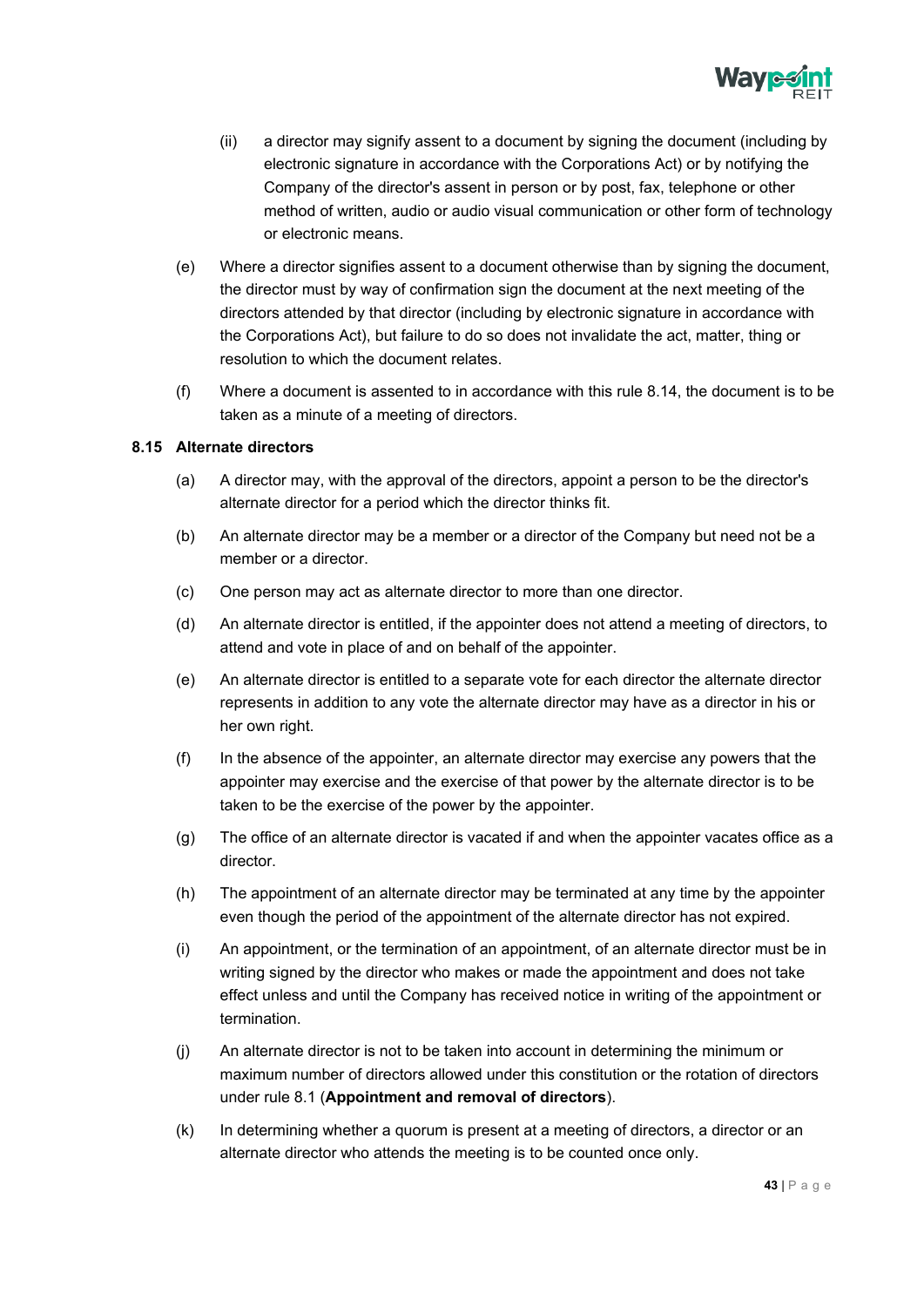

- (l) An alternate director is entitled to be paid the remuneration which the directors think fit, either in addition to or in reduction of the remuneration payable to the director for whom the alternate director acts as alternate.
- (m) An alternate director is not entitled to be remunerated by the Company for his or her services as alternate director except as provided in rule 8.15(l).
- (n) An alternate director, while acting as a director, is responsible to the Company for his or her own acts and defaults and is not to be taken to be the agent of the director by whom he or she was appointed.

#### <span id="page-45-0"></span>**8.16 Committees of directors**

- (a) The directors may resolve to delegate any of their powers to a committee or committees consisting of such number of directors as they think fit.
- (b) A committee to which any powers have been so delegated must exercise the powers delegated in accordance with any directions of the directors.
- (c) The provisions of this constitution applying to meetings and resolutions of directors apply, so far as they can and with such changes as are necessary, to meetings and resolutions of a committee of directors.
- (d) Membership of a committee of directors may be treated as an extra service or special exertion performed by the members of the committee for the purposes of rule 8.3(e) if:
	- (i) the directors resolve to do so; and
	- (ii) the total amount fixed by the Company for remuneration of non-executive directors under rule 8.3(a) will not be exceeded.

#### <span id="page-45-1"></span>**8.17 Delegation to individual directors**

- (a) The directors may resolve to delegate any of their powers to one director.
- (b) A director to whom any powers have been so delegated must exercise the powers delegated in accordance with any directions of the directors.
- (c) Acceptance of such a delegation may be treated as an extra service or special exertion performed by the delegate for the purposes of rule 8.3(e) if:
	- (i) the directors resolve to do so; and
	- (ii) the total amount fixed by the Company for remuneration of non-executive directors under rule 8.3(a) will not be exceeded.

#### <span id="page-45-2"></span>**8.18 Validity of acts**

An act done by a person acting as a director or by a meeting of directors or a committee of directors attended by a person acting as a director is not invalidated by reason only of:

- (a) a defect in the appointment of the person as a director;
- (b) the person being disqualified to be a director or having vacated office; or
- (c) the person not being entitled to vote,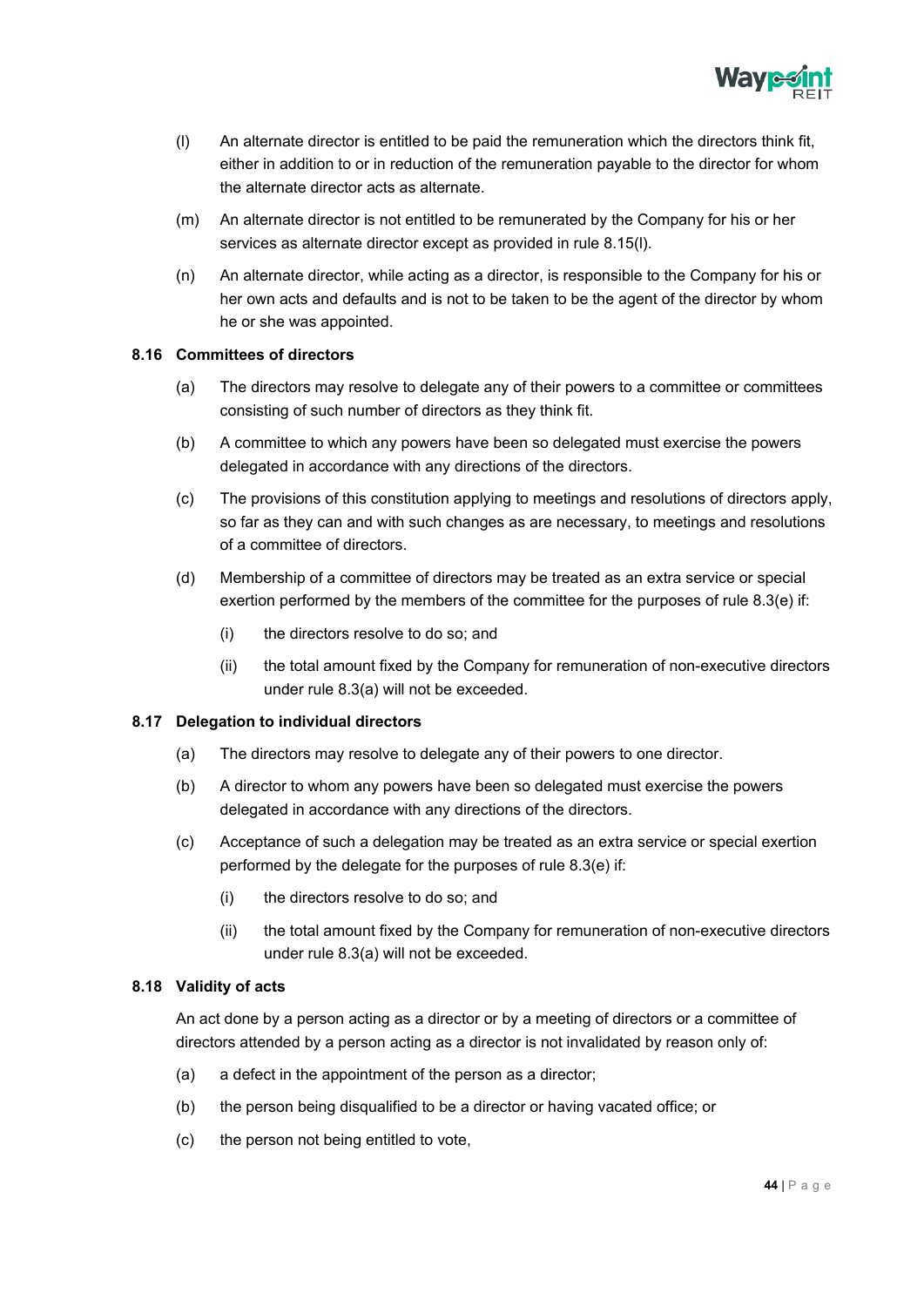

if that circumstance was not known by the person or the directors or committee, as the case may be, when the act was done.

# <span id="page-46-1"></span><span id="page-46-0"></span>**9 Executive officers**

#### **9.1 Managing directors**

- (a) The directors may appoint one or more of the directors to the office of managing director.
- (b) A managing director's appointment as managing director automatically terminates if the managing director ceases to be a director.

#### <span id="page-46-2"></span>**9.2 Deputy managing directors**

- (a) The directors may appoint one or more of the directors to the office of deputy managing director.
- (b) A deputy managing director's appointment as deputy managing director automatically terminates if the deputy managing director ceases to be a director.

#### <span id="page-46-3"></span>**9.3 Executive directors**

- (a) A reference in this rule 9.3 to an executive director is a reference to a director who is also an officer of the Company or of a related body corporate in a capacity other than director, managing director or deputy managing director.
- (b) The directors may confer on an executive director any title they think fit.
- (c) Unless the directors decide otherwise, the terms on which an executive director is appointed will provide that the executive director's appointment:
	- (i) as a director automatically terminates if the executive director ceases to be an officer of the Company or of a related body corporate in a capacity other than director; or
	- (ii) as an officer of the Company or of a related body corporate in a capacity other than director automatically terminates if the executive director ceases to be a director.

#### <span id="page-46-4"></span>**9.4 Secretaries**

- (a) The directors must appoint at least one secretary and may appoint additional secretaries.
- (b) The directors may appoint one or more assistant secretaries.

#### <span id="page-46-5"></span>**9.5 Provisions applicable to all executive officers**

- (a) A reference in this rule 9.5 to an executive officer is a reference to a managing director, deputy managing director, executive director, secretary or assistant secretary appointed under this rule 9.
- (b) The appointment of an executive officer may be for the period, at the remuneration and on the conditions the directors think fit.
- (c) The remuneration payable by the Company to an executive officer who is also a director must not include a commission on operating revenue or a percentage of operating revenue.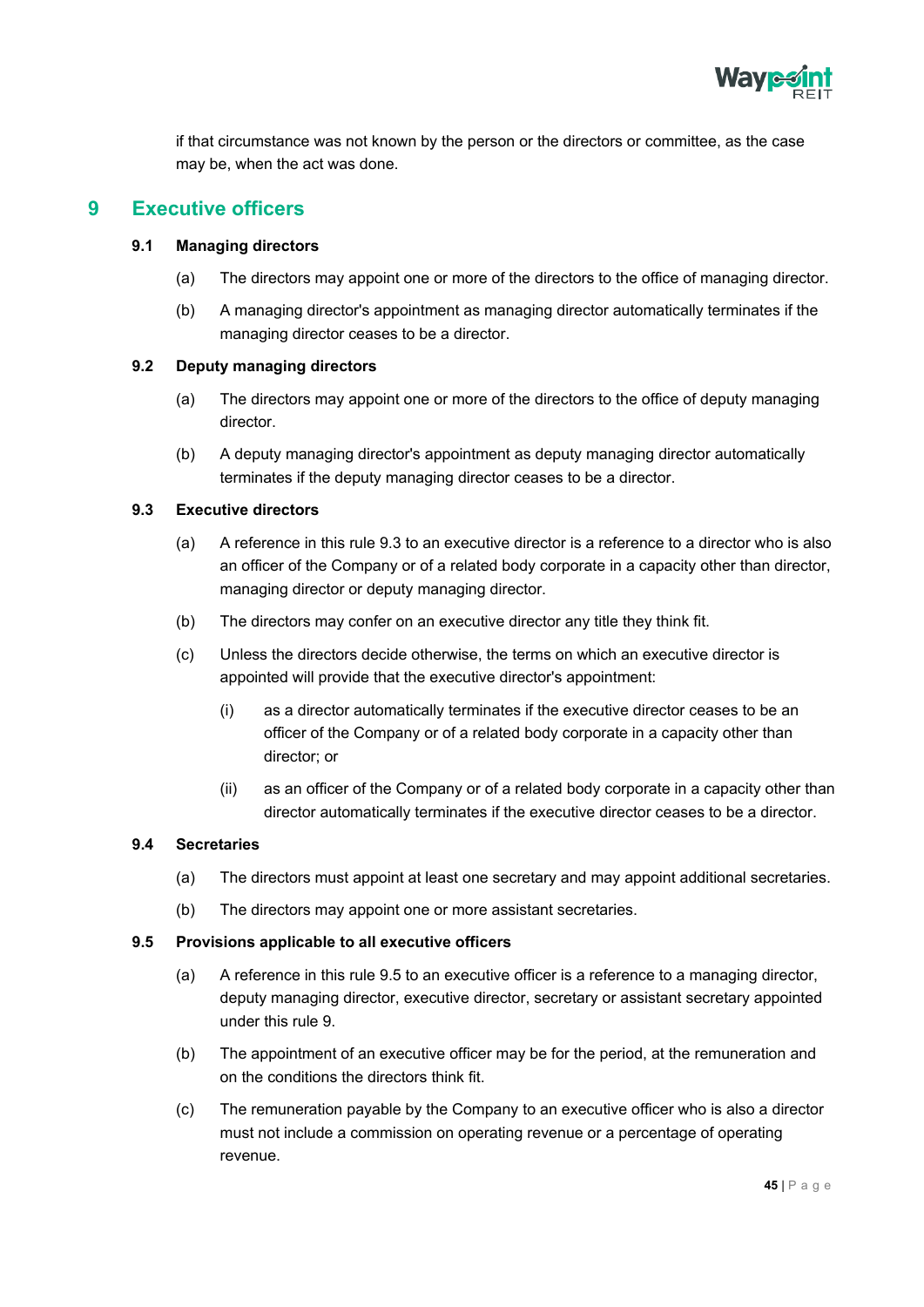

- (d) Subject to any contract between the Company and the relevant executive officer, an executive officer of the Company may be removed or dismissed by the directors at any time, with or without cause.
- (e) The directors may:
	- (i) confer on an executive officer the powers, discretions and duties as they think fit, and may resolve to delegate any powers, discretions and duties vested in or exercisable by the directors;
	- (ii) withdraw, suspend or vary any of the powers, discretions and duties conferred on an executive officer; and
	- (iii) authorise the executive officer to delegate all or any of the powers, discretions and duties conferred on the executive officer.
- (f) An executive officer is not required to hold any shares to qualify for appointment.
- (g) An act done by a person acting as an executive officer is not invalidated by reason only of:
	- (i) a defect in the person's appointment as an executive officer; or
	- (ii) the person being disqualified to be an executive officer, if that circumstance was not known by the person when the act was done.

## <span id="page-47-1"></span><span id="page-47-0"></span>**10 Seals**

#### **10.1 Adoption of common seal**

- (a) The directors may provide for the Company to have a seal or for the Company to no longer have a common seal.
- (b) Rules 10.2 (**Use of Seal**), 10.3 (**Duplicate seal**), 10.4 (**Share seal or certificate seal**) and 10.5 (**Sealing and signing of certificates**) only apply if the Company has a common seal.

## <span id="page-47-2"></span>**10.2 Use of Seal**

- (a) The Seal must be used only by the authority of the directors or a committee of the directors authorised by the directors to authorise the use of the Seal.
- (b) The authority to use the Seal may be given before or after the Seal is used.
- (c) Subject to rules 10.2(b) and 10.5 (**Sealing and signing of certificates**), until the directors otherwise determine, the fixing of the Seal to a document must be witnessed by a director and by another director, a secretary or another person appointed by the directors to witness that document or a class of documents in which that document is included.

#### <span id="page-47-3"></span>**10.3 Duplicate seal**

(a) The Company may have for use in place of its common seal outside the state or territory where its common seal is kept one or more duplicate seals, each of which must be a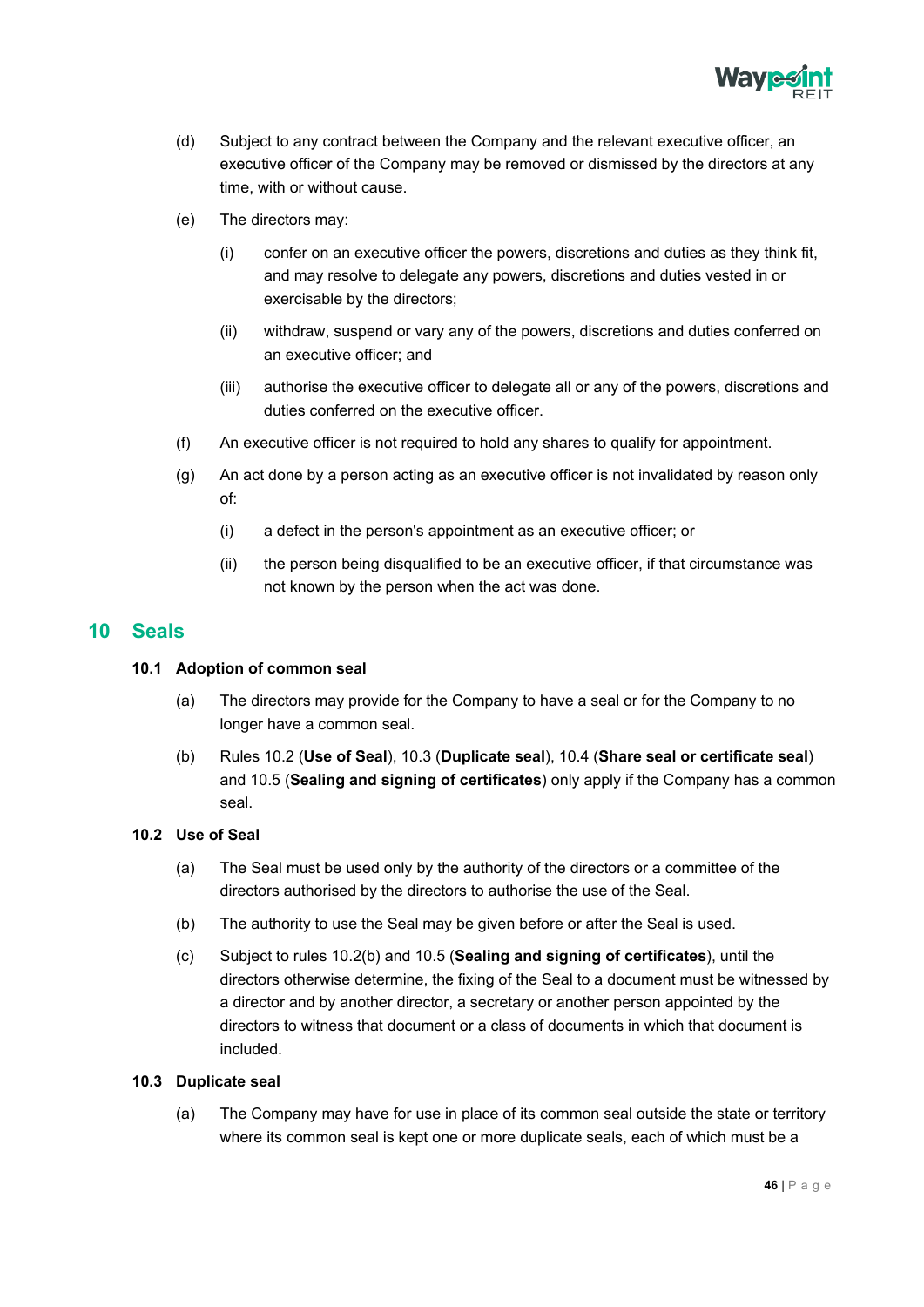

facsimile of the common seal of the Company with the addition on its face of the words "duplicate seal" and the name of the place where it is to be used.

(b) A document sealed with a duplicate seal is to be taken as having been sealed with the common seal of the Company.

#### <span id="page-48-0"></span>**10.4 Share seal or certificate seal**

- (a) The Company may have for use on certificates for securities of the Company in place of its common seal one or more duplicate seals, each of which must be a facsimile of the common seal of the Company with the addition on its face of the words "share seal" or "certificate seal".
- (b) A certificate for securities of the Company sealed with a share seal or certificate seal is to be taken as having been sealed with the common seal of the Company.

#### <span id="page-48-1"></span>**10.5 Sealing and signing of certificates**

The directors may determine either generally or in a particular case that the seal and the signature of any director, secretary or other person is to be printed on or affixed to any certificates for securities in the Company by some mechanical or other means.

## <span id="page-48-3"></span><span id="page-48-2"></span>**11 Dividends and reserves**

#### **11.1 Dividends**

- (a) Subject to the Corporations Act and this constitution, the directors may pay any interim, special or final dividends as, in their judgment, the financial position of the Company justifies.
- (b) The directors may rescind a decision to pay a dividend if they decide, before the payment date, that the Company's financial position no longer justifies the payment.
- (c) The directors may pay any dividend required to be paid under the terms of issue of a share.
- (d) The payment of a dividend does not require confirmation by a general meeting.
- (e) Subject to any rights or restrictions attached to a share or class of shares:
	- (i) all dividends in respect of a share must be paid in the proportion which the amount paid (not credited) on the share bears to the total amounts paid and payable (excluding amounts credited) on the share;
	- (ii) all dividends must be apportioned and paid proportionately to the amount paid during any portion or portions of the period in respect of which the dividend is paid;
	- (iii) for the purposes of rules  $11.1(e)(i)$  and  $11.1(e)(ii)$ , an amount paid on a share in advance of a call is to be ignored; and
	- (iv) interest is not payable by the Company in respect of any dividend.
- (f) Subject to the ASX Settlement Operating Rules, the directors may fix a record date in respect of a dividend.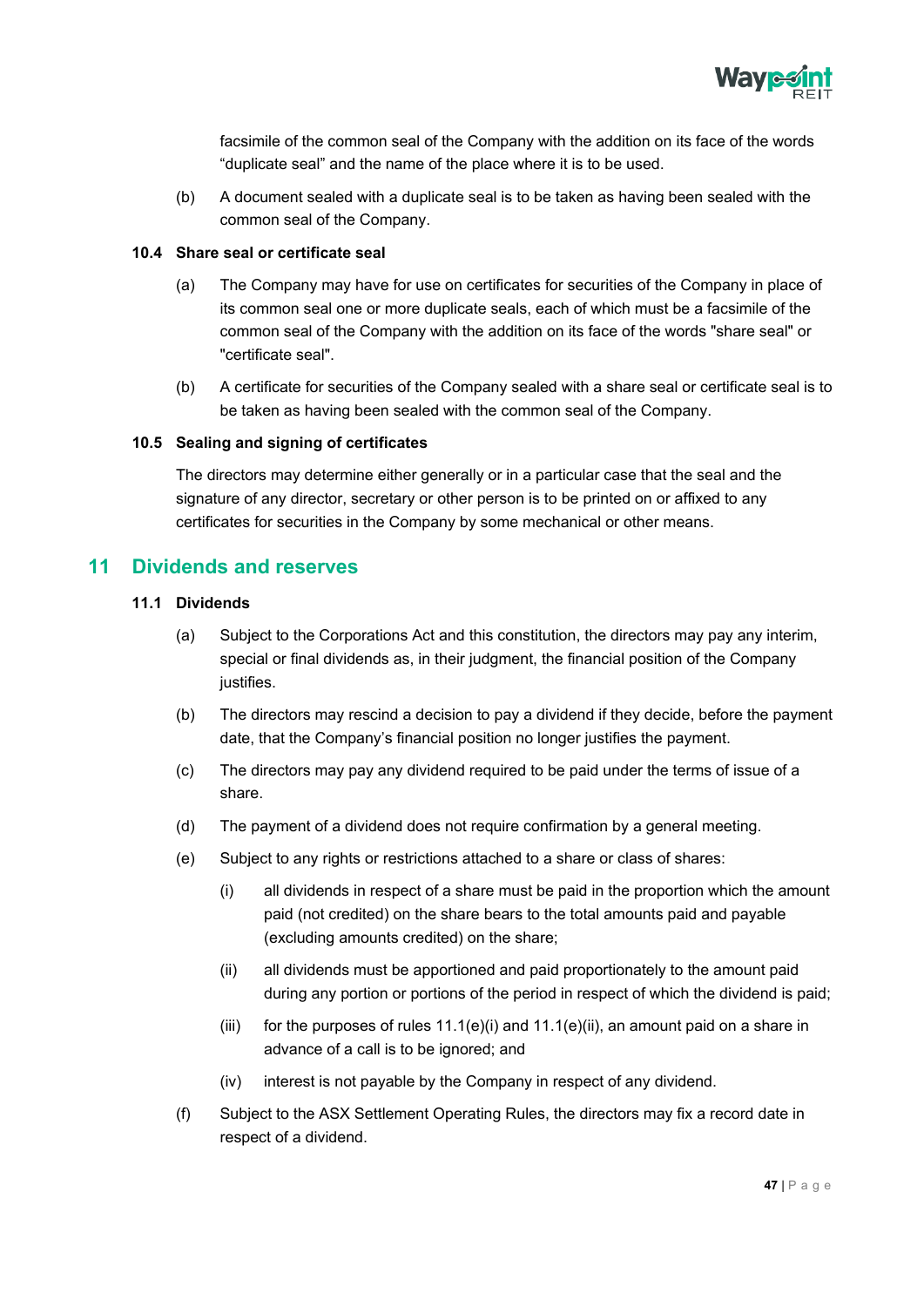

- (g) Subject to the ASX Settlement Operating Rules, a dividend in respect of a share must be paid to the person who is registered, or entitled under rule  $6.1(q)$  to be registered, as the holder of the share:
	- (i) where the directors have fixed a record date in respect of the dividend, on that date; or
	- (ii) where the directors have not fixed a record date in respect of that dividend, on the date the dividend is paid,

and a transfer of a share that is not registered, or left with the Company for registration in accordance with rule 6.1(f), on or before that date is not effective, as against the Company, to pass any right to the dividend.

- (h) The directors when fixing the amount and time for payment of a dividend may:
	- (i) direct payment of the dividend wholly or partly by the distribution of specific assets, including fully paid shares or other securities of the Company or of another body corporate, either generally or to specific shareholders; and
	- (ii) direct that the dividend be paid to particular shareholders wholly or partly out of any particular fund or reserve or out of sums derived from any particular source and to the remaining shareholders wholly or partly out of any other particular fund or reserve or out of sums derived from any other particular source or generally.
- (i) The directors may deduct from any dividend payable to a member all sums of money presently payable by the member to the Company for calls due and payable and apply the amount deducted in or towards satisfaction of the money owing.
- (j) Where a person is entitled to a share as a result of a Transmission Event, the directors may, but are not obliged to, retain any dividends payable on that share until that person becomes registered as the holder of the share or transfers it.
- (k) Any dividend, interest or other money payable in cash in respect of shares may be paid by cheque and sent by post:
	- (i) to the address of the holder as shown in the register of members, or in the case of joint holders, to the address shown in the register of members as the address of the joint holder first named in that register; or
	- (ii) to such other address as the holder or joint holders in writing directs or direct.

This rule 11.1(k) does not adversely affect any other method of payment the directors may adopt.

(l) A cheque sent under rule 11.1(k) may be made payable to bearer or to the order of the member to whom it is sent or any other person the member directs and is sent at the member's risk.

#### <span id="page-49-0"></span>**11.2 Capitalisation of profits**

(a) Subject to any rights or restrictions attached to any shares or class of shares, the directors may capitalise and distribute among such of the members as would be entitled to receive dividends and in the same proportions, any amount: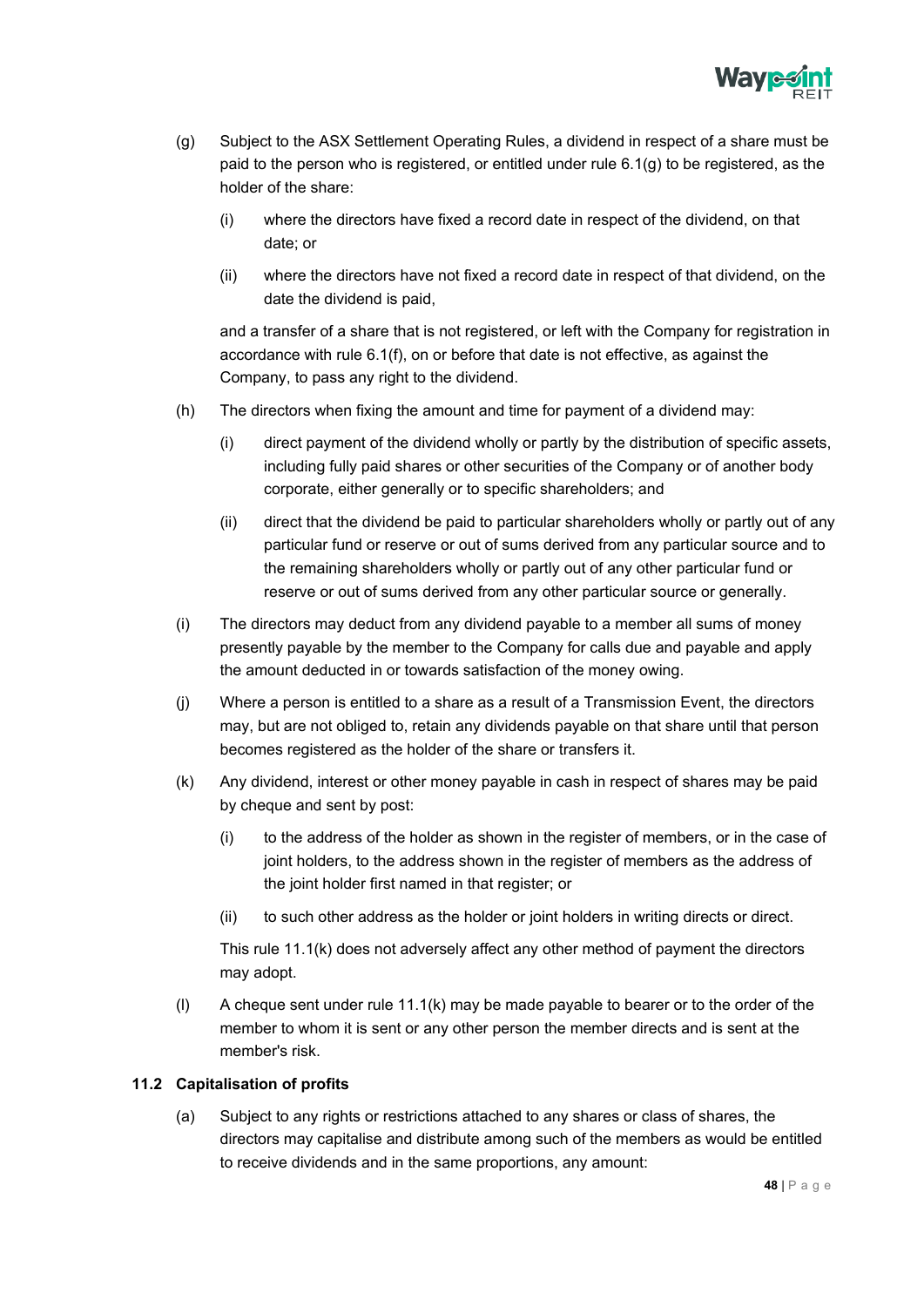

- (i) forming part of the undivided profits of the Company;
- (ii) representing profits arising from an ascertained accretion to capital or from a revaluation of the assets of the Company;
- (iii) arising from the realisation of any assets of the Company; or
- (iv) otherwise available for distribution as a dividend.
- (b) The directors may resolve that all or any part of the capitalised amount is to be applied:
	- (i) in paying up in full any unissued shares in or other securities of the Company;
	- (ii) in paying up any amounts unpaid on shares or other securities held by the members; or
	- (iii) partly as specified in rule  $11.2(b)(i)$  and partly as specified in rule  $11.2(b)(ii)$ ,

and that application must be accepted by the members entitled to share in the distribution in full satisfaction of their interests in the capitalised amount.

(c) Rules  $11.1(e)$ ,  $11.1(f)$  and  $11.1(g)$  apply, so far as they can and with any necessary changes, to a capitalisation of an amount under this rule 11.2 as if references in those rules to a dividend and to the date a dividend is paid were references to a capitalisation of an amount and to the date the directors resolve to capitalise the amount under this rule 11.2 respectively.

#### <span id="page-50-0"></span>**11.3 Reinvestment while Stapling applies**

While Stapling applies no reinvestment of dividends may occur unless, contemporaneously with the reinvestment in additional shares, the member subscribes for or purchases an additional number of Attached Securities which, when issued or acquired, are Stapled to the additional shares;

#### <span id="page-50-1"></span>**11.4 Ancillary powers**

- (a) The directors may do any of the following things to give effect to a resolution for the satisfaction of a dividend in the manner set out in rule  $11.1(h)(i)$  or by the capitalisation of an amount under rule 11.2 (**Capitalisation of profits**):
	- (i) settle as they think expedient any difficulty that may arise in making the distribution or capitalisation and, in particular, where shares or other securities in the Company are or would otherwise be issuable in fractions:
		- (A) determine that fractions are to be disregarded or are to be rounded down to the nearest whole number;
		- (B) determine that fractions are to be rounded up to the nearest whole number; or
		- (C) make cash payments in respect of the fractional entitlement;
	- (ii) fix the value for distribution of any specific assets;
	- (iii) pay cash or issue shares or other securities to any members in order to adjust the rights of all parties;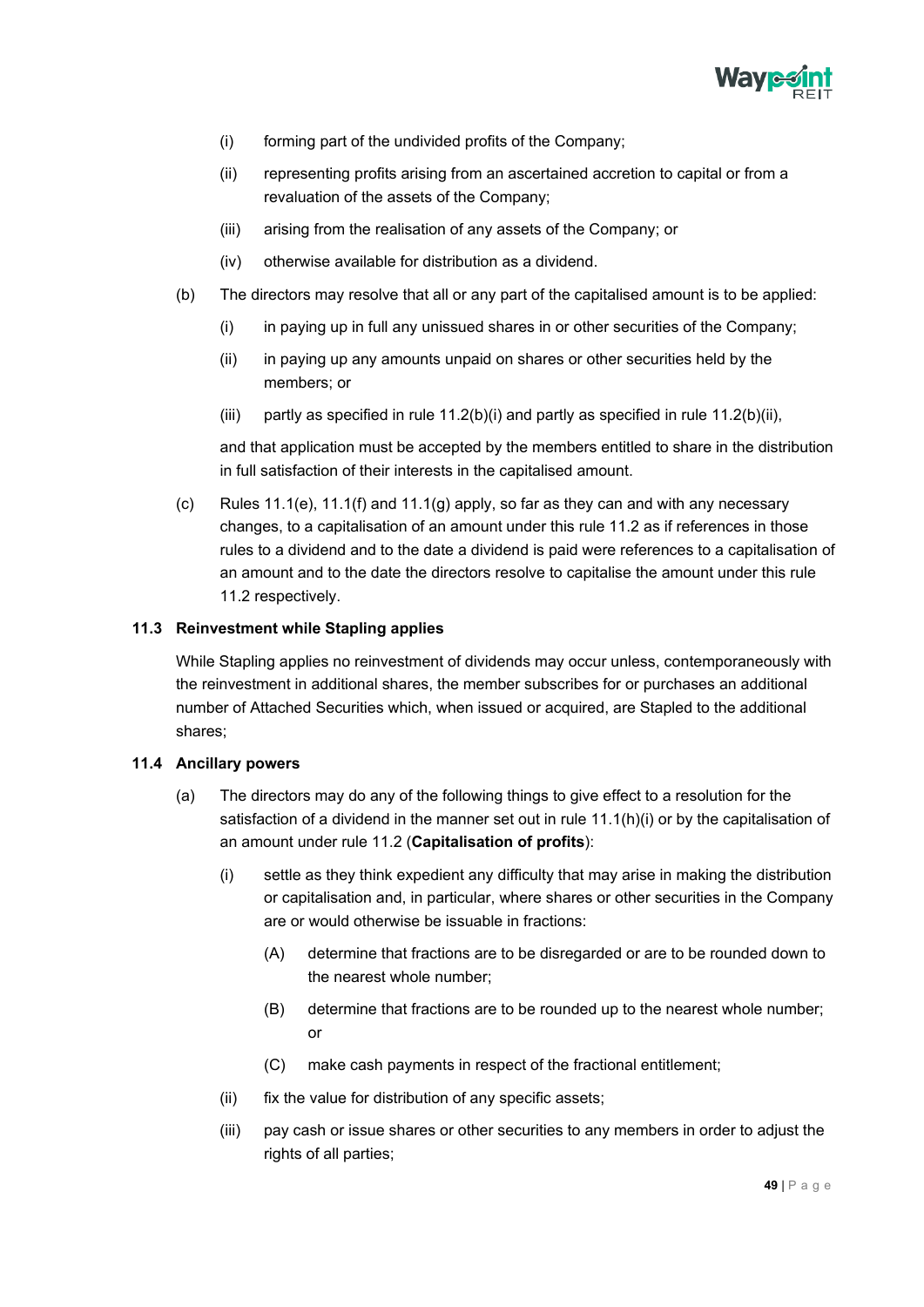

- (iv) vest any specific assets, cash, shares or other securities in a trustee on such trusts for the persons entitled to the dividend or capitalised amount as may seem expedient to the directors; and
- (v) authorise any person to make, on behalf of all the members entitled to any further shares or other securities as a result of the distribution or capitalisation, an agreement with the Company or another body corporate providing, as appropriate:
	- (A) for the issue to them of such further shares or other securities as fully paid; or
	- (B) for the payment by the Company on their behalf of the amounts or any part of the amounts remaining unpaid on their existing shares or other securities by the application of their respective proportions of the sum resolved to be capitalised,

and any agreement made under an authority referred to in this rule  $11.4(a)(v)$  is effective and binding on all members concerned.

(b) If the Company distributes to a member shares or other securities in the Company or another body corporate or a trust, the member appoints the Company as his or her agent to do anything needed to give effect to that distribution, including agreeing to become a member of that other body corporate or trust.

#### <span id="page-51-0"></span>**11.5 Reserves**

- (a) Subject to this constitution, the directors may set aside out of the profits of the Company reserves or provisions for any purpose as they think fit.
- (b) The setting aside of an amount as a reserve or provision does not require the directors to keep the amount separate from other assets of the Company or prevent the amount being used in the business of the Company or invested as the directors think fit or subsequently being distributed to members.

#### <span id="page-51-1"></span>**11.6 Dividend reinvestment plans**

- (a) The directors may implement a dividend reinvestment plan on the terms they think fit under which the whole or any part of a dividend due to members who participate in the plan on their shares or any class of shares may be applied in subscribing for securities of the Company or of a related body corporate or of a Stapled Entity.
- (b) The directors may amend, suspend or terminate a dividend reinvestment plan implemented by them.

#### <span id="page-51-2"></span>**11.7 Dividend selection plans**

- (a) The directors may implement a dividend selection plan on the terms they think fit under which participants may elect in respect of all, or part, of their shareholdings:
	- (i) to receive a dividend from the Company paid wholly or partly out of a particular fund or reserve or out of profits derived from a particular source; or
	- (ii) to forego a dividend from the Company in place of another form of distribution from the Company or another body corporate or a trust.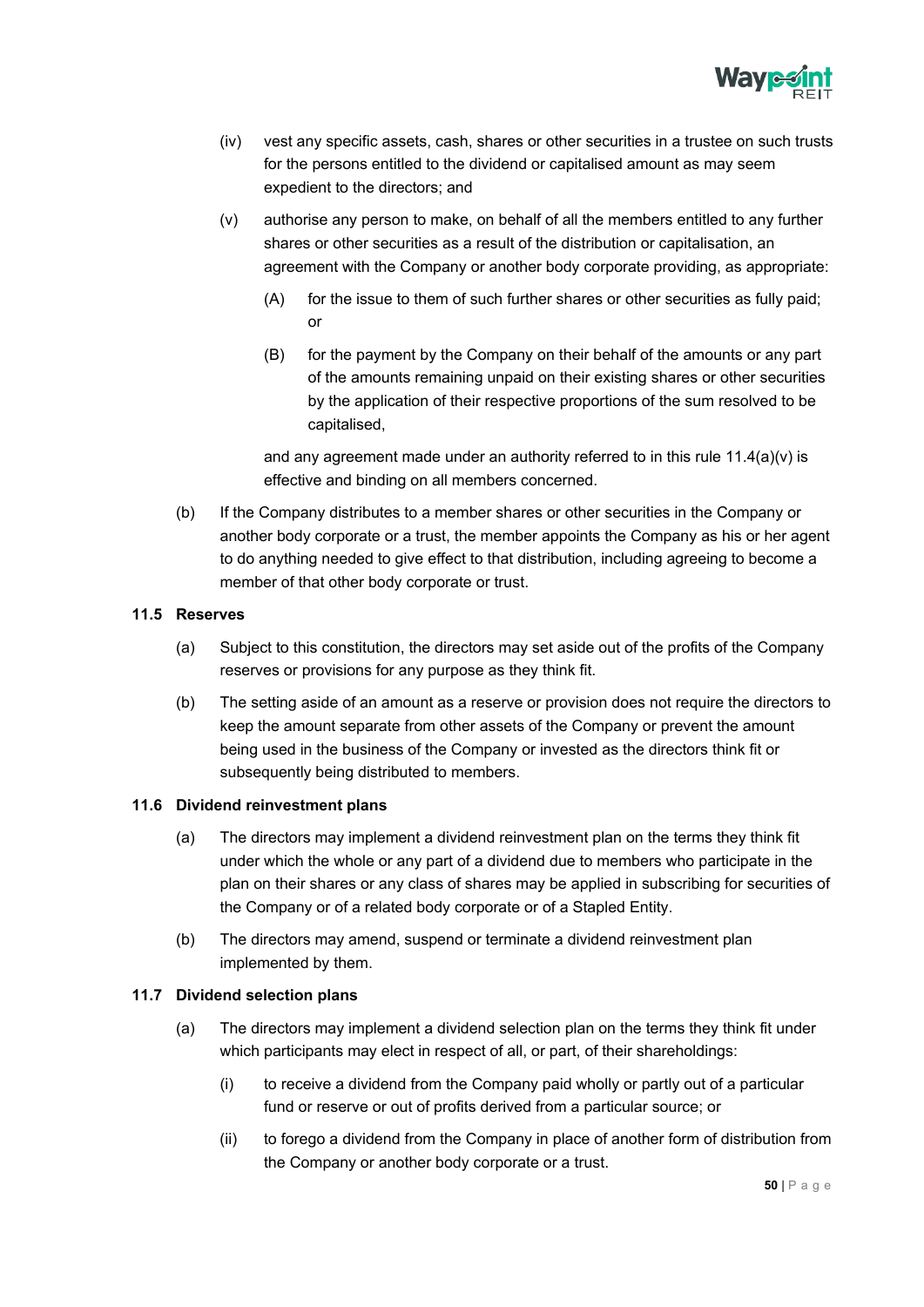

(b) The directors may amend, suspend or terminate any dividend selection plan implemented by them.

#### <span id="page-52-0"></span>**11.8 Capital reductions**

The Company may reduce its share capital by any of the means authorised by the Corporations Act, subject to the provisions of that law and, where applicable, the Listing Rules. The Company may reduce its share capital in any way that is not otherwise authorised by law, including by way of an in specie distribution of the assets of the Company (including any shares, options or other securities in another body corporate, if the reduction:

- (a) is fair and reasonable to the members of the Company as a whole;
- (b) does not materially prejudice the Company's ability to pay its creditors; and
- (c) is approved by the members in accordance with section 256C of the Corporations Act.

#### <span id="page-52-1"></span>**11.9 Shares in another body corporate**

Where the Company, pursuant to a reduction of its share capital in accordance with rule 11.8 (**Capital reductions**), distributes shares, options or other securities in another body corporate to members:

- (a) the members of the Company will be deemed to have agreed to become members of that body corporate; and
- (b) each of the members appoints the Company or any of the directors as its agent to execute any transfer or other document required to effect the distribution of shares, options or other securities to that member.

## <span id="page-52-3"></span><span id="page-52-2"></span>**12 Winding up**

#### **12.1 Distribution of surplus**

Subject to this constitution and to the rights or restrictions attached to any shares or class of shares:

- (a) if the Company is wound up and the property of the Company is more than sufficient:
	- (i) to pay all of the debts and liabilities of the Company; and
	- (ii) the costs, charges and expenses of the winding up,

the excess must be divided among the members in proportion to the shares held by them, irrespective of the amounts paid or credited as paid on the shares;

- (b) for the purpose of calculating the excess referred to in rule 12.1(a), any amount unpaid on a share is to be treated as property of the Company;
- (c) the amount of the excess that would otherwise be distributed to the holder of a partly paid share under rule 12.1(a) must be reduced by the amount unpaid on that share at the date of the distribution; and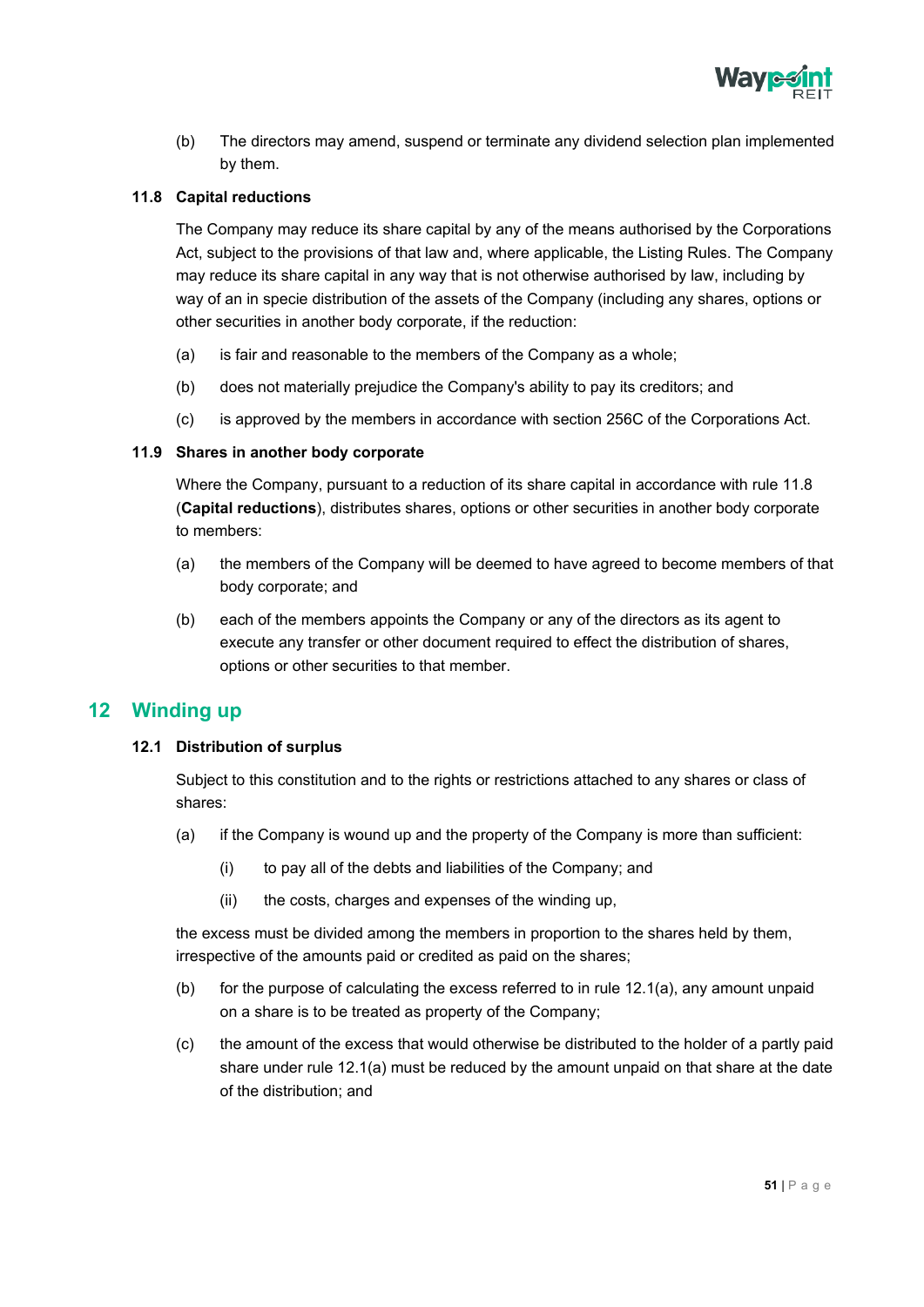

(d) if the effect of the reduction under rule  $12.1(c)$  would be to reduce the distribution to the holder of a partly paid share to a negative amount, the holder must contribute that amount to the Company.

#### <span id="page-53-0"></span>**12.2 Division of property**

- (a) If the Company is wound up, the liquidator may, with the sanction of a special resolution:
	- (i) divide among the members the whole or any part of the property of the Company; and
	- (ii) determine how the division is to be carried out as between the members or different classes of members.
- (b) A division under rule 12.2(a) may be otherwise than in accordance with the legal rights of the members and, in particular, any class may be given preferential or special rights or may be excluded altogether or in part.
- $(c)$  Where a division under rule 12.2(a) is otherwise than in accordance with the legal rights of the members, a member is entitled to dissent and to exercise the same rights as if the special resolution sanctioning that division were a special resolution passed under section 507 of the Corporations Act.
- (d) If any of the property to be divided under rule 12.2(a) includes securities with a liability to calls, a person entitled under the division to any of the securities may within 10 days after the passing of the special resolution referred to in that rule, by notice in writing direct the liquidator to sell the person's proportion of the securities and to account for the net proceeds and the liquidator must, if practicable, act accordingly.
- (e) Nothing in this rule 12.2 adversely affects any right to exercise any statutory or other power which would have existed if this rule 12.2 were omitted.
- (f) Rule 11.4 (**Ancillary powers**) applies, so far as it can and with necessary changes, to a division by a liquidator under rule 12.2(a) as if references in rule 11.4 (**Ancillary powers**) to the directors and to a distribution or capitalisation were references to the liquidator and to the division under rule 12.2(a) respectively.

#### <span id="page-53-1"></span>**12.3 Notice to Stapled Entitles**

Where Stapling applies, on or before commencement of the winding up of the Company, the Company must give the Stapled Entitles notice that the Company is to be wound up. If any of the Stapled Entities are terminated or wound up under the provisions of their constitutions or by law, then the provisions of this constitution relating to Stapling will cease to apply in respect of that Stapled Entity.

## <span id="page-53-3"></span><span id="page-53-2"></span>**13 Minutes and records**

#### **13.1 Minutes**

The directors must cause minutes of:

(a) all proceedings and resolutions of general meetings;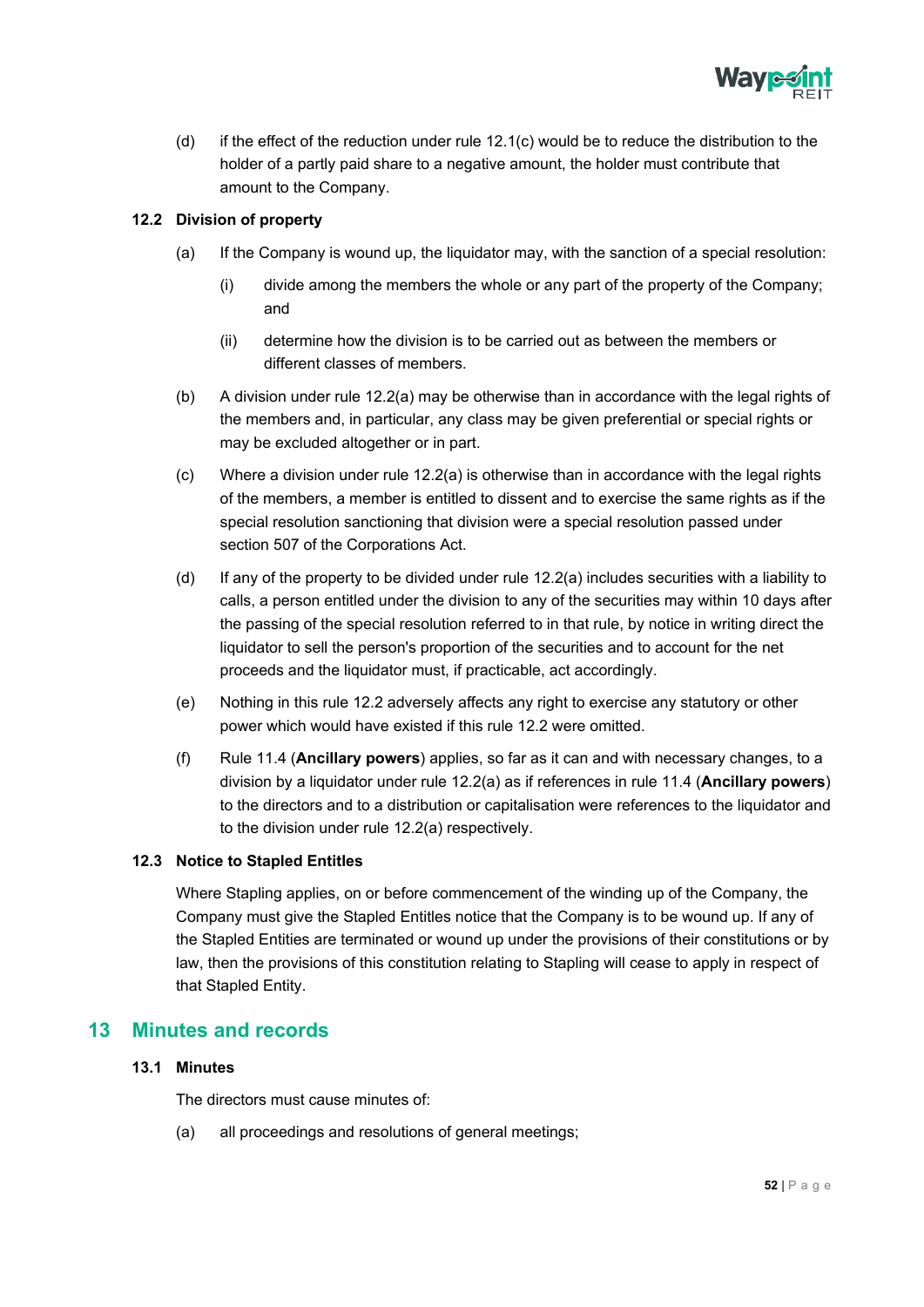

- (b) proceedings and resolutions of meetings of the directors and of committees of the directors; and
- (c) resolutions passed by directors without a meeting,

to be recorded and entered in books kept for that purpose, within one month after the meeting is held or the resolution is passed.

#### <span id="page-54-0"></span>**13.2 Proxies**

The directors must ensure that the Company records in the minutes of a meeting in respect of each resolution in the notice of meeting:

- (a) the total number of proxy votes exercisable by all validly appointed proxies; and
- (b) how many proxy votes were for, against or abstained from the resolution or allowed the proxy to vote at the proxy's discretion.

#### <span id="page-54-1"></span>**13.3 Polls**

If a poll is taken on a resolution, in addition to the information in rules 13.1 (**Minutes**) and 13.2 (**Proxies**), the minutes must also record the total number of votes cast on the poll, and the number of votes for, against and abstaining from that resolution.

#### <span id="page-54-2"></span>**13.4 Signing of minutes**

- (a) Minutes of a meeting must be signed by the chair of the meeting or the chair of the next meeting within a reasonable time after the meeting.
- (b) Minutes of the passing of a resolution without a meeting must be signed by a director within a reasonable time after the resolution is passed.

#### <span id="page-54-3"></span>**13.5 Minutes as evidence**

A minute that is recorded and signed in accordance with rules 13.1 (**Minutes**), 13.2 (**Proxies**), 13.3 (**Polls**) and 13.4 (**Signing of minutes**) is evidence of the proceeding, resolution or declaration to which it relates, unless the contrary is proved.

#### <span id="page-54-4"></span>**13.6 Inspection of records**

- (a) Subject to the Corporations Act, the directors may determine whether and to what extent, and at what time and places and under what conditions, the minute books, accounting records and other documents of the Company or any of them will be open to the inspection of members other than directors.
- (b) A member other than a director does not have the right to inspect any books, records or documents of the Company except as provided by law or authorised by the directors.

## <span id="page-54-6"></span><span id="page-54-5"></span>**14 Indemnity and insurance**

#### **14.1 Persons to whom rules 14.2 (Indemnity) and 14.4 (Insurance) apply**

Rules 14.2 (**Indemnity**) and 14.4 (**Insurance**) apply:

(a) to each person who is or has been a director, alternate director or executive officer (within the meaning of rule 9.5(a)) of the Company;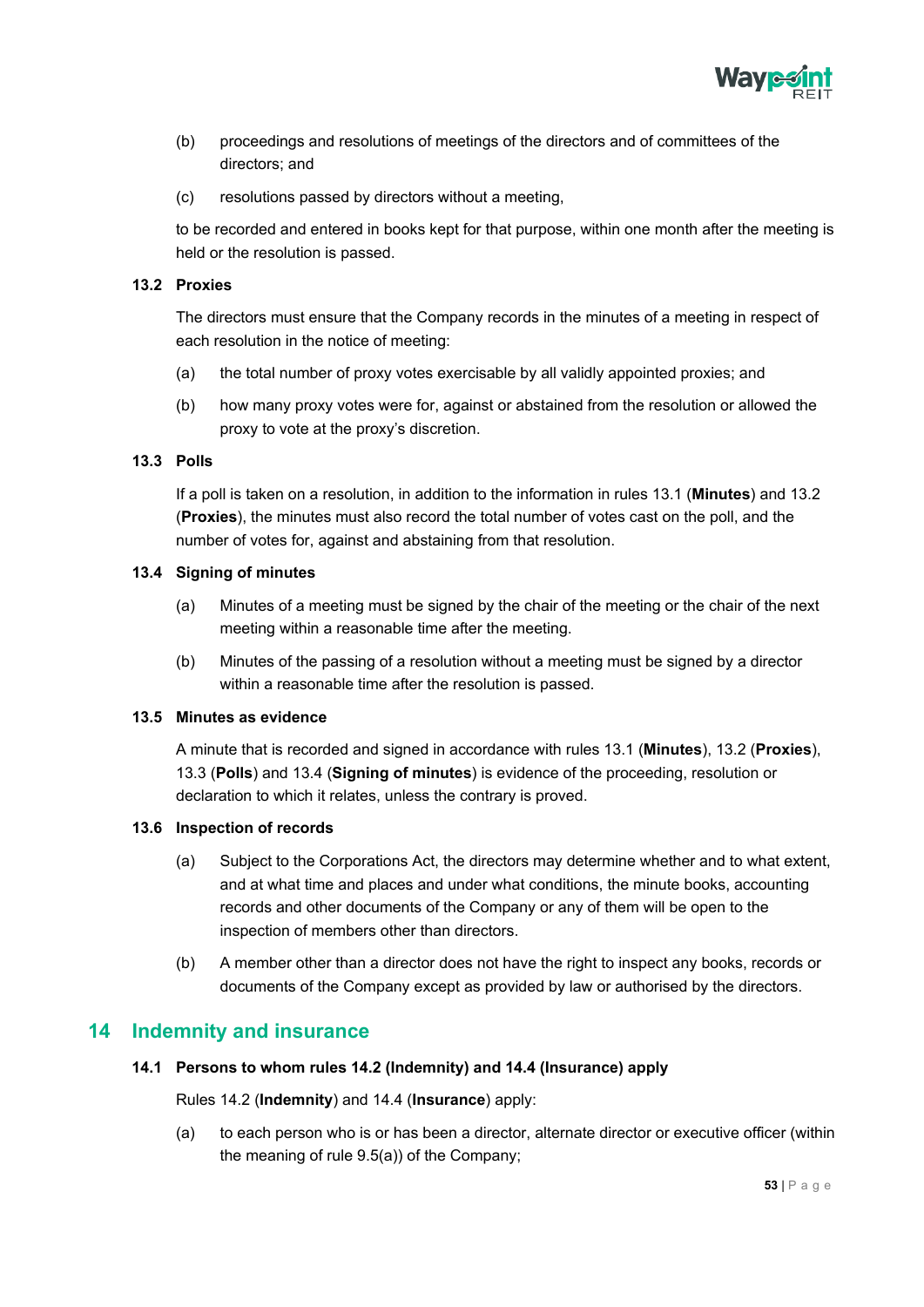

- (b) to such other officers or former officers of the Company or of its related bodies corporate as the directors in each case determine; and
- (c) if the directors so determine, to any auditor or former auditor of the Company or of its related bodies corporate.

#### <span id="page-55-0"></span>**14.2 Indemnity**

The Company must indemnify, to the extent permitted by law, each person to whom this rule 14.2 applies for all losses or liabilities incurred by the person as an officer or, if the directors so determine, an auditor of the Company or of a related body corporate including, but not limited to, a liability for negligence or for reasonable legal costs on a full indemnity basis.

#### <span id="page-55-1"></span>**14.3 Extent of Indemnity**

The indemnity in rule 14.2 (**Indemnity**):

- (a) is a continuing obligation and is enforceable by a person to whom rule 14.2 (**Indemnity**) applies even though that person may have ceased to be an officer or auditor of the Company or of a related body corporate;
- (b) applies to losses and liabilities incurred both before and after the date of adoption of that rule;
- (c) operates only to the extent that the loss or liability is not covered by insurance; and
- (d) is enforceable without the person to whom this rule 14 applies first having to incur any expense or make any payment.

#### <span id="page-55-2"></span>**14.4 Insurance**

The Company may, to the extent permitted by law:

- (a) purchase and maintain insurance; or
- (b) pay or agree to pay a premium for insurance,

for any person to whom this rule 14.4 applies against any liability incurred by the person as an officer or auditor of the Company or of a related body corporate including, but not limited to, a liability for negligence or for legal costs.

#### <span id="page-55-3"></span>**14.5 Savings**

Nothing in rule 14.2 (**Indemnity**) or 14.4 (**Insurance**):

- (a) affects any other right or remedy that a person to whom those rules apply may have in respect of any loss or liability referred to in those rules; or
- (b) limits the capacity of the Company to indemnify or provide insurance for any person to whom those rules do not apply.

## <span id="page-55-5"></span><span id="page-55-4"></span>**15 Notices**

#### **15.1 Notices by the Company to members**

(a) A notice may be given by the Company to a member: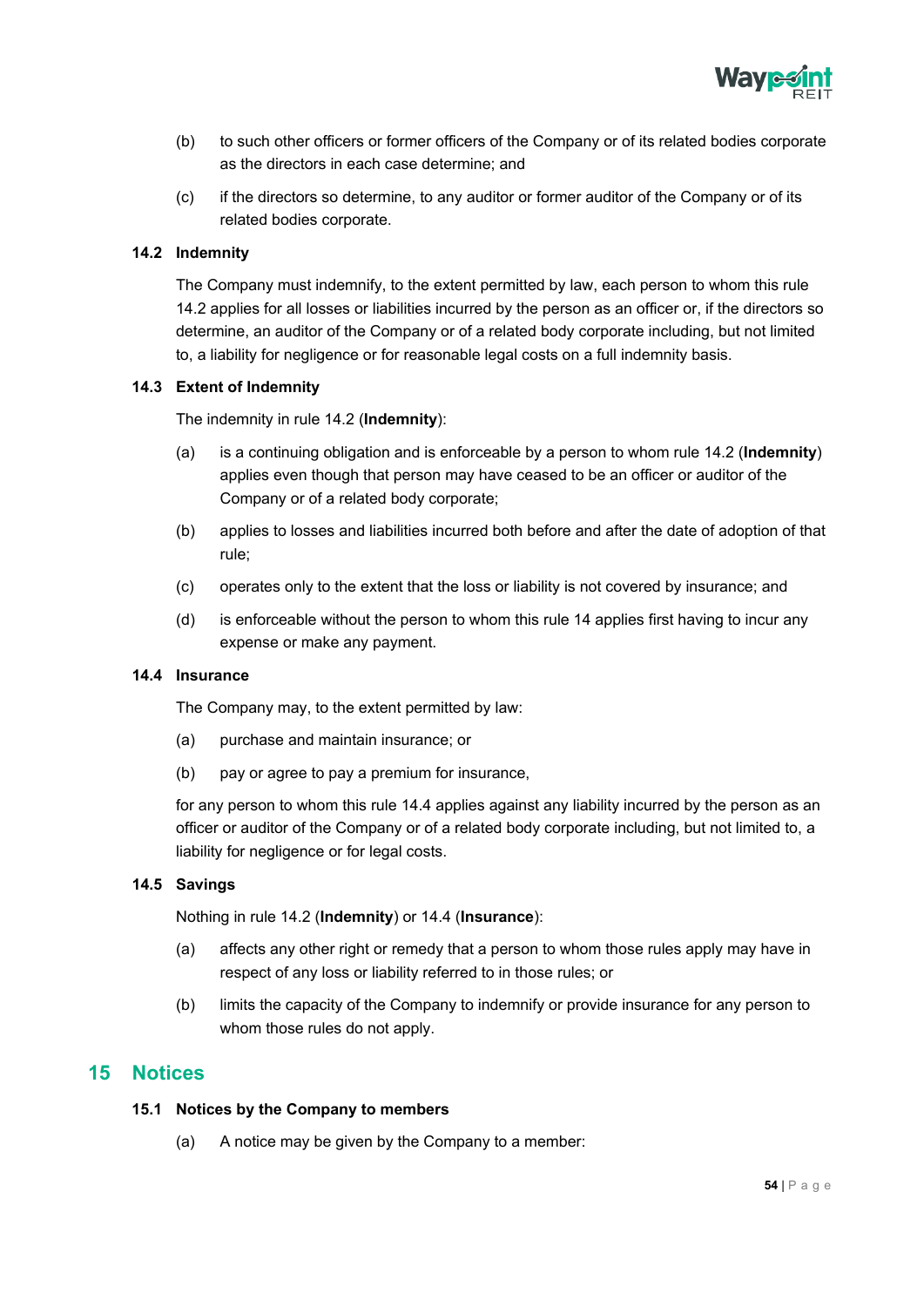

- (i) by serving it personally at, or by sending it by post in a prepaid envelope to, the member's address as shown in the register of members or any other address as the member has supplied to the Company for the giving of notices; or
- (ii) by any other means (including by electronic communication) permitted by the Corporations Act; or
- (iii) if the member does not have a registered address and has not supplied another address to the Company for the giving of notices, by exhibiting it at the registered office of the Company.
- (b) A notice may be given by the Company to the joint holders of a share by giving the notice in the manner authorised by rule 15.1(a) to the joint holder first named in the register of members in respect of the share.
- (c) A notice may be given by the Company to a person entitled to a share as a result of a Transmission Event by serving it or sending it in the manner authorised by rule 15.1(a)(i) addressed to the name or title of the person, at or to the address supplied to the Company for the giving of notices to that person, or by another means (including by electronic communication) permitted by the Corporations Act for the giving of notice by the Company to a member by which the notice might have been sent if the relevant Transmission Event had not occurred.
- (d) A notice given to a member in accordance with rules 15.1(a) or 15.1(b) is, despite the occurrence of a Transmission Event and whether or not the Company has notice of that occurrence:
	- (i) duly given in respect of any shares registered in that person's name, whether solely or jointly with another person; and
	- (ii) sufficient service on any person entitled to the shares as a result of the Transmission Event.
- (e) A notice given to a person who is entitled to a share as a result of a Transmission Event is sufficient service on the member in whose name the share is registered.
- (f) Any person who, because of a transfer of shares, becomes entitled to shares registered in the name of a member is bound by every notice which, before that person's name and address is entered in the register of members in respect of those shares, is given to the member in accordance with this rule 15.1.
- (g) A certificate signed by a director or secretary of the Company to the effect that a notice has been given in accordance with this constitution is conclusive evidence of that fact.

#### <span id="page-56-0"></span>**15.2 Notices by the Company to directors**

Subject to this constitution, a notice may be given by the Company to any director or alternate director either:

(a) by serving it personally at, or by sending it by post in a prepaid envelope to, the director's or alternate director's usual residential or business address, or such other address, as the director or alternate director has supplied to the Company for the giving of notices;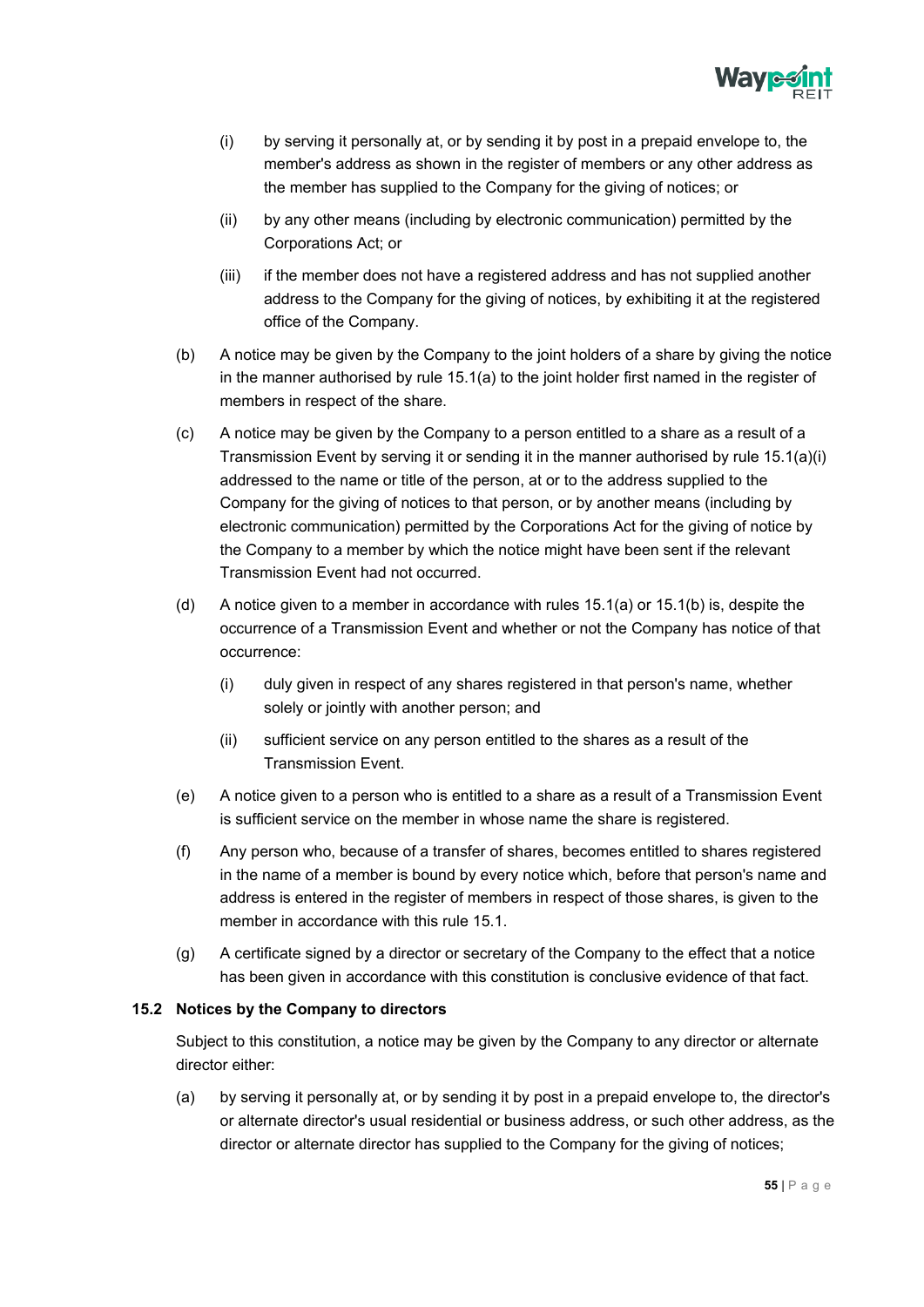

- (b) by fax or electronic mail to such fax number or electronic address as the director or alternate director has supplied to the Company for the giving of notices; or
- (c) by any other means (including by electronic communication) permitted by the Corporations Act.

#### <span id="page-57-0"></span>**15.3 Notices by members or directors to the Company**

Subject to this constitution, a notice may be given by a member, director or alternate director to the Company by serving it on the Company at, or by sending it by post in a prepaid envelope to, the registered office of the Company or, by fax or electronic mail to the principal fax number or a nominated electronic address or by any other means (including by electronic communication) permitted by the Corporations Act.

#### <span id="page-57-1"></span>**15.4 Notices to members outside Australia**

A notice to be sent to a member outside Australia and its external territories must be sent by airmail, fax or electronic mail, or by any other means (including by electronic communication) permitted by the Corporations Act or in another way that ensures it will be received quickly.

#### <span id="page-57-2"></span>**15.5 Time of service**

- (a) Where a notice is served personally, service of the notice is taken to be effected when delivered.
- (b) Where a notice is sent by pre-paid post, the notice is taken to be given, on the next Business Day after posting.
- (c) Where a notice is sent by fax or electronic mail, the notice is taken to be given on the Business Day after the day on which it is sent.
- (d) Where a notice is sent by any other means (including by electronic communication) permitted by the Corporations Act which is not the subject of paragraph (a), (b) or (c)the notice is taken to be given on the Business Day after the day on which it is sent or the day on which the member is given sufficient information to access the notice electronically (whichever is applicable).Where the Company gives a notice under rule 15.1(a)(iii) by exhibiting it at the registered office of the Company, service of the notice is to be taken to be effected when the notice was first so exhibited.

#### <span id="page-57-3"></span>**15.6 Other communications and documents**

Rules 15.1 (**Notices by the Company to members**) to 15.5 (**Time of service**) (inclusive) apply, so far as they can and with necessary changes, to the service of any communication or document.

## <span id="page-57-4"></span>**15.7 Notices in writing**

A reference in this constitution to a notice in writing includes a notice given by fax or another form of written communication.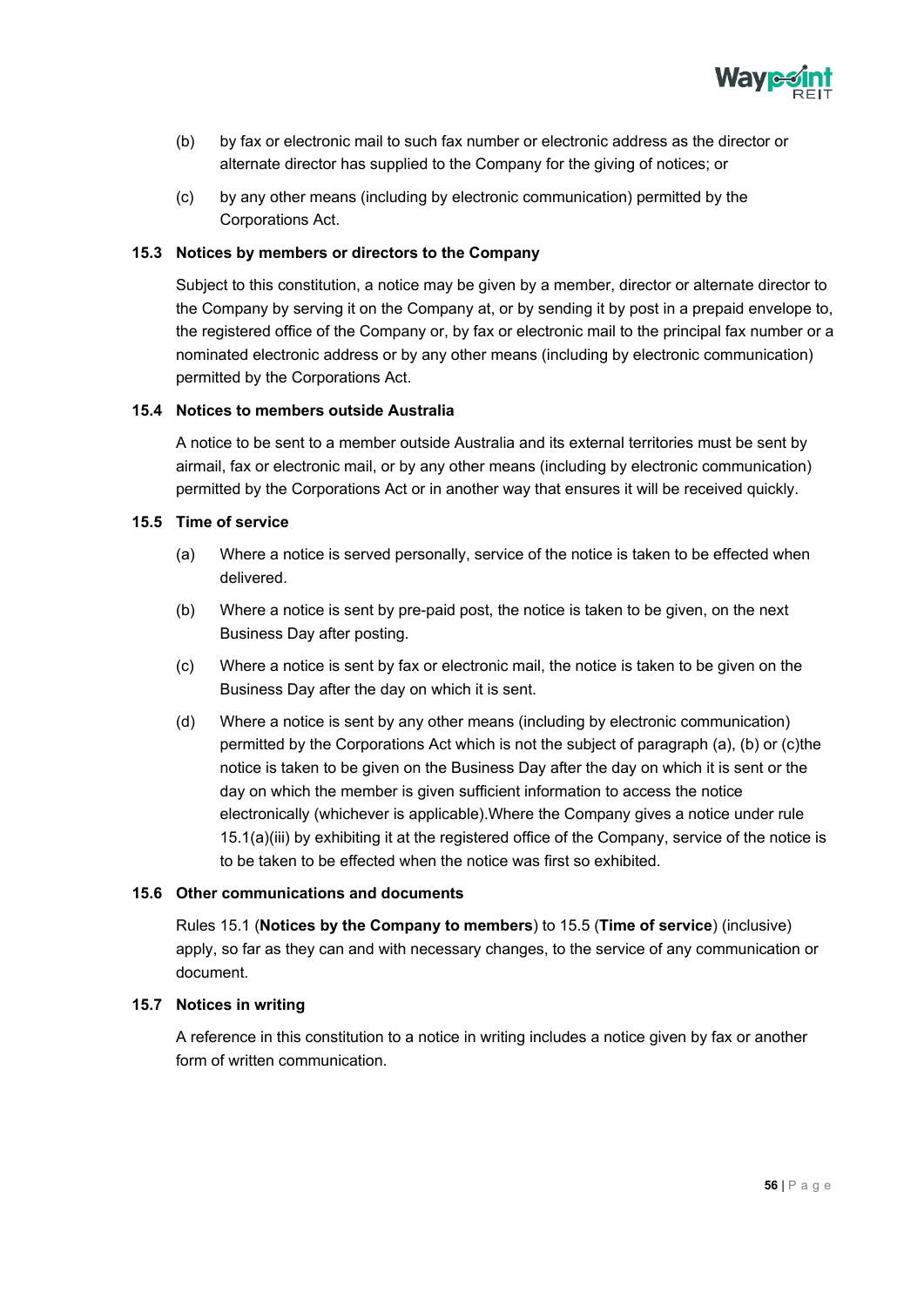

# <span id="page-58-1"></span><span id="page-58-0"></span>**16 Approval of Proportional Takeover Bids**

#### **16.1 Definitions**

In this rule 16:

- **(a) Approving Resolution**, in relation to a Proportional Takeover Bid, means a resolution to approve the Proportional Takeover Bid passed in accordance with rule 16.3 (**Resolution**);
- **(b) Proportional Takeover Bid** means an off-market bid that is made or purports to be made under section 618(1)(b) of the Corporations Act in respect of a specified proportion of shares included in a class of shares in the Company; and
- **(c) Approving Resolution Deadline**, in relation to a Proportional Takeover Bid, means the day that is 14 days before the last day of the bid period in respect of the Proportional Takeover Bid.

#### <span id="page-58-2"></span>**16.2 Transfers not to be registered**

Despite rules 6.1(g) and 6.2 (**Power to decline registration of transfers**), a transfer giving effect to a takeover contract resulting from the acceptance of an offer made under a Proportional Takeover Bid must not be registered unless and until an Approving Resolution to approve the Proportional Takeover Bid has been passed or is taken to have been passed in accordance with rule 16.3 (**Resolution**).

#### <span id="page-58-3"></span>**16.3 Resolution**

- (a) Where offers have been made under a Proportional Takeover Bid, the directors must:
	- (i) convene a meeting of the persons entitled to vote on the Approving Resolution for the purpose of considering and, if thought fit, passing an Approving Resolution to approve the Proportional Takeover Bid; and
	- (ii) ensure that such a resolution is voted on in accordance with this rule 16.3,
	- (iii) before the Approving Resolution Deadline in relation to that Proportional Takeover Bid.
- (b) The provisions of this constitution that apply to a general meeting of the Company apply:
	- (i) with any changes that the circumstances require, to a meeting convened under rule 16.3(a); and
	- (ii) as if the meeting convened under rule 16.3(a) were a general meeting of the Company.
- (c) The bidder under a Proportional Takeover Bid and any associates of the bidder are not entitled to vote on the Approving Resolution relating to that Proportional Takeover Bid and, if they do vote, their votes must not be counted.
- (d) Subject to rule 16.3(c), a person who, as at the end of the day on which the first offer under the Proportional Takeover Bid was made, held bid class shares is entitled to vote on the Approving Resolution relating to the Proportional Takeover Bid.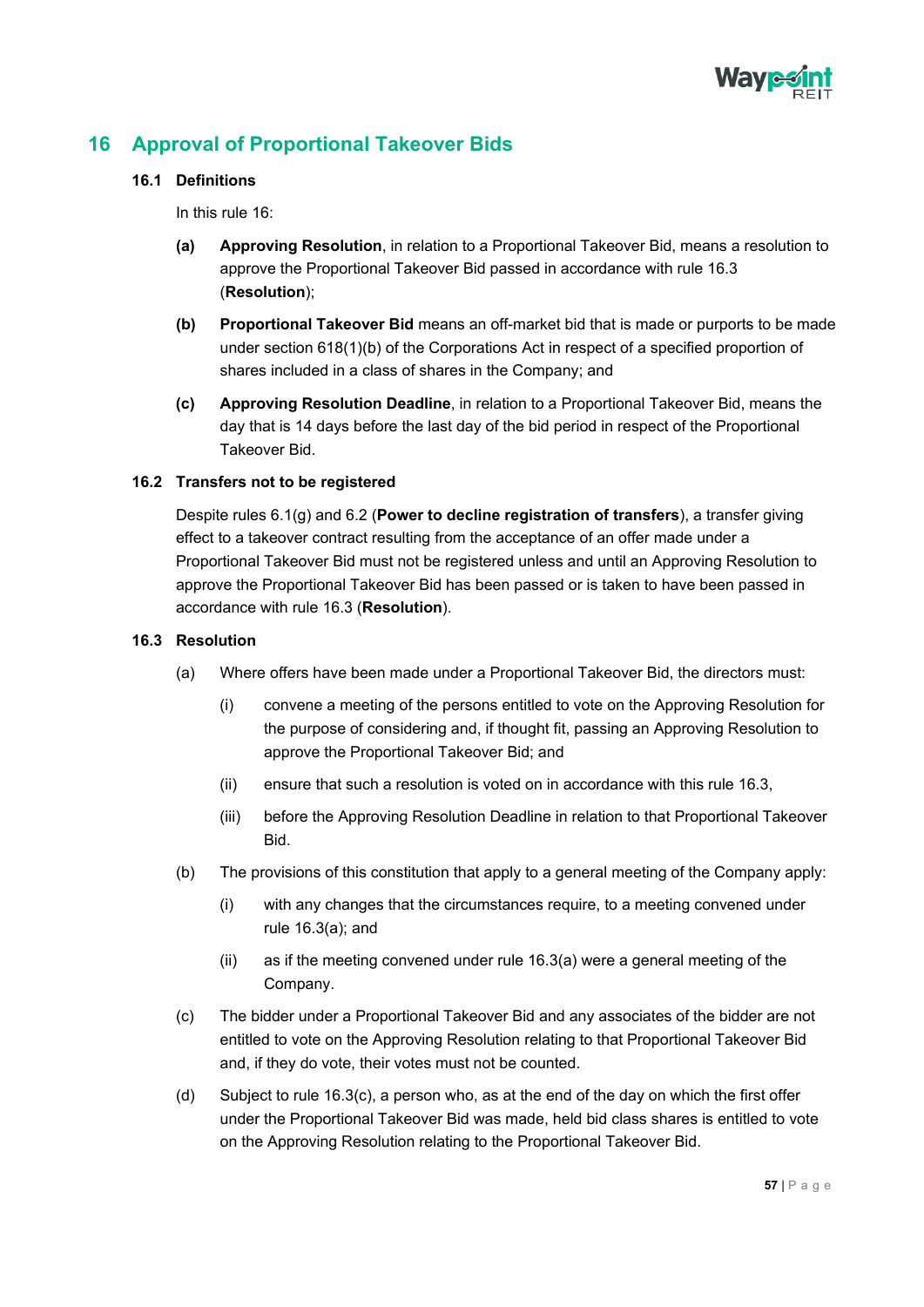

- (e) An Approving Resolution is to be taken to have been passed if the proportion that the number of votes in favour of the resolution bears to the total number of votes on the resolution is greater than 50%, and otherwise is to be taken to have been rejected.
- (f) If an Approving Resolution to approve a Proportional Takeover Bid has not been voted on in accordance with this rule 16.3 as at the end of the day before the Approving Resolution Deadline, an Approving Resolution to approve the Proportional Takeover Bid will be taken to have been passed in accordance with this rule 16.3.

#### <span id="page-59-0"></span>**16.4 Sunset**

Rules 16.1 (**Definitions**), 16.2 (**Transfers not to be registered**) and 16.3 (**Resolution**) cease to have effect at the end of three years beginning:

- (a) on the date this constitution is adopted by the Company; or
- (b) where those rules have been renewed in accordance with the Corporations Act, on the date those rules were last renewed.

## <span id="page-59-2"></span><span id="page-59-1"></span>**17 General**

#### **17.1 Currency**

An amount payable to the holder of a share, whether by way of or on account of dividend, return of capital, participation in the property of the Company on a winding up or otherwise, may be paid, with the agreement of the holder or pursuant to the terms of issue of the share, in the currency of a country other than Australia and the directors may fix a date up to 30 days before the payment date as the date on which any applicable exchange rate will be determined for that purpose.

#### <span id="page-59-3"></span>**17.2 Submission to jurisdiction**

Each member submits to the non-exclusive jurisdiction of the courts of the State or Territory in which the registered office of the Company is located.

#### <span id="page-59-4"></span>**17.3 Prohibition and enforceability**

- (a) Any provision of, or the application of any provision of, this constitution which is prohibited in any place is, in that place, ineffective only to the extent of that prohibition.
- (b) Any provision of, or the application of any provision of, this constitution which is void, illegal or unenforceable in any place does not affect the validity, legality or enforceability of that provision in any other place or of the remaining provisions in that or any other place.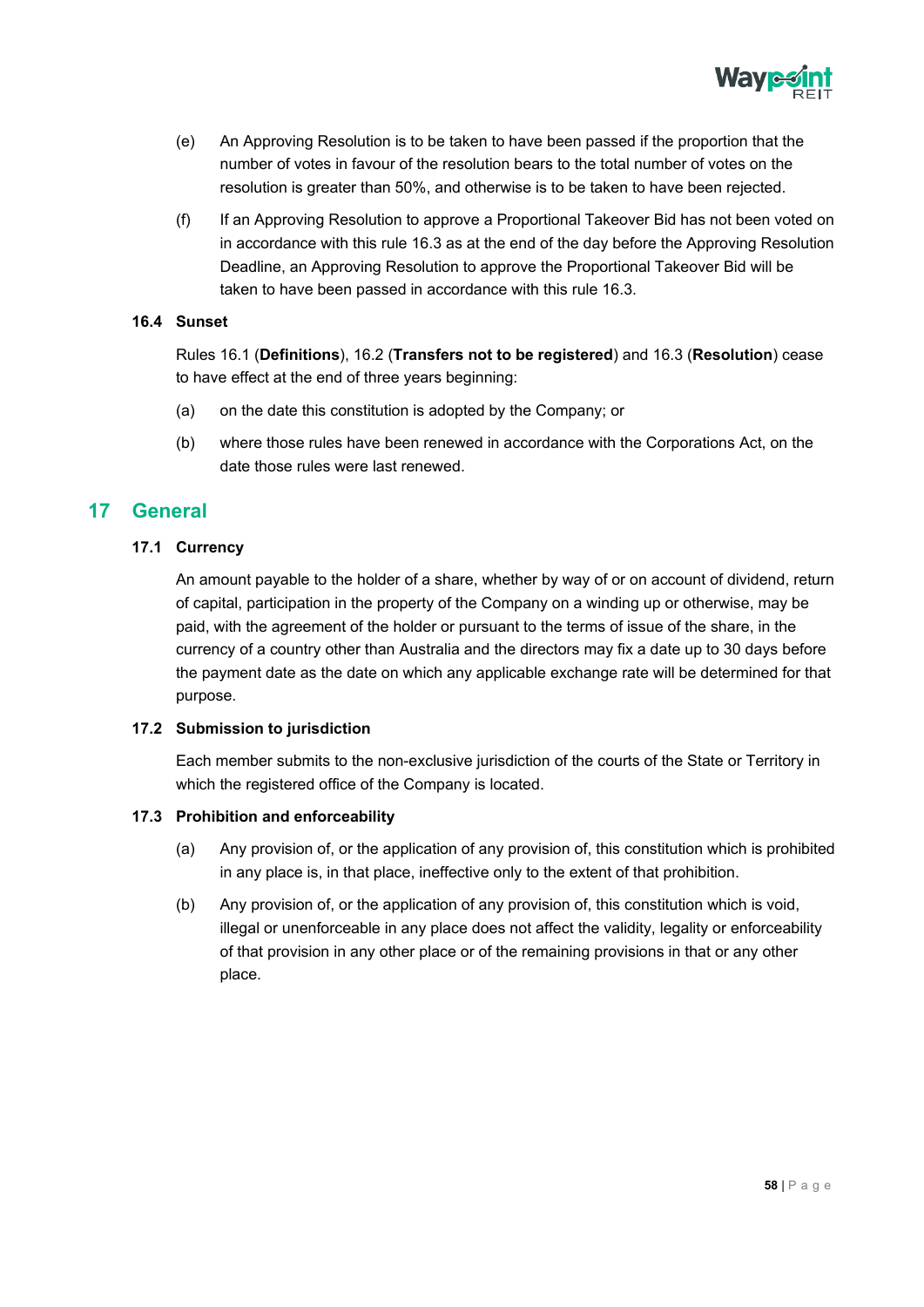

# <span id="page-60-0"></span>**Schedule 1 — Dictionary**

## **1 Dictionary**

In this constitution:

**ASX Settlement** means ASX Settlement Pty Limited (ABN 49 008 504 532) or any body that replaces it or performs its functions;

**ASX Settlement Operating Rules** means the settlement operating rules (however described) prepared or published by or on behalf of ASX Settlement which are applicable while the Company is a Listed Company, as amended or replaced from time to time, except to the extent of any express written waiver by ASX Settlement;

**Attached Security** means security of, or interest in, a Stapled Entity which is from time to time Stapled, or to be Stapled, to a share;

**Business Day** means a day on which banks are open for business excluding Saturdays, Sundays and public holidays in Melbourne, Australia;

**Certificated Holding** means a share or shares for which the Company is required to issue a certificate, and for which the certificate has not been subsequently cancelled by the Company;

**Company** means Viva Energy REIT Limited;

**Corporations Act** means the *Corporations Act 2001* (Cth);

**Corporations Regulations** means *Corporations Regulations 2001* (Cth);

**Dispose** has the meaning given in the Listing Rules and "**Disposal**" has a corresponding meaning;

**Exchange** means ASX Limited;

**Listed Company** means a company which is admitted to the official list of the Exchange;

**Listing Rules** means the listing rules of the Exchange and any other rules of the Exchange which are applicable while the Company is admitted to the official list of the Exchange, each as amended or replaced from time to time, except to the extent of any express written waiver by the Exchange;

**Marketable Parcel** has the meaning given in the Listing Rules;

**Proper ASTC Transfer** has the meaning given in the Corporations Regulations;

**Representative**, in relation to a body corporate, means a representative of the body corporate appointed under section 250D of the Corporations Act or a corresponding previous law;

**Restricted Securities** has the meaning given in the Listing Rules;

**Scheme** means the managed investment scheme established by the Viva Energy REIT Trust deed;

**Seal** means any common seal, duplicate seal, share seal or certificate seal of the Company;

**Stapled Entity** means any trust, corporation, managed investment scheme or other entity, the securities in which are Stapled to shares (including as Attached Securities) and, where the context requires, includes the trustee or responsible entity of the relevant trust or managed investment scheme;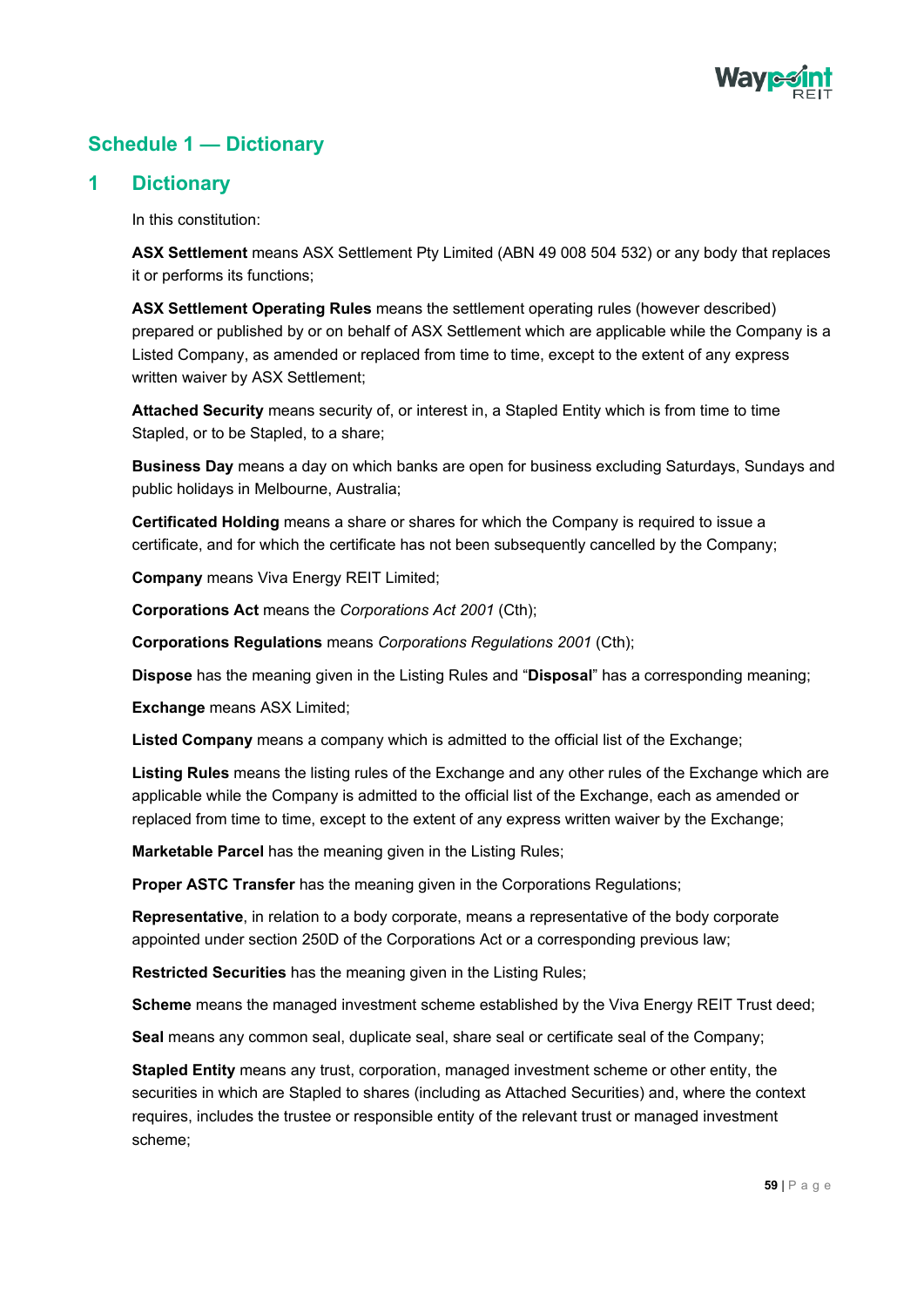

**Stapled Security** means a share and each Attached Security which are Stapled together and registered in the name of the holder;

**Stapled Security Register** means the register of Stapled Securities to be established and maintained by or on behalf of the Company in accordance with rule 5.6;

**Stapling** means the linking together of a share and an Attached Security or Attached Securities such that they may only be dealt with together, and "**Stapled**" has a corresponding meaning;

**Stapling Provision** means a provision of this constitution relating to, referring to or connected with Stapling;

**Takeover** has the meaning given in the Listing Rules;

#### **Transmission Event** means:

in respect of a member of the Company who is an individual:

- (a) the death of the member;
- (b) the bankruptcy of the member; or
- (c) the member becoming of unsound mind or a person who is, or whose estate is, liable to be dealt with in any way under the law relating to mental health; and

in respect of a member of the Company who is a body corporate, the dissolution of the member or the succession by another body corporate to the assets and liabilities of the member;

**Uncertificated Holding** means a share or shares for which a certificate has not been issued by the Company, or in respect of which any certificate which was issued by the Company has been cancelled without the issue of a replacement certificate; and

**Unit** means an ordinary unit in the Scheme.

**Virtual Meeting Technology** means any technology that allows a person to participate in a meeting without being physically present at the meeting.

## **2 Interpretation**

- (a) A reference in a rule to a partly paid share is a reference to a share on which there is an amount unpaid.
- (b) A reference in a rule relating to partly paid shares to a call or an amount called in respect of a share includes a reference to a sum that, by the terms of issue of a share, becomes payable on issue or at a fixed date.
- (c) A member is to be taken to be present at a general meeting if the member is present in person or by proxy, attorney or Representative or if Virtual Meeting Technology is used to hold the meeting, a member or a member's proxy, attorney or Representative so participating in the meeting is taken for all purposes to be present at the meeting while so participating.
- (d) A director is to be taken to be present at a meeting of directors if the director is present in person or by alternate director. If Virtual Meeting Technology is used to hold the directors' meeting, any director or alternate director so participating in the meeting is taken for all purposes to be present at the meeting while so participating.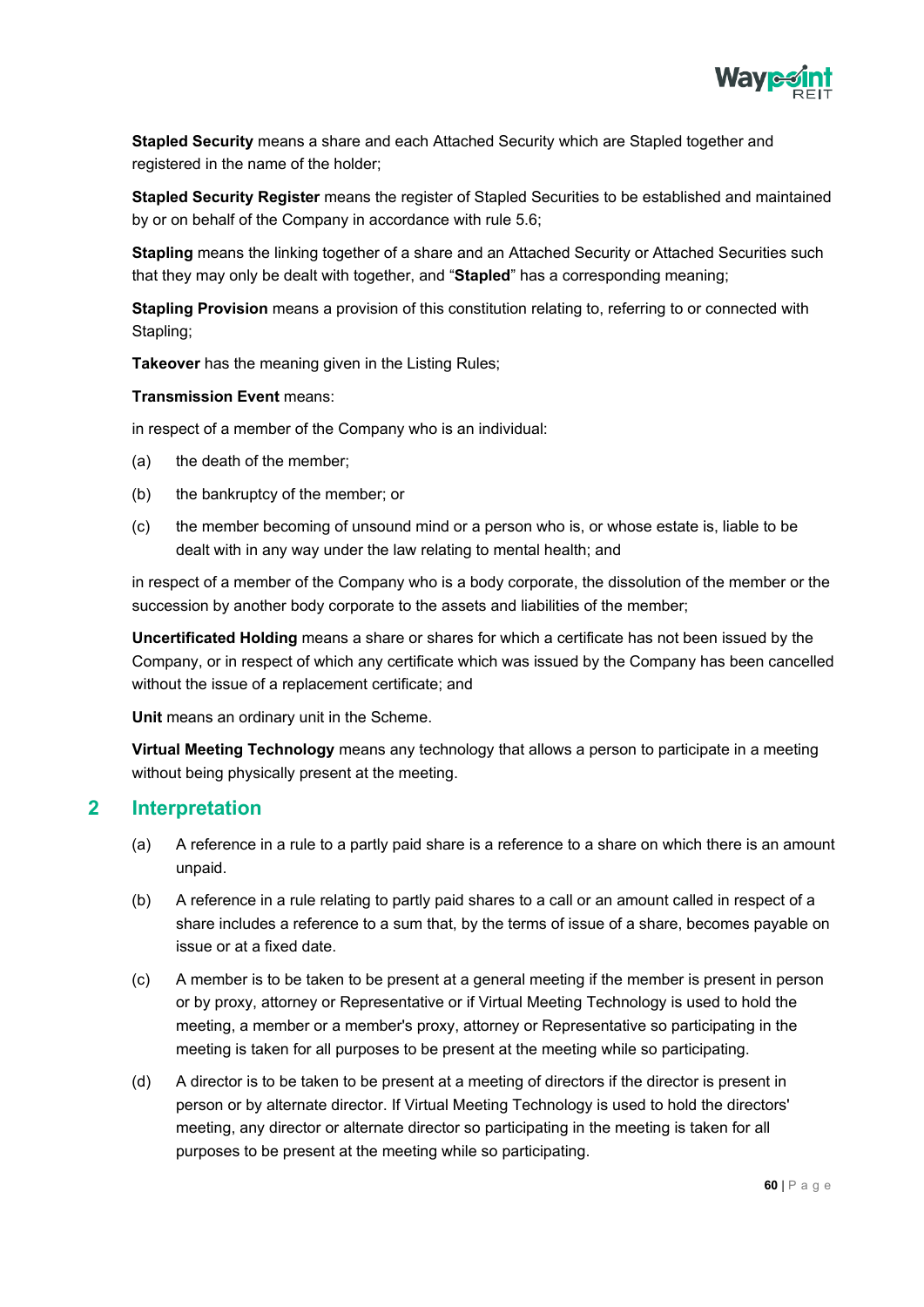

- (e) A reference in a rule in general terms to a person holding or occupying a particular office or position includes a reference to any person who occupies or performs the duties of that office or position for the time being.
- (f) In this constitution, headings are for convenience only and do not affect the interpretation of this constitution and, unless the contrary intention appears:
	- (i) words importing the singular include the plural and vice versa;
	- (ii) words importing a gender include every other gender;
	- (iii) words used to denote persons generally or importing a natural person include any company, corporation, body corporate, body politic, partnership, joint venture, association, board, group or other body (whether or not the body is incorporated);
	- (iv) a reference to a person includes that person's successors and legal personal representatives;
	- (v) a reference to any statute, regulation, proclamation, ordinance or by-laws includes all statutes, regulations, proclamations, ordinances or by-laws varying, consolidating or replacing them and a reference to a statute includes all regulations, proclamations, ordinances and by-laws issued under that statute; and
	- (vi) where a word or phrase is given a particular meaning, other parts of speech and grammatical forms of that word or phrase have corresponding meanings.

# **3 Application of the Corporations Act, Listing Rules and ASX Settlement Operating Rules**

- (a) This constitution is to be interpreted subject to the Corporations Act and (while the Company is a Listed Company) the Listing Rules and the ASX Settlement Operating Rules.
- (b) While the Company is a Listed Company, the Company and the directors must comply with the obligations respectively imposed on them under the Listing Rules and the ASX Settlement Operating Rules.
- (c) Unless the contrary intention appears, an expression in a rule that deals with a matter dealt with by a provision of the Corporations Act, the Listing Rules or the ASX Settlement Operating Rules has the same meaning as in that provision.
- (d) Subject to paragraph (c), unless the contrary intention appears, an expression in a rule that is defined in section 9 of the Corporations Act has the same meaning as in that section.

# **4 Effect of the Listing Rules**

While the Company is a Listed Company, the following provisions apply:

- (a) notwithstanding anything contained in this constitution, if the Listing Rules prohibit an act being done, the act must not be done;
- (b) nothing contained in this constitution prevents an act being done that the Listing Rules require to be done;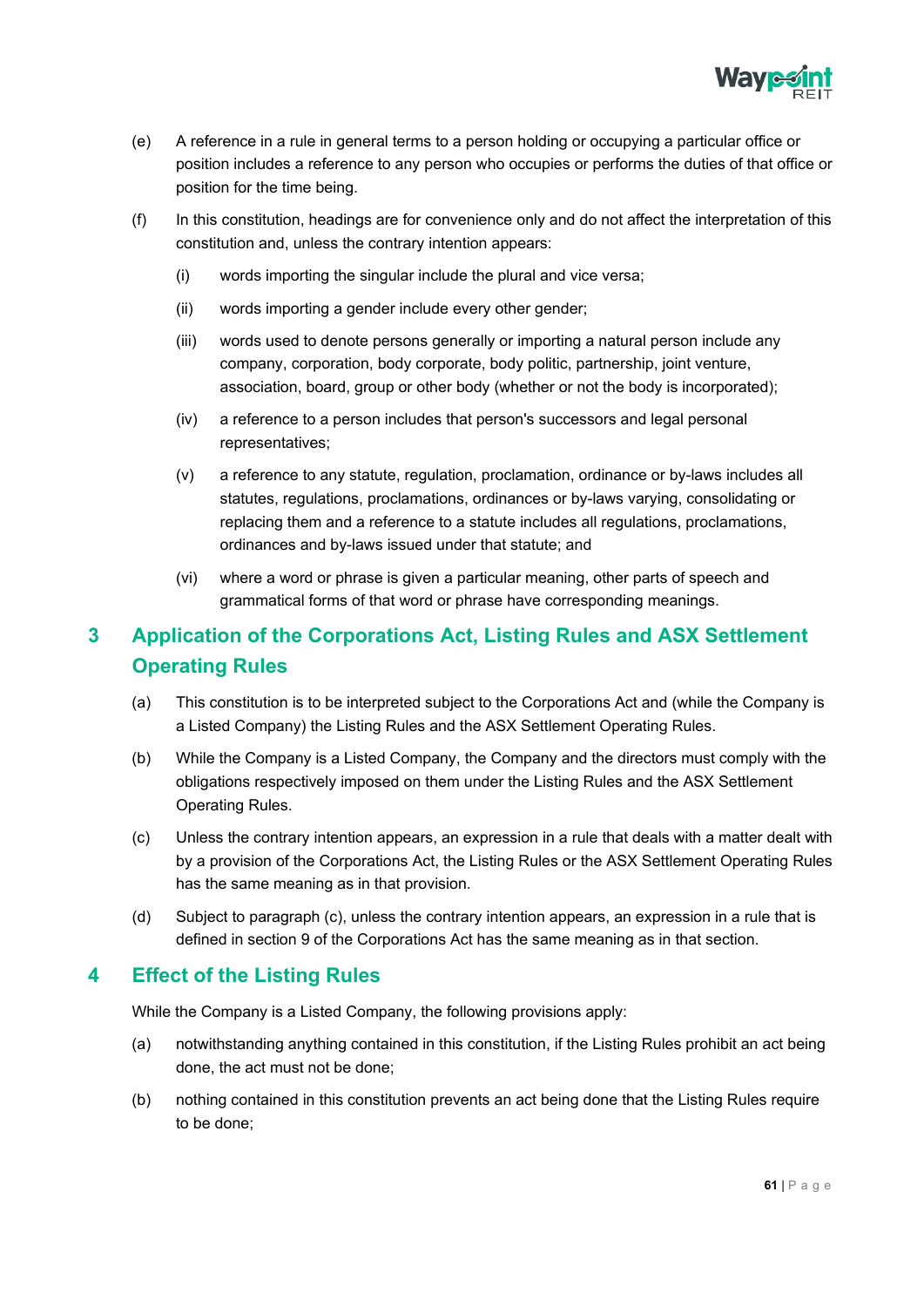

- (c) if the Listing Rules require an act to be done or not to be done, authority is given for that act to be done or not to be done (as the case may be);
- (d) if the Listing Rules require this constitution to contain a provision and it does not contain such a provision, this constitution is deemed to contain that provision;
- (e) if the Listing Rules require this constitution not to contain a provision and it contains such a provision, this constitution is deemed not to contain that provision;
- (f) if any provision of this constitution is or becomes inconsistent with the Listing Rules, this constitution is deemed not to contain that provision to the extent of the inconsistency.

# **5 Exercise of powers**

- (a) The Company may exercise in any manner permitted by the Corporations Act any power which under the Corporations Act a company limited by shares may exercise.
- (b) Where this constitution provides that a person or body may do a particular act or thing and the word "may" is used, the act or thing may be done at the discretion of the person or body.
- (c) Where this constitution confers a power to do a particular act or thing, the power is, unless the contrary intention appears, to be taken as including a power exercisable in the like manner and subject to the like conditions (if any) to repeal, rescind, revoke, amend or vary that act or thing.
- (d) Where this constitution confers a power to do a particular act or thing with respect to particular matters, the power is, unless the contrary intention appears, to be taken to include a power to do that act or thing with respect to some only of those matters or with respect to a particular class or particular classes of those matters and to make different provision with respect to different matters or different classes of matters.
- (e) Where this constitution confers a power to make appointments to any office or position, the power is, unless the contrary intention appears, to be taken to include a power:
	- (i) to appoint a person to act in the office or position until a person is appointed to the office or position;
	- (ii) subject to any contract between the Company and the relevant person, to remove or suspend any person appointed, with or without cause; and
	- (iii) to appoint another person temporarily in the place of any person so removed or suspended or in place of any sick or absent holder of such office or position.
- (f) Where this constitution confers a power or imposes a duty then, unless the contrary intention appears, the power may be exercised and the duty must be performed from time to time as the occasion requires.
- (g) Where this constitution confers a power or imposes a duty on the holder of an office as such then, unless the contrary intention appears, the power may be exercised and the duty must be performed by the holder for the time being of the office.
- (h) Where this constitution confers power on a person or body to delegate a function or power:
	- (i) the delegation may be concurrent with, or to the exclusion of, the performance or exercise of that function or power by the person or body;